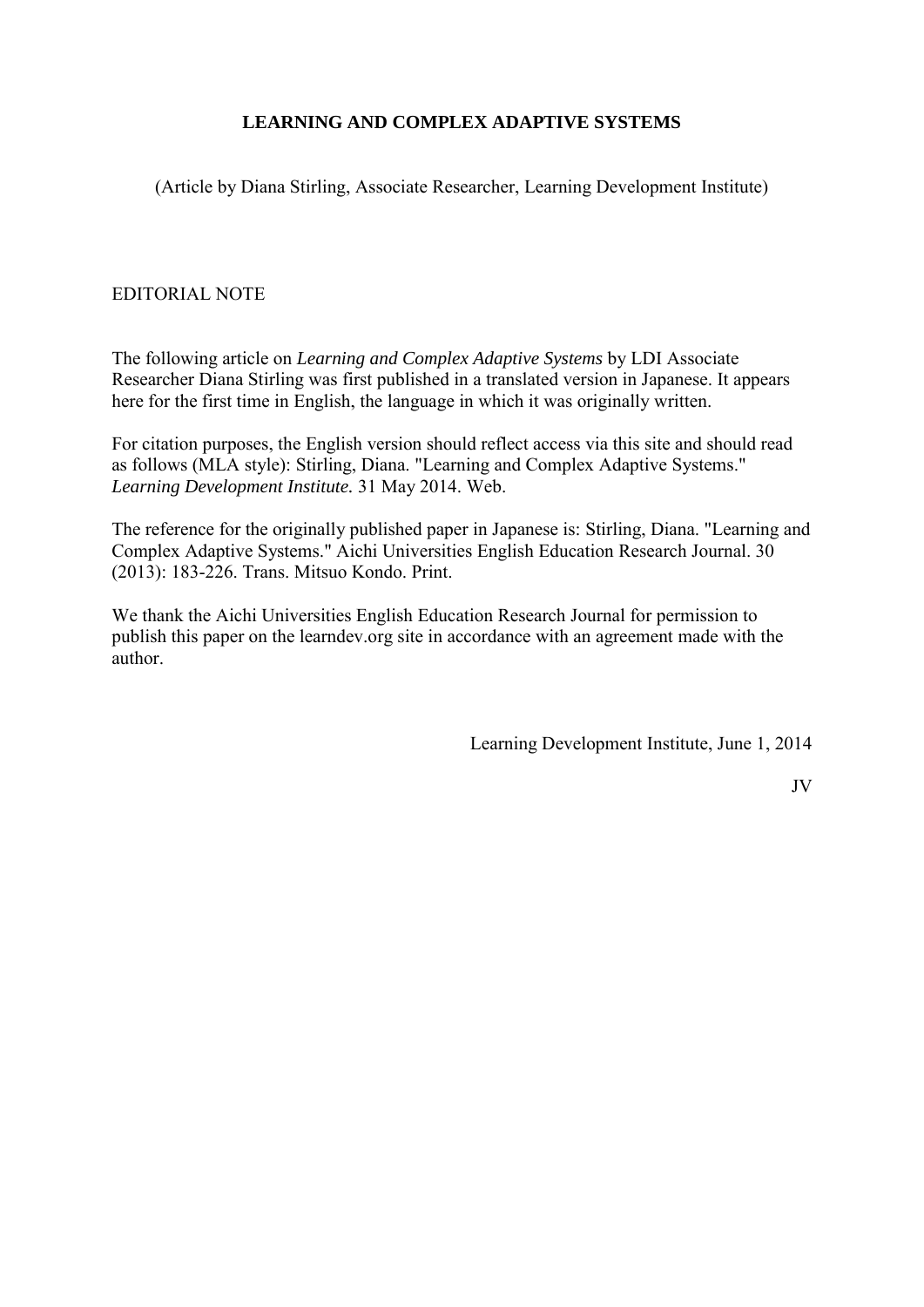# Learning and Complex Adaptive Systems

# Diana Stirling

## Part 1: Complex Adaptive Systems

#### *Introduction to Complex Adaptive Systems*

The science of complexity and complex adaptive systems has engendered a view of the beauty of self-organization which arises as a result of continual transformation, via nonlinear interactions, within and between co-creating systems. Through this lens, learning is seen as a continuous dynamic, the inevitable actualization of an innate biological potential. When the human individual is viewed as a complex adaptive system and learning is seen as an essential dynamic on which the system depends for survival, conscious learning is recognized as the tip of the learning iceberg. Still, might the concepts that drive complex adaptive systems be productively applied to formal learning situations?

This paper describes the basic characteristics of complex adaptive systems, contrasting complex systems with chaotic ones. A fundamental understanding of the characteristics of complex adaptive systems raises questions about whether these characteristics exist in conscious learning and asks, if they do, what the implications might be for designing effective learning environments and experiences. The exploration begins with an examination of the literature of complex adaptive systems, particularly the work of Kauffman, Holland, and Gell-Mann.

Before we begin, a caveat. The author is trained neither as a scientist nor as a mathematician. Therefore, the understanding expressed of these deep concepts may be limited. The utmost scrutiny is invited. In the overall conversation about the potential of complex science to lend insights into our world, this contribution may be one of many possible branches that, according to Kauffman, characterize responses to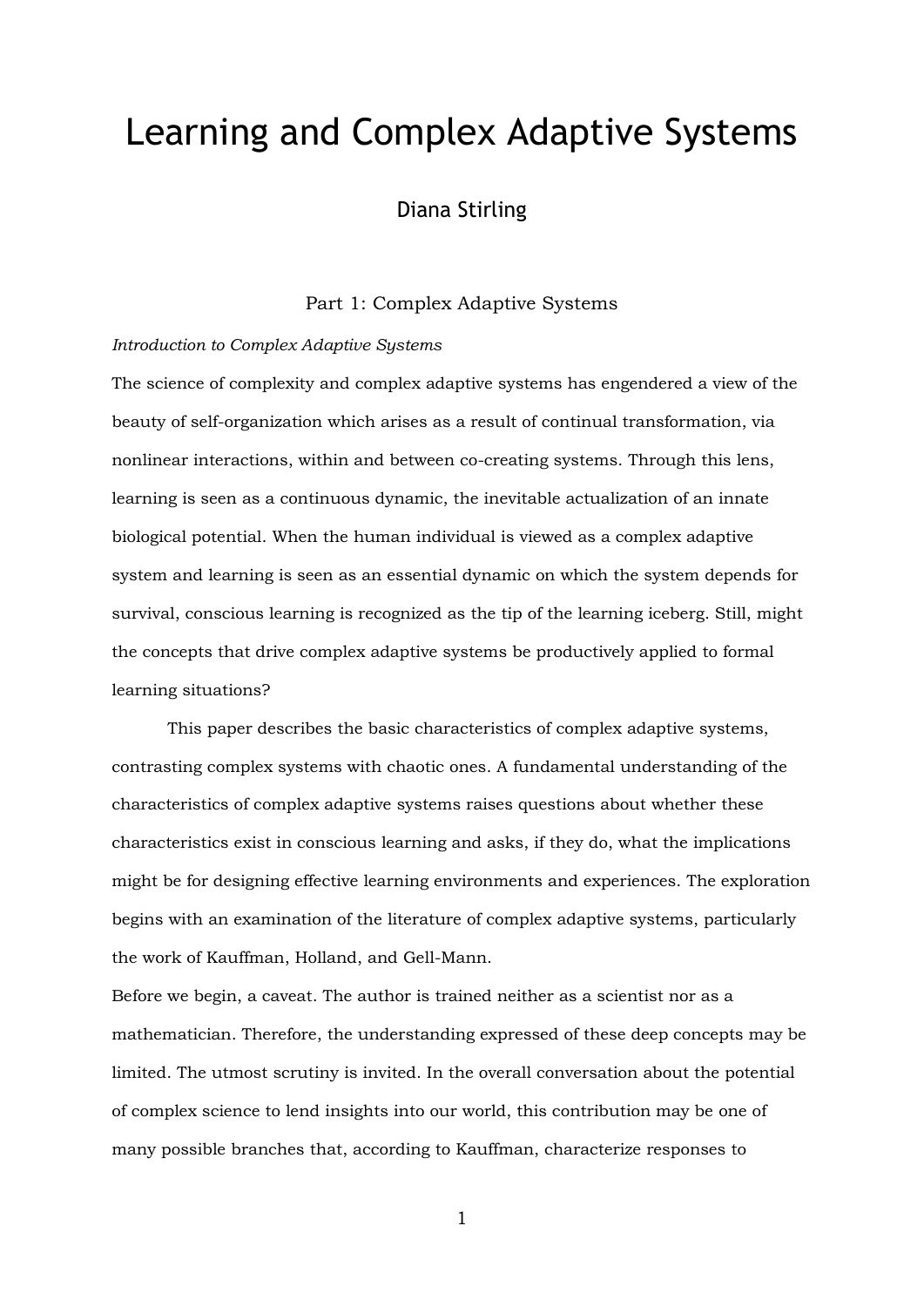innovation, (14, 202). This is submitted, then, in the spirit and enthusiasm of the evolution of ideas that are the hallmarks of human endeavor.

## *A New Science*

It is important to keep in mind that the field of complexity and complex systems is fairly new and there is certainly not consensus among researchers as to which models are the most successful and which must be modified or abandoned altogether. This is part of the appeal – researchers are in the midst of a lively exploration into questions for which, in the past, it seemed it would never be possible to find answers. Thus, debate about what properties are exhibited by complex systems, how such systems self-organize, and how self- organizing complex systems have come to exist in such great numbers, is in itself intriguing.

Another aspect of the creative confusion involved in studying complex systems is that the researchers studying them come from a variety of disciplines. Complexity can be found at the level of cellular systems, ecosystems, and social systems, and its effects can be seen in the global economy and the spread of disease. Thus, researchers are drawn to these ideas from widely diverse backgrounds and are working on a variety of problems. There is not a linear development of ideas involved; the researchers tend to focus on particular aspects of problems that pertain to their fields of interest. As a result, there is a profusion of terminology and there are sometimes different terms for the same or quite similar concepts.

#### *Complexity and Chaos*

In common usage, a distinction is seldom made between the terms complex and complicated. In fact, Webster's New World Dictionary lists *complicated* as the second definition of the word *complex*. However, in the science of complex adaptive systems, there is a significant difference between the two (Waldrop 11-12). Something that is complicated is intricate, but essentially static. In contrast, to say that a system is complex is to imply that it is involved in a dynamic process of interactions, a continual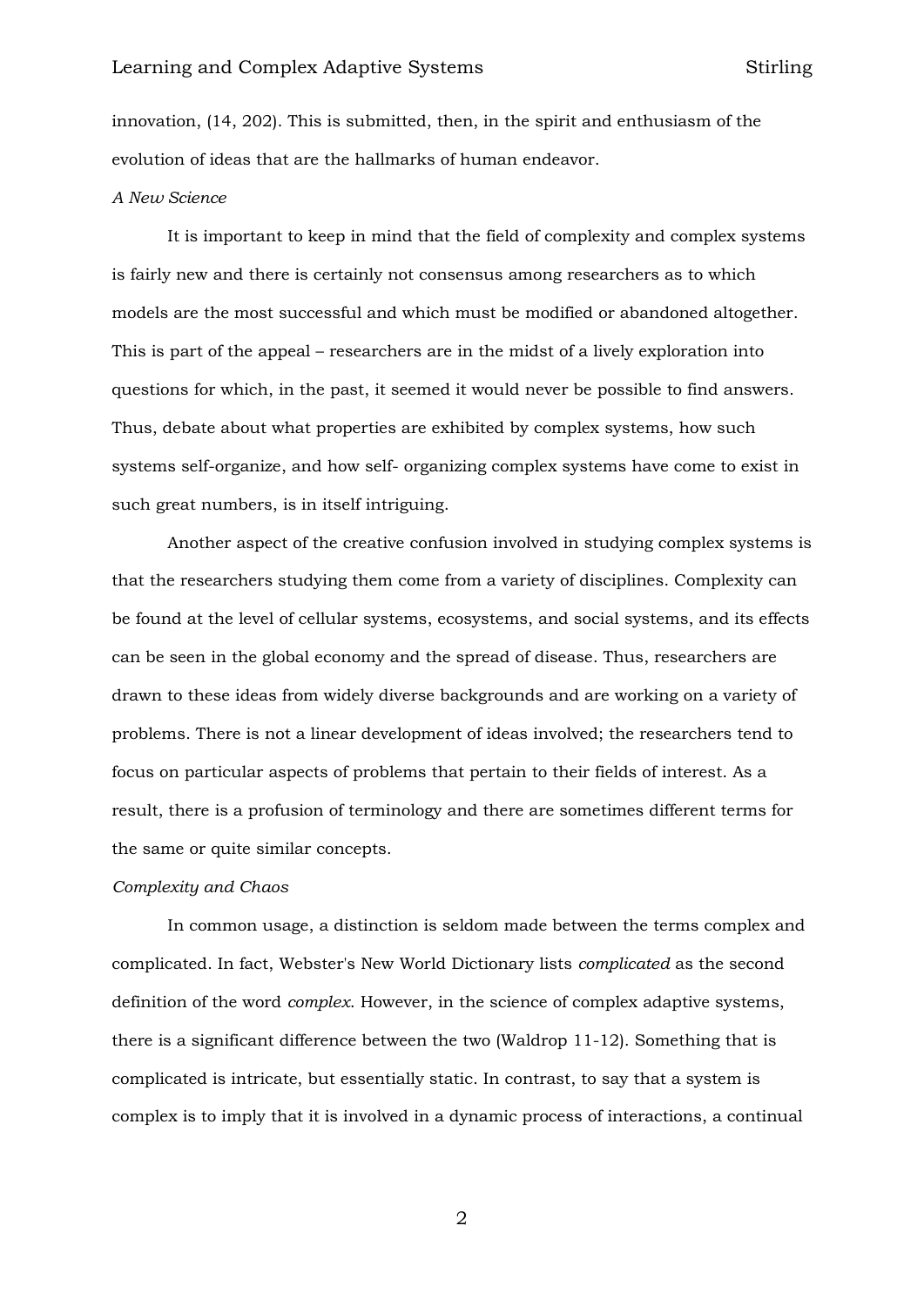state of change. The interactions, more than the structure, distinguish a system as complex.

A complex system is said to exist on the border between order and chaos (Kauffman 26-29; Waldrop 12). However, such an image can be misleading, suggesting that there is a discrete boundary between static order and chaotic disorder, and that complexity stands there at a particular location. Rather than a particular place, though, complexity is a state of dynamic balance between the extremes of rigid order and chaotic disorder. As Waldrop explains, "…complex, self-organizing, adaptive systems possess a kind of dynamism that makes them qualitatively different from static objects such as computer chips or snowflakes, which are merely complicated" (11-12).

In some systems, the condition between order and chaos is called a *phase transition* (Johnson 111-112; Barabási 74-75). A phase transition is a critical point at which a system suddenly changes from one defined state to another. A common example of a phase transition occurs in the magnetization of ferromagnetic metal. In a state of disorder, each agent of the system (in this example, each atom) behaves individually. After the phase transition, all the atoms behave in precisely the same way, in unison. The system locks into stasis, the metal becomes magnetized. Near the critical juncture, the phase transition, the system vacillates between order and disorder; some agents of the system act independently while others join together to act in unison. The closer to the phase transition, the more ordered the system becomes, that is, the more agents join together behaviorally to act in unison.

Although complex adaptive systems and complex networks are not on their way to becoming entirely ordered and static, they exhibit many of the behaviors of systems that do undergo phase transitions. In particular, complex systems move between order and disorder, mixing elements of both in a dynamic process of adaptation. Knowledge of phase transitions has prompted Kauffman to describe complex systems as existing on the edge of chaos (26-29). A phase transition is a state of dynamic disequilibrium, and such disequilibrium is a hallmark of self-organizing complex systems. As Kelso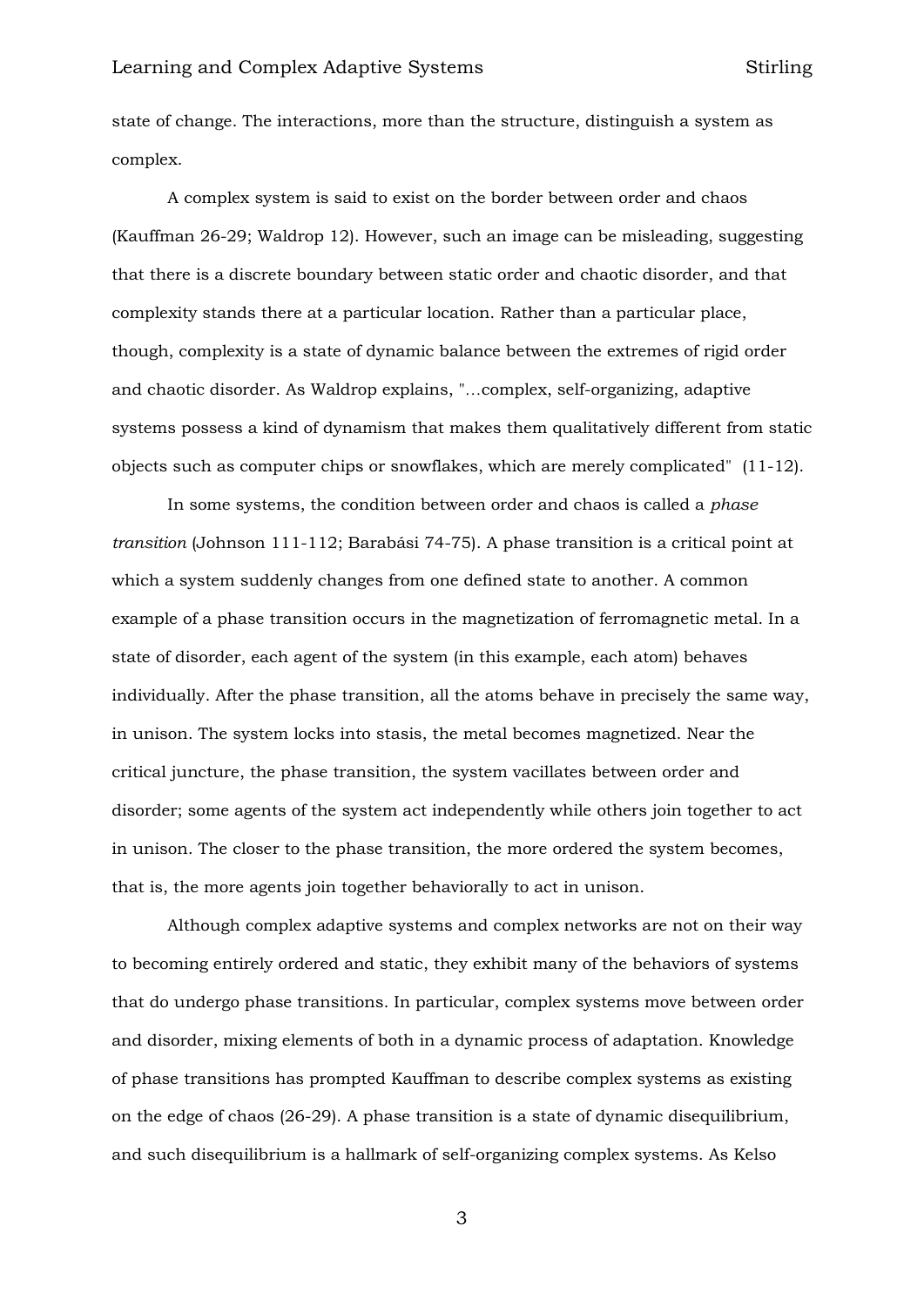explains, "Just as Galileo used an inclined plane (which he could manipulate) to understand the free fall of objects (which he could not), so this phase transition situation allows us to understand how coordinated actions are self-organized" (Dynamic Patterns: The Self-Organization of Brain and Behavior 53). Kelso examines the physiological mapping of physical coordination in the brain, but his comment can be said to apply to a variety of complex systems. Rigid order is fairly easy to understand. In contrast, the term chaos can be misleading. Like complex, chaos has a different meaning scientifically than its everyday usage suggests. While in ordinary conversation we refer to something as chaotic when we mean it is randomly disordered, scientifically speaking, chaotic disorder actually follows particular rules.

Characteristically, the slightest change in a chaotic system becomes magnified as the system moves forward in time, making it predictable in the short term, but impossible to predict in the long term. This is called "sensitive dependence on initial conditions" (Gleick 8). Typical examples of chaotic systems include cloud shapes and galactic clustering (Gleick 4). Another characteristic of chaotic systems is that "every point is a point of instability" (Strogatz 189), which means that any particular point in the system is vulnerable to a system-changing alteration. This instability combined with the exponential increase in slight changes over time results in a system which lacks resilience. In a chaotic system, the details are of the utmost importance.

There are other kinds of systems in which slight changes are not so significant. Although an ant colony may live for 15 years (Johnson 80-83), a single male ant lives only for one day, while a female ant lives for a maximum of one year. Not only that, but the colony itself matures, that is, an older colony behaves differently than a younger one. How can it be that, although the colony as a system matures, the components of the colony last only a fraction of the system's life span? This is not so different from the human body. You as an entity persist in spite of the fact that your cells are continually dying by the billions. Here, then, is a significant difference between complex systems and chaotic ones. As Johnson says, "The persistence of the whole over time –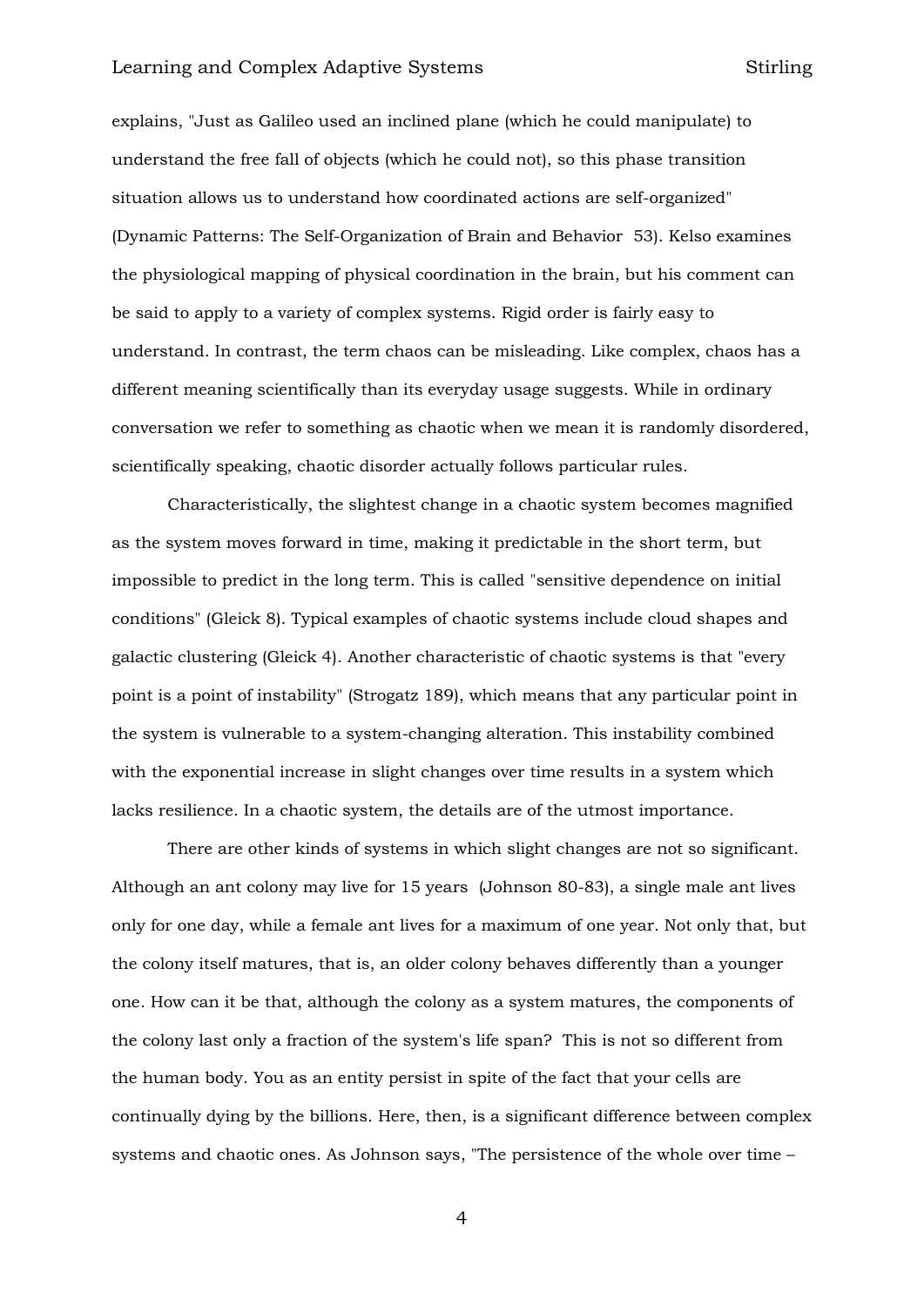the global behavior that outlasts any of its component parts – is one of the defining characteristics of complex systems" (82).

#### *Complex Adaptive Systems*

A complex adaptive system is a system which persists in spite of changes in the diverse individual components of which it is comprised, in which the interactions between those components are responsible for the persistence of the system, and in which the system itself engages in adaptation or learning (Holland 4). To say that a system is complex is to say that it vacillates between states of order and disorder, without succumbing to either state. To say that such a system adapts is to say that it responds to information by changing.

Such systems abound. Not only the ant colony and the human body as a whole, but various systems within the body such as the central nervous system and the immune system fall into this category. These are systems that persist in spite of the continual changes of individual components, maintaining coherence and adapting in response to a phenomenal amount of information throughout the lifetime of the organism in which they function (Holland 2-3).

## *Adaptation and Finding Excellent Solutions*

Holland argues that adaptation itself builds complexity. Kauffman agrees, saying, "A living system must first be able to strike an internal compromise between malleability and stability. To survive in a variable environment, it must be stable, to be sure, but not so stable that it remains forever static" (Kauffman 73). Thus, these systems survive and thrive in an evolutionary, or more accurately, a co-evolutionary context.

Kauffman makes a case for the importance of the co-evolution of agents and their environments. As an agent changes, so does the environment, including other agents, and vice versa. Thus, agent and environment act as partners in the dance of evolution. This is easy to visualize when one thinks of the interrelationships in an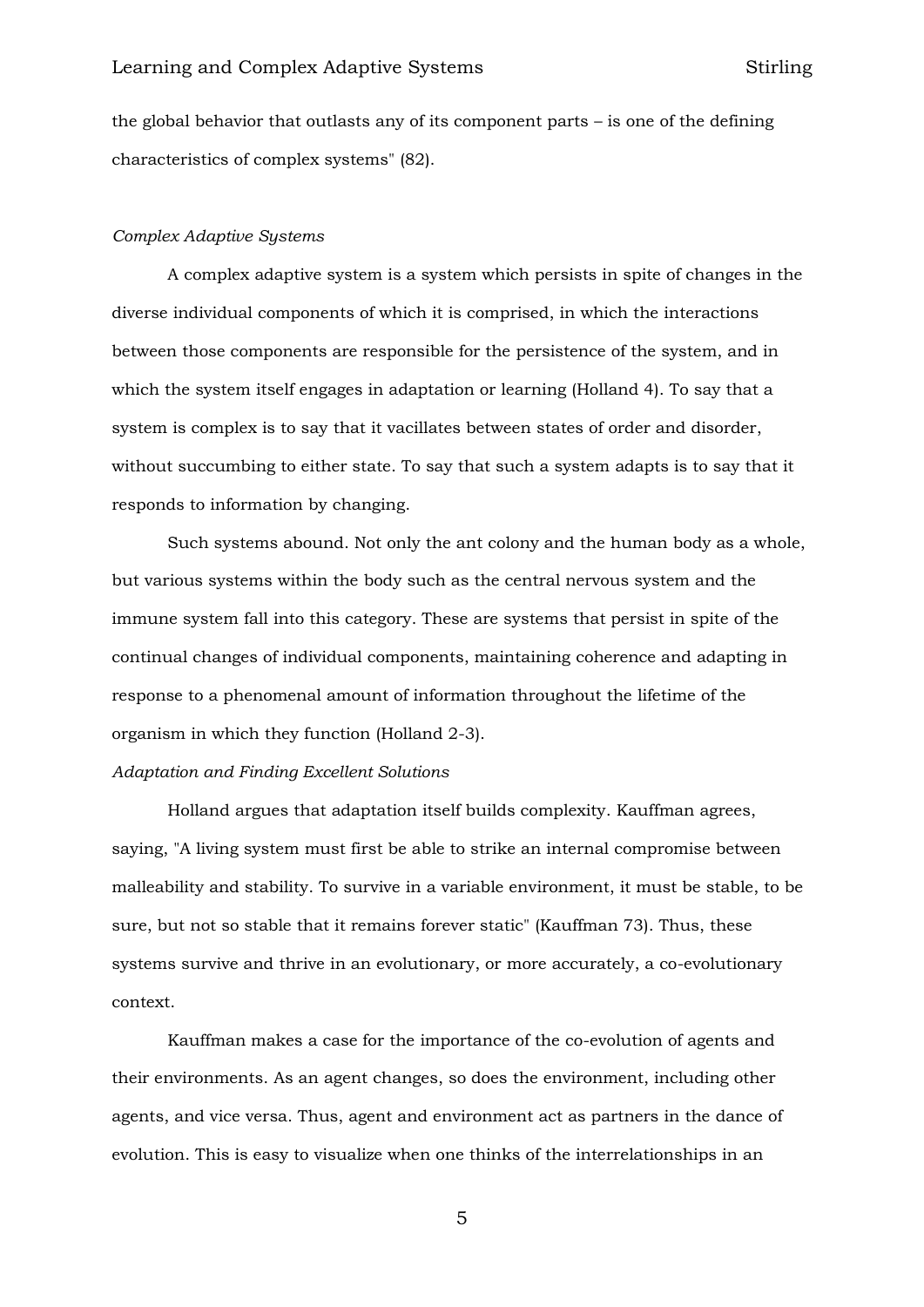ecosystem. But how does a particular agent "read" an environment of which it can only "see" a small part?

Kauffman argues that in a system in which there are many underlying conflicting constraints and interconnected variables, there exists an optimum size and number of "patches" or nonoverlapping domains which, acting locally by interacting only with the nearest neighbors, maintain the system in a state of maximum fitness with regard to evolution (Kauffman 256-257). Each agent in the system Kauffman models has access only to information in the local vicinity. (The reality is likely more complicated than this as, at the very least, many complex systems will be seen to be small-world networks. See Strogatz, *Exploring Complex Networks*, and Watts for more about this.) At the same time, each agent may be said to have a particular evolutionary goal of which it is unaware, but for which it is suited by its evolutionary history. The ultimate goal, of course, is survival. In having achieved survival up to the present moment, the agent as a system and the larger system(s) of which the agent is a part have engaged in a particular kind of learning that is inherent in adaptation. This learning involves maximizing the system's fitness with regard to the larger environment. Complex adaptive systems exist at a wide range of scales, from neurons to social systems. Therefore, the environment in which an agent acts may be incredibly tiny or it may be vast, from the human perspective. However, it seems likely that the larger system in which an agent participates is always beyond the comprehension of the individual agent within it. According to the theory of complex adaptive systems, the scale of complex systems is of little importance, except, perhaps, in relation to the time involved in the interactions or in the life of the system as a whole (see Gell-Mann 51- 52).

Here the idea of maximum fitness means to be able to find excellent solutions to difficult problems rather than being able to find the best solutions (Kauffman 247-264). Generally speaking, finding the best solution may be impossible due to the multitude of possible solutions and the limited amount of time available for exploring them. Thus,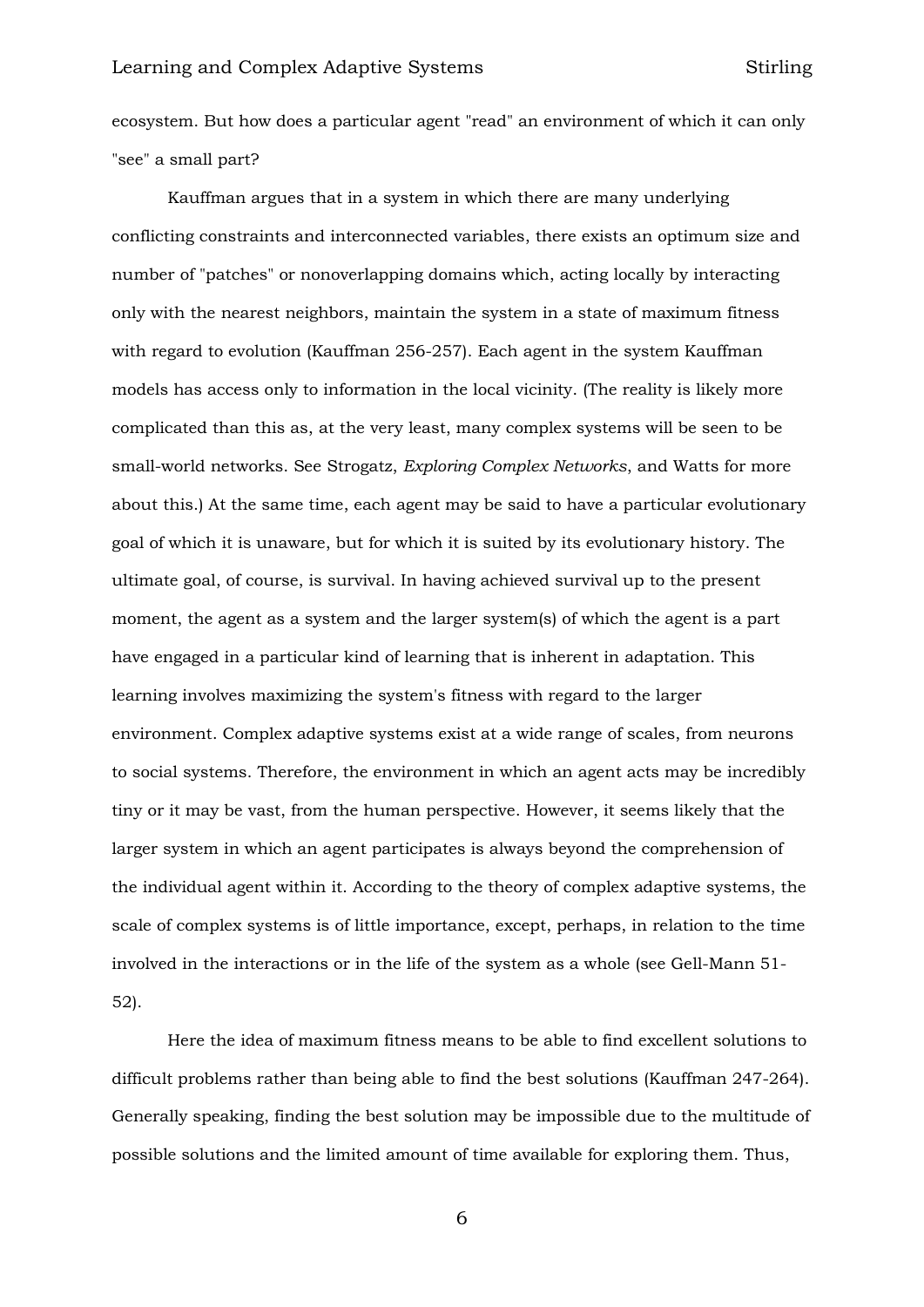Kauffman argues, it makes more evolutionary sense to devise strategies for finding excellent solutions at the possible expense of not finding the best or perfect ones.

Holland has worked extensively on this problem as well. He is well-known for having devised the genetic algorithm and the ECHO software for computer simulation of complex adaptive systems. The agents in Holland's computer simulations behave in much the same way that Kauffman describes, finding excellent solutions in the course of interacting with other agents and with the environment.

Gell-Mann explains just how these systems are able to evolve such excellent solutions. Gell-Mann's terminology differs from Holland's in that what Holland refers to as an "adaptive agent," within a complex system, Gell-Mann refers to as a complex adaptive system in its own right. Thus, in Gell-Mann's nomenclature, a complex adaptive system may (and often does) exist within another complex adaptive system and/or it may be associated with other complex adaptive systems that aggregate to form a larger complex adaptive system, and so on (51). Gell-Mann's description of the evolution of schemata in a complex adaptive system is elegant.

A complex adaptive system receives a stream of data about itself and its surroundings. In that stream, it identifies particular regularities and compresses them into a concise "schema," one of many possible ones related by mutation or substitution. In the presence of further data from the stream, the schema can supply descriptions of certain aspects of the real world, predictions of events that are to happen in the real world, and prescriptions for behavior of the complex adaptive system in the real world. In all these cases, there are real world consequences: the descriptions can turn out to be more accurate or less accurate, the predictions can turn out to be more reliable or less reliable, and the prescriptions for behavior can turn out to lead to favorable or unfavorable outcomes. All these consequences then feed back to exert "selection pressures" on the competition among various schemata, so that there is a strong tendency for more successful schemata to survive and for less successful ones to disappear or at least to be demoted in some sense (Gell-Mann 50).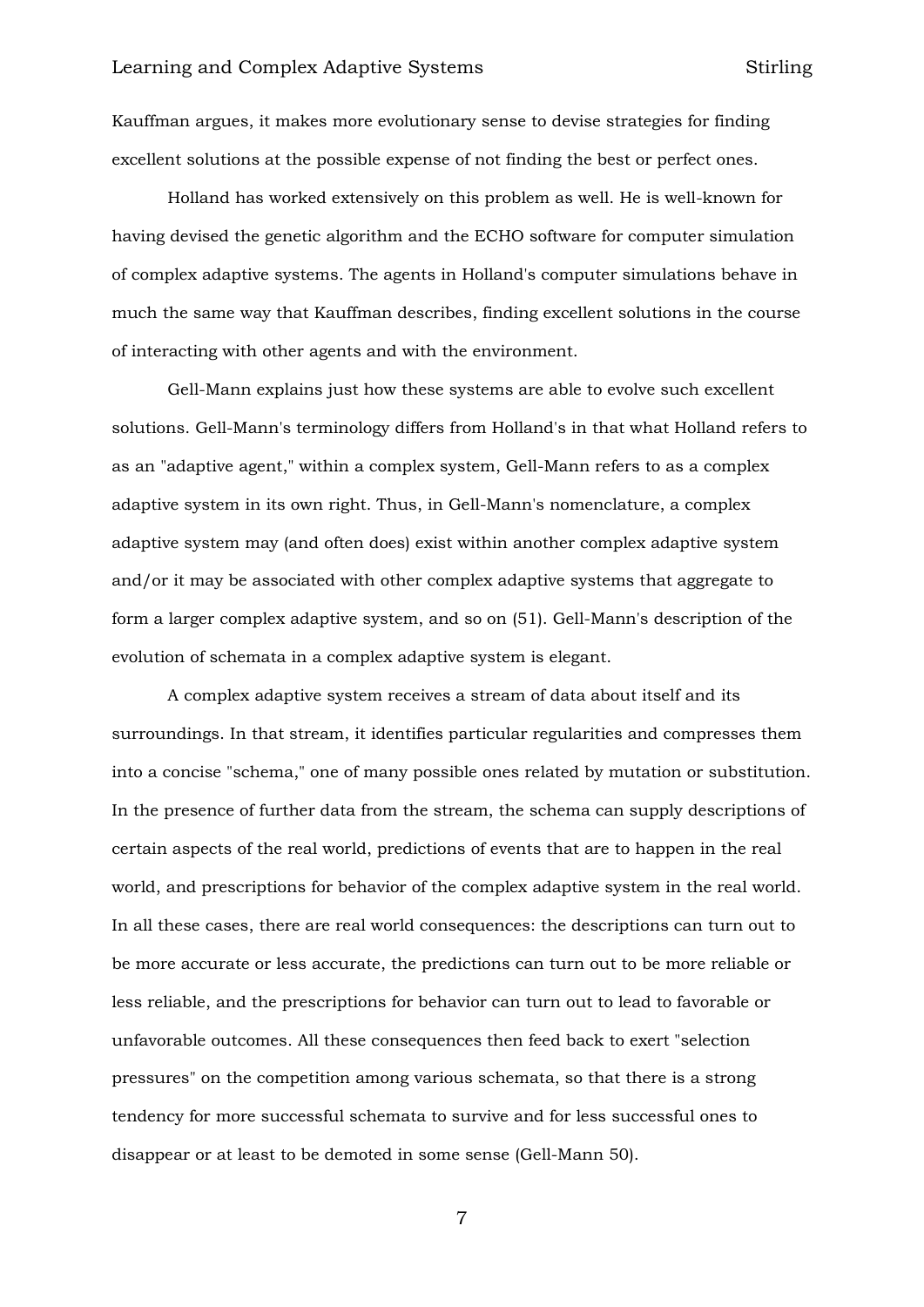Thus, a complex adaptive system: 1) interacts with the environment, 2) creates schemata, which are compressed and generalized regularities experienced in those interactions, 3) behaves in ways consistent with these schemata, and 4) incorporates feedback from the environment to modify and adapt its schemata for greater success. When Gell-Mann talks about "identifying" and "predicting," he is not necessarily referring to conscious events. For example, in the case of slime mold, which has no brain, the process is a purely biochemical one (Johnson 11-17).

#### *Self-Organization in Complex Systems*

The process by which a complex system achieves maximum fitness results in self-organization by the system, that is, agents acting locally, unaware of the extent of the larger system of which they are a part, generate larger patterns which result in the organization of the system as a whole. This concept can be seen at work in ant and termite colonies, beehives, market economies, and can even be modeled on one's home computer using free software such as StarLogo (Starlogo) or NetLogo (Wilensky). The idea that an ant colony is a system that organizes itself without any leader is intriguing. Each individual ant, acting with limited information, contributes to the emergence of an organized whole. "The movement from low-level rules to higher-level sophistication is what we call emergence" (Johnson 18). This new way of looking at organization as an emergent property of complex systems calls into question some fundamental assumptions about organization in general, and about learning in particular.

Not every system is a complex adaptive system; certain conditions must be met in order for a system to self-organize. First of all, the system must include a large number of agents. Constructing a simple model in StarLogo and adjusting the number of agents involved will readily demonstrate this principle. In addition, the agents must interact in a nonlinear fashion. As Kelso explains:

If there are not enough components or they are prevented from interacting, you will not see patterns emerge or evolve. The nature of the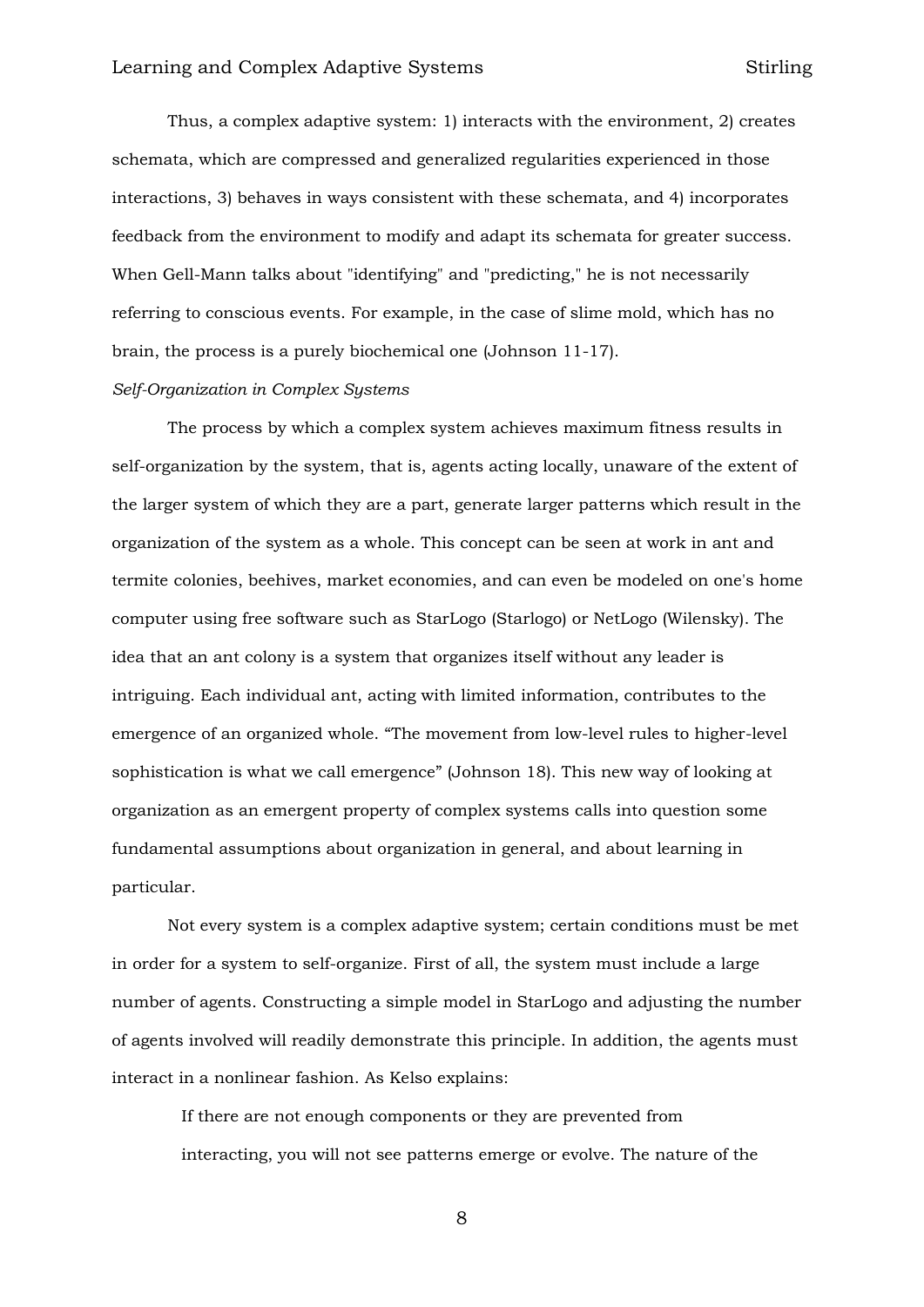interactions must be nonlinear. This constitutes a major break with Sir Isaac Newton, who said in Definitions II of the Principia: "The motion of the whole is the sum of the motion of all the parts." For us, the motion of the whole is not only greater than, but different than the sum of the motions of the parts, due to nonlinear interactions among the parts or between the parts and the environment. (Dynamic Patterns: The Self-

Organization of Brain and Behavior 16)

## *Complex Adaptive Systems Summarized*

From the discussion so far, the following characteristics of complex adaptive systems can be extracted:

> 1. Complex adaptive systems involve agents whose local, non-linear interactions result in self-organization by the system as a whole. 2. Complex adaptive systems exist in a mixed condition between order and chaos which enables them to achieve stability and flexibility simultaneously.

> 3. The agents in a complex adaptive system thrive by devising excellent solutions to difficult problems, rather than by finding best or perfect solutions.

4. Complex adaptive systems find excellent solutions by creating schemata based on regularities identified as successful, behaving in ways consistent with these schemata, and incorporating feedback to adapt the schemata for greater success.

The idea of self-organizing complex systems is a powerful one, with implications for a wide variety of hard sciences. Are there implications for education and human development as well? There are many who believe so. Lewis writes

> The turbulence in dynamic systems thinking is . . . a creative one, . . . and it promises to resolve to a coherent account of the developmental process itself. (42)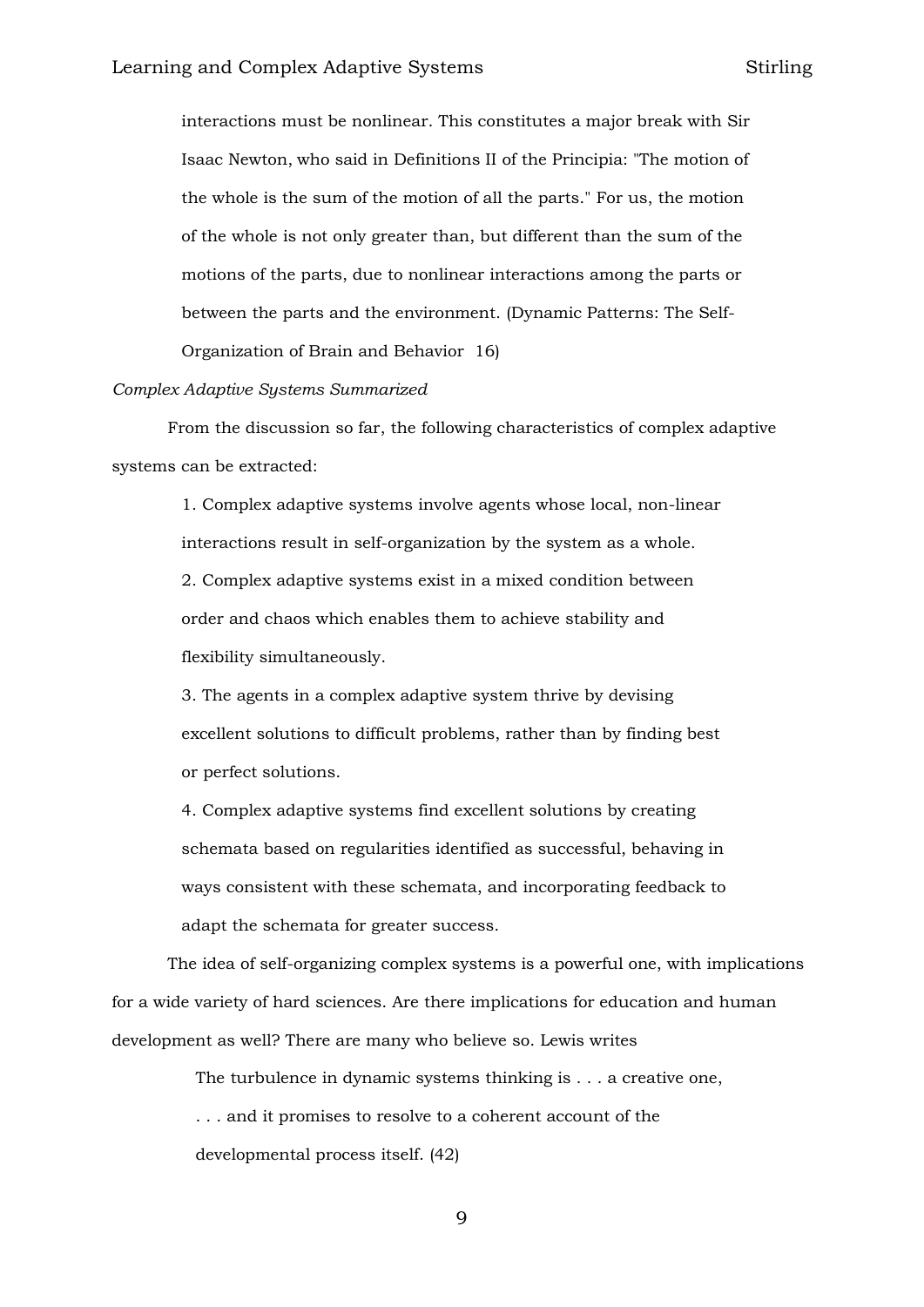## *Learning and Schemata*

-

It is no accident that the language for describing the behavior of complex adaptive systems includes the terms *learning* and *schemata*. These were consciously chosen by researchers to link familiar ideas with new descriptions of biological and evolutionary behaviors of systems, as well as the behaviors of computer programs such as Holland's ECHO that simulate those systems. Gell-Mann admitted that his use of "the term 'schema' is taken from psychology, where it refers to a pattern used by the mind to grasp an aspect of reality" (51).

Acknowledging that these terms were borrowed in this way raises the question of whether it is legitimate to assume that the terms have the same meaning in the contexts of complex adaptive systems, psychology and education. The answer is both 'yes' and 'no'. If the discussion is about conscious processes, then naturally the answer is 'no' since, to the best of our knowledge, neither slime mold nor computer systems exhibit consciousness. To avoid a lengthy philosophical argument which is not germane to the question of human learning, let us limit this discussion to systems of *living* agents and say that, for this examination at least, the computer simulations of complex adaptive systems cannot be said to learn in the same sense that the term is used in these other contexts, although they can simulate living systems that learn and, in some instances, generate original solutions.<sup>1</sup> Even a focus on living systems does not answer the question in its entirety, however, because there is still the matter of the slime mold, the ant colony, the immune system, and the myriad other complex adaptive systems composed of living agents but without consciousness to consider. Can a system composed of living agents but without consciousness be said to learn?

Yes, it can. To define learning as primarily a conscious human activity and judge other systems based on this view does not make good scientific sense. It makes a great deal more sense to take the longer and wider view that is supported by biology and evolutionary studies. From this perspective, a complex adaptive system *must learn in* 

<sup>1</sup> Hall, in chapter 2 of *Beyond Culture*, would argue that confusing the simulation of a system with the system itself is a classic case of extension transference.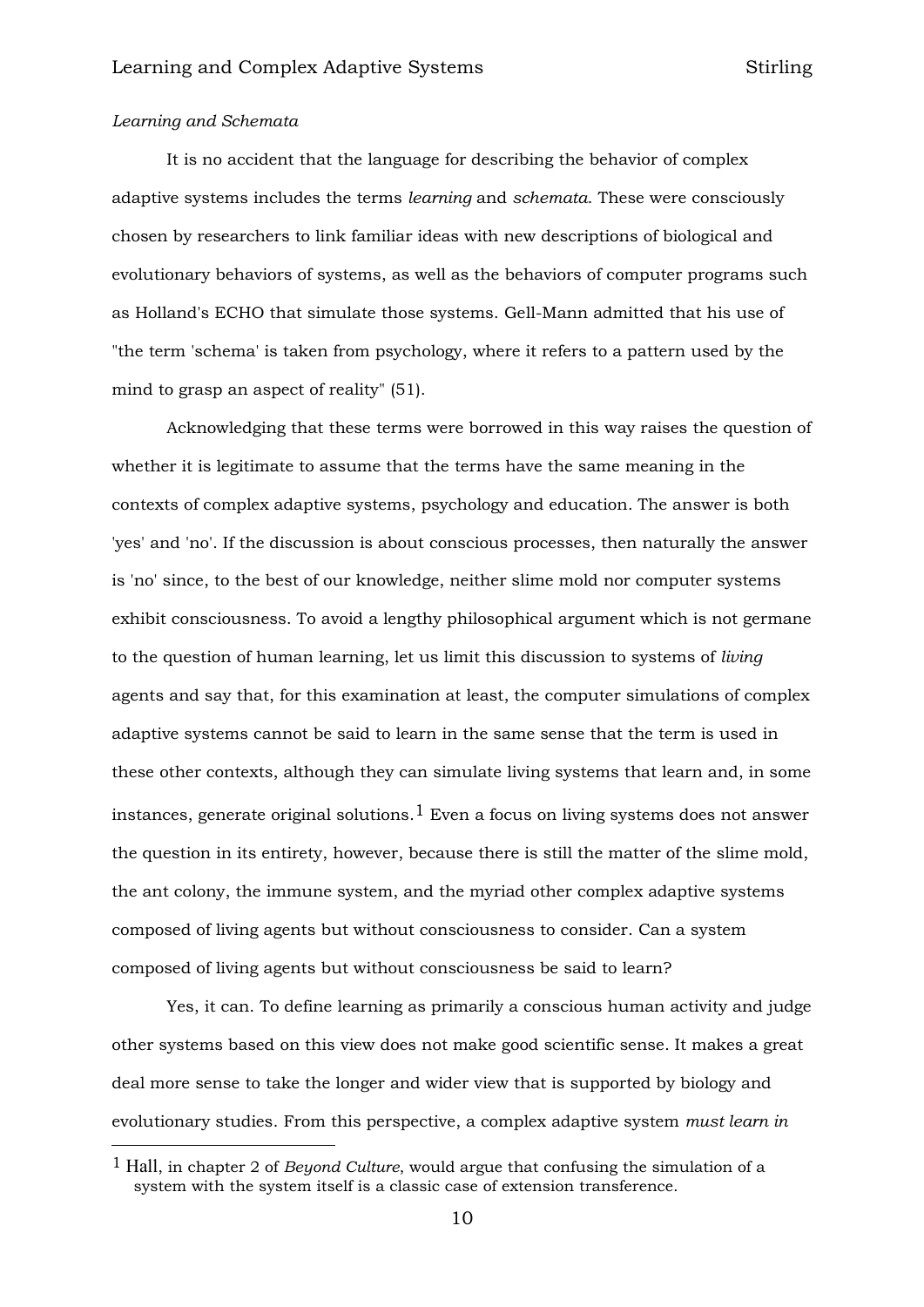*order to survive.* To learn in this sense means to successfully adapt to change. Seen in this light, the conscious human experience of learning is only a tiny fraction of all the learning taking place in an individual human at any moment. Learning does not necessarily involve understanding or meaning. All complex adaptive systems can be said to learn in this fundamental sense of the term.

The use of the term *schema* must be taken more figuratively. Because Gell-Mann has borrowed the term from psychology, the term suggests a human experience involving meaning. The schemata of complex adaptive systems to which Gell-Mann refers are simply compressed regularities of patterns. Pattern recognition in itself does not constitute meaning in the sense of interpretation, although such recognition is a prerequisite for the construction of such meaning. Thus, to use the term "schema" [and Gell-Mann does put quotation marks around it (50)] is to set up an analogy to a conscious human experience. More recently the term schema has been adopted by computer programmers, but again, this use of the term does not involve meaning in the interpretive, psychological sense. Kelso uses the expression "informationally meaningful" (Dynamic Patterns: The Self-Organization of Brain and Behavior 70) to describe patterns involved in the coupling of biological systems, for example. Conscious awareness of this kind of coupling is entirely unnecessary, as such coupling occurs in all manner of complex systems, the majority of which lack consciousness. For the purposes of this paper, *meaning* will be used to denote a conscious experience, although not necessarily a linguistic one.

Thus, it can be said that, for this discussion, the use of the term *learning* in the definition of complex adaptive systems is a valid one, and the use of *schemata* as compressed regularities of data is valid. The attribution of conscious meaning to the schemata, however, is not necessarily a component of all complex adaptive systems.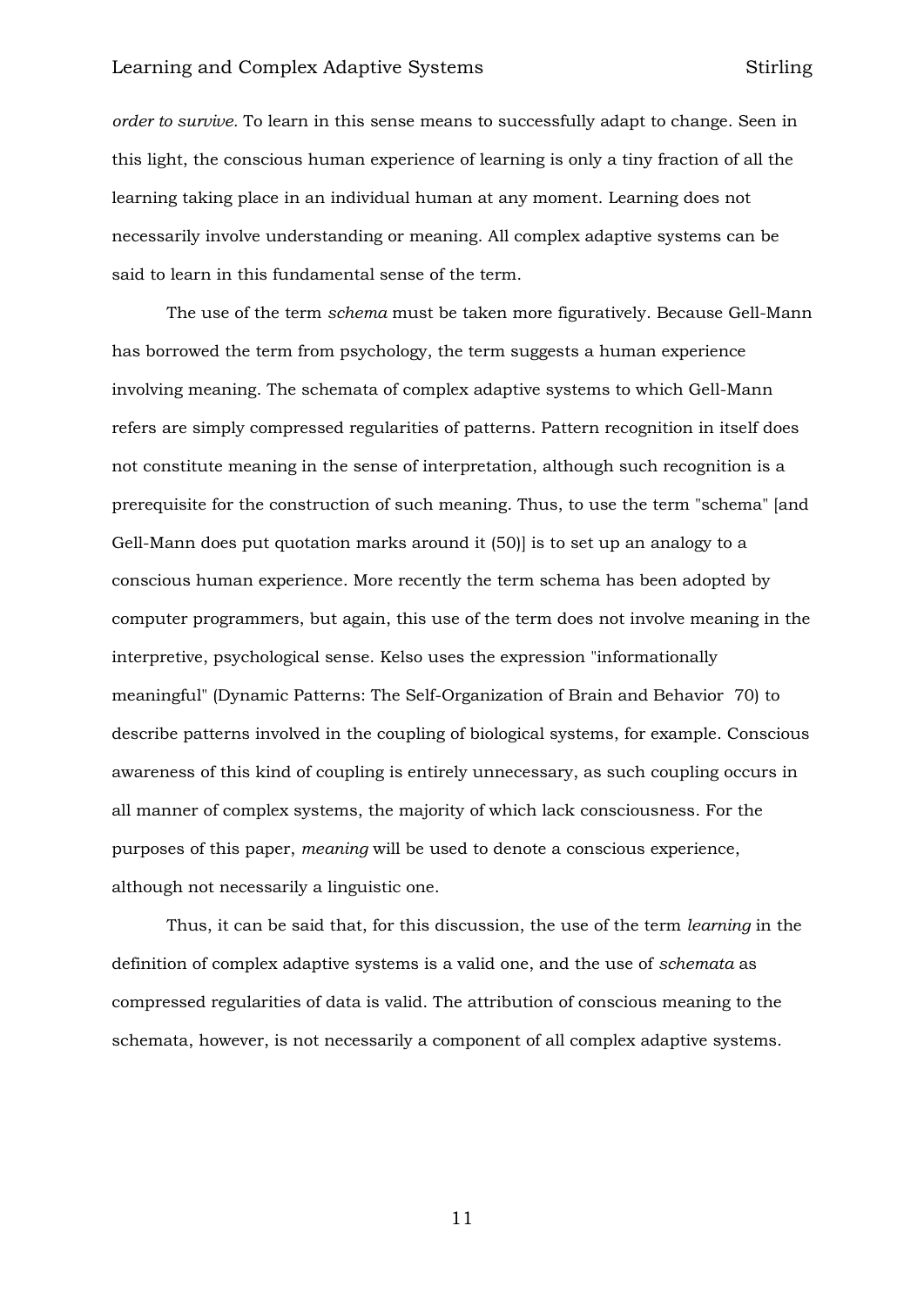## *Autopoiesis*

An understanding of Maturana and Varela's concept of *autopoiesis* will help to guide the following discussion of the human individual as a complex adaptive system. According to Maturana and Varela:

That living beings have an organization, of course, is proper not only to them but also to everything we can analyze as a system. What is distinctive about them, however, is that their organization is such that their only product is themselves. The being and doing of an autopoietic unity are inseparable, and this is their specific mode of organization. (48- 49)

Luisi, in an article reviewing the history of the concept of autopoiesis and its possible future applications, points out that Varela was reluctant at first to apply these concepts to forms of life beyond the single cell (52). However, Maturana and Varela define a unity in terms of its autonomy and argue that the mechanism they call autopoiesis is the process by which an autonomous unity becomes manifest (47-48). Luisi argues that humans (and all other forms of life) qualify by Maturana and Varela's definition as autopoietic entities (52). A human is a living being and the being and doing of a human individual are inseparable, a unity.

Autopoiesis can be understood as a dynamic process through which a unity becomes distinct, and at the same time inseparable, from its environment. This is not a linear, but an integrated process. This sounds very much like the previous descriptions of complex adaptive systems in which continual mutual transformation of agents and systems (and systems within systems) results in adaptation and survival. In spite of their similarities, it is important to note the distinction between autopoietic complex adaptive systems and other complex adaptive systems: autopoiesis is particular to living entities; in fact, it is a definition of life.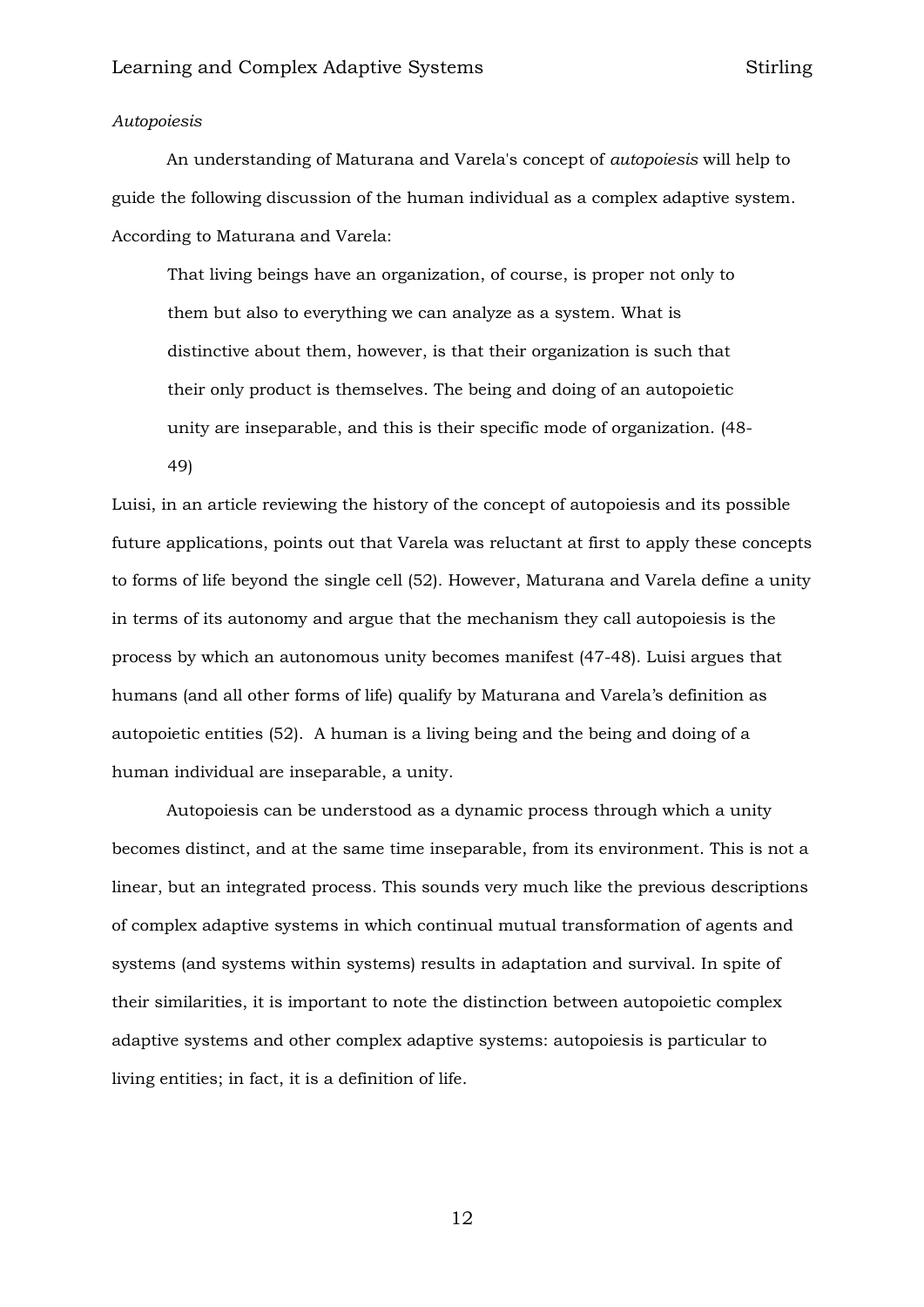As Luisi explains

The emergence of life . . . is a very special novel emergent property: with life, an autopoietic unit acquires the singular property of becoming a biologically autonomous system, namely one that is capable of specifying its own rules of behavior. (52)

He further explains the argument posed by Varela and his colleagues that the integrated process of co-creation described by autopoiesis applies equally to life and cognition, including human cognition and consciousness (55). If this view is correct and cognition is an emergent property of autopoietic systems, and if autopoietic systems are likewise complex adaptive systems, then cognition as a complex adaptive system is a valid concept.

The autopoietic living organism endlessly creates itself. The being of a unity is inseparable from its doing, or action, and exists within the context of itself and its internal and external dynamics. This means that integral to any autopoietic entity and its environment is the history of their interactions. The importance of the dynamics of process and context will be stressed again by Kelso in his work, and is a vital theme in the study of all living complex adaptive systems.

## *The Human Individual as a Complex Adaptive System*

In order to exhibit self-organization, a system as a whole must behave in a way that is not controlled by any particular agent of the system. It is characteristic of complex adaptive systems that the actions of agents acting locally result in system wide organization. Until recently it might have been possible to argue that an individual's genetic code controlled the ultimate organization of an individual human. Now that the human genome has been decoded, it is clear that the system is much more complex than was previously imagined (Watts 26; Johnson 84-86). As it turns out, from the very first cells on to the emergence of the individual human, individual cells determine how to differentiate into the variety ultimately necessary to create all the components of an individual by interpreting DNA in the context of information received from neighboring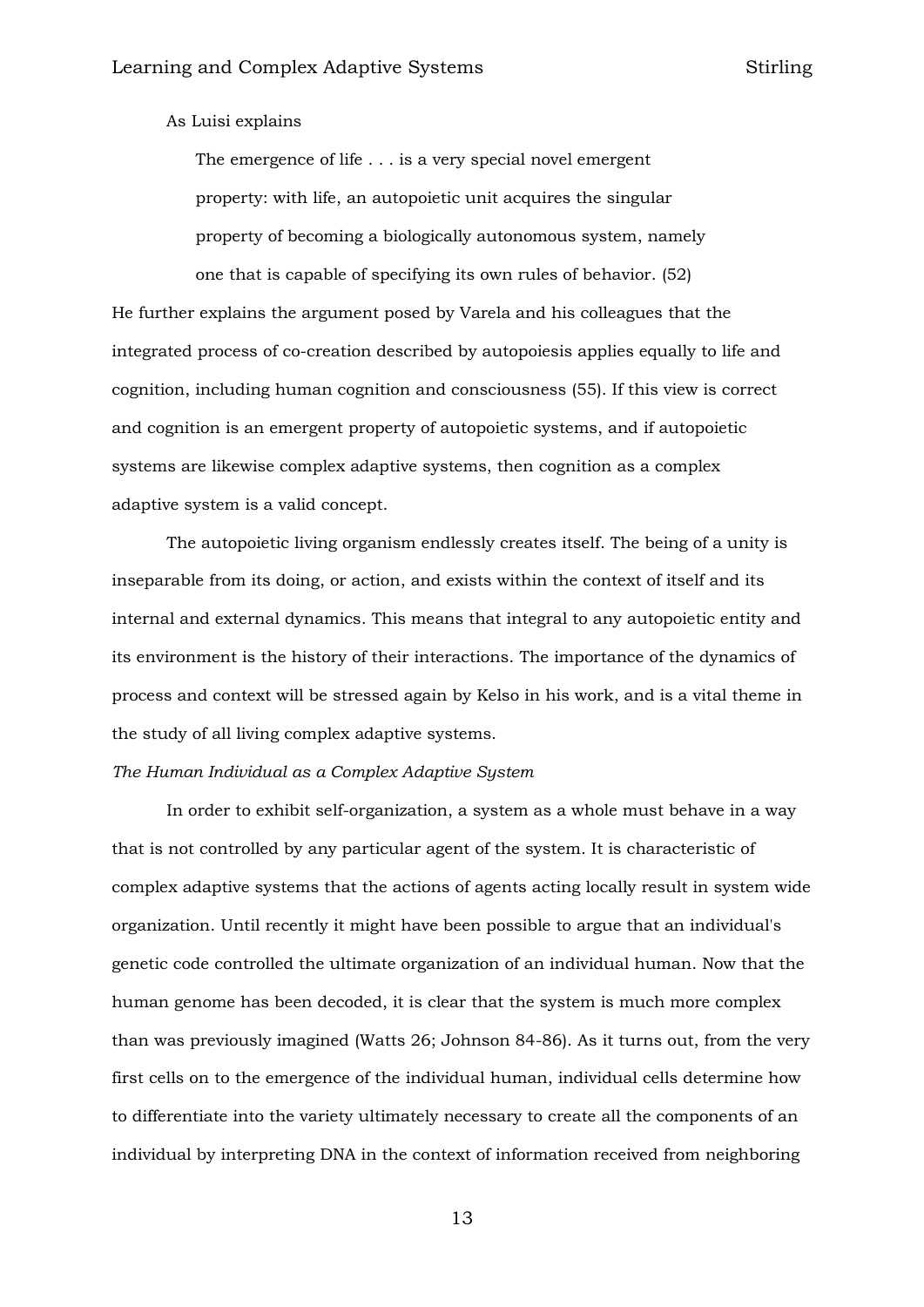cells. Thus, individual cells acting locally self-organize into a human being with the genetic code as a sort of guidebook.

But once the central nervous system is well formed, does it "control" the rest of the human and all its systems, including learning? This is a controversial topic, but evidence suggests that such is not the case. Maturana and Varela assert that "the nervous system is an expression of its connectivity or structure of connections and … behavior arises because of the nervous system's *internal* relations of activity" (126). They insist that a great deal of the trouble in understanding cognition is a result of not keeping a "logical accounting in order" (136), by which they mean that it is vital in descriptions to distinguish between what is happening within a system and what an observer outside the system observes. This can become quite confusing when considering the systems within systems that constitute the human individual, and beyond the individual, the social, cultural, physical, economic and technological systems of which that individual is a part.

Although Maturana and Varela do not refer to complex adaptive systems per se, their argument follows the same general ideas. To fully understand how it is that the brain or central nervous system does not control the individual, it will help to understand the concept of *structural coupling*. As they explain:

In describing autopoietic unity as having a particular structure, it will become clear to us that the interactions (as long as they are recurrent) between unity and environment will consist of reciprocal perturbations. In these interactions, the structure of the environment only *triggers* structural changes in the autopoietic unities (it does not specify or direct them), and vice versa for the environment. The result will be a history of mutual congruent structural changes as long as the autopoietic unity and its containing environment do not disintegrate: there will be a *structural coupling*. (75)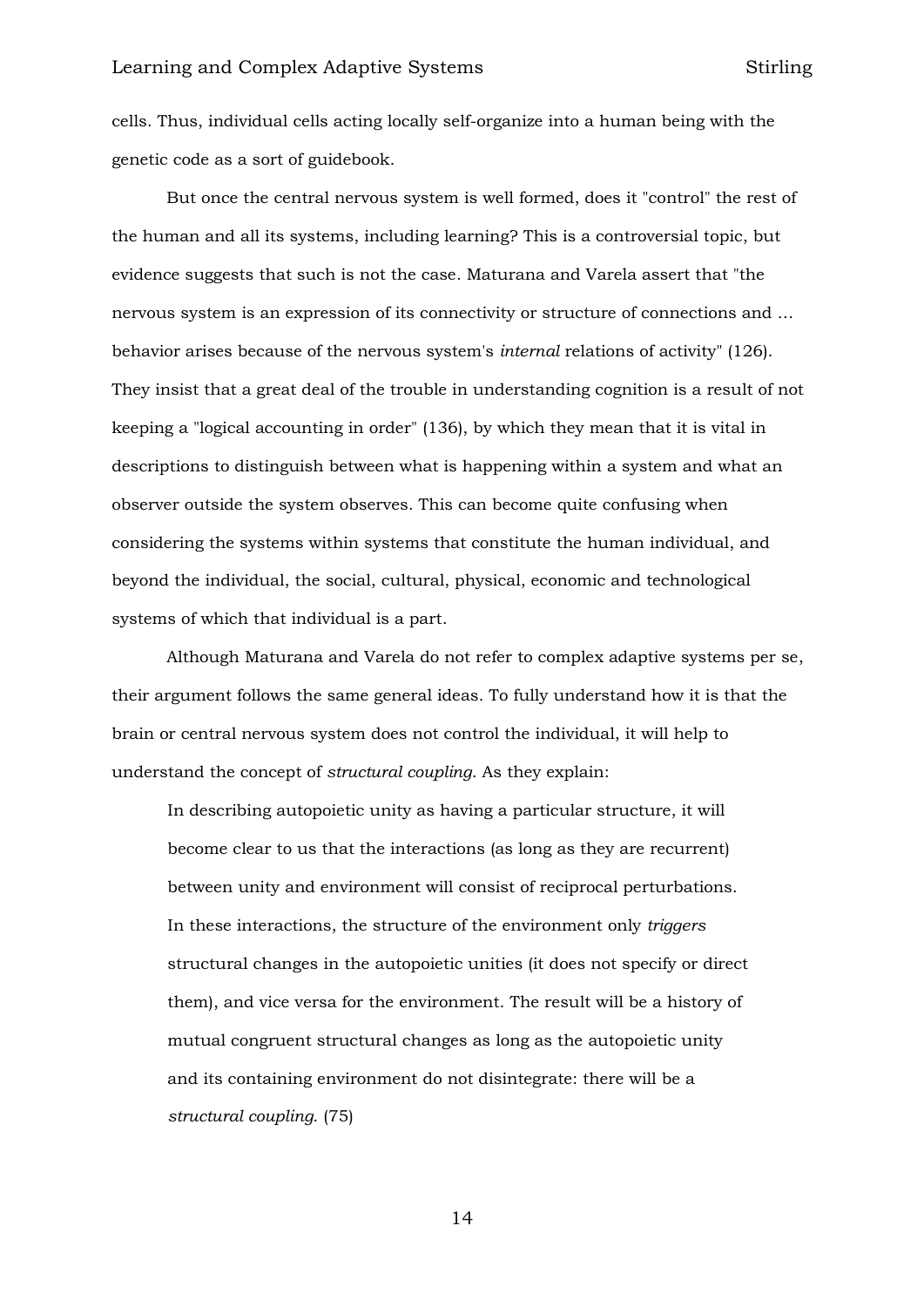Thus, if one accepts Maturana and Varela's argument, the behavior of an autopoietic unity always exists within a context that consists not only of a physical environment in time, but a history of interactions which results in structural coupling. Kelso makes the additional point that, in order for behavior to be successful in terms of adaptation, the coupling must "reflect functional, not merely mechanical constraints" (Dynamic Patterns: The Self-Organization of Brain and Behavior 70).

Maturana and Varela distinguish between structure and organization in a way that correlates with descriptions of complex adaptive systems, where *organization* is the equivalent of the ongoing identity of the system and *structure* equates to the elements of the system. Seen in this light, structural coupling bears a striking resemblance to the regularities of compressed data that become, for example, DNA sequences or Gell-Mann's schemata.

Given this structural coupling which binds a system to its own history and to its environment, does the central nervous system qualify as a complex adaptive system? If it does, then by definition it must be self-organized. To avoid the trap of circular reasoning, one must look for evidence that such a view of the central nervous system is justified.

If it could be shown that the central nervous system exists in a state of relatively rigid order, then a view of it as a complex adaptive system would be out of the question. However, research suggests that such is not the case. In classic experiments as well as in experiences with victims of brain damage it has been shown repeatedly that within certain parameters, the brain can reorganize to adapt to its changed condition.2 This plasticity of the brain argues against its having a rigid structure. The familiar illustration of the brain divided into sections, each one labeled with a particular function, turns out to be misleading, at best.

Maturana and Varela discuss neuroplasticity in terms of structural changes in the connections within the nervous system (166-167). They argue that the overall

-

<sup>2</sup> For an excellent discussion of this, see Schwartz and Begley.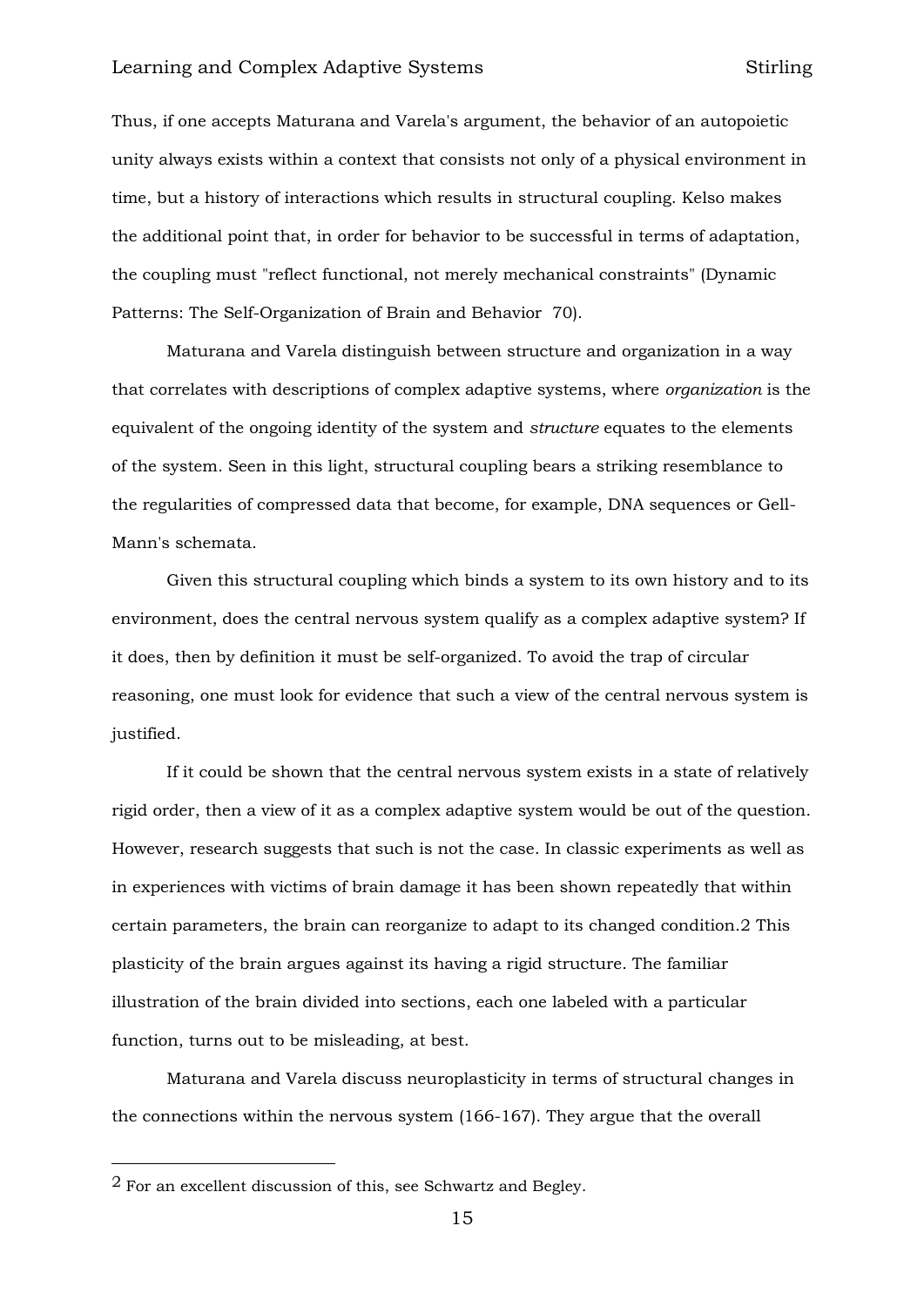structure of connections, which they call "broad lines of connectivity" (167), are generally the same within a species, but that structural changes in the local synaptic interactions cause significant modifications in how the network functions. These changes are the result of interactions with the environment and endow the nervous system with its plasticity.

Kelso's work in the field of neurophysiology examines neuroplasticity in terms of the dynamics of neurological structures and correlated behaviors. Based on more than twenty years of research, he is convinced that the central nervous system is selforganized.

> The brain is fundamentally a pattern forming self-organized system governed by potentially discoverable, nonlinear dynamical laws. More specifically, behaviors such as perceiving, intending, acting, learning, and remembering arise as metastable spatiotemporal patterns of brain activity that are themselves produced by cooperative interactions among neural clusters. Self-organization is the key principle. (Dynamic Patterns: The Self-Organization of Brain and Behavior 257)

A self-organized complex adaptive system does not have an agent that is in control of the system. There is no central locus of control. Thus, if the central nervous system is a complex adaptive system, the next question is whether as such it can control the other systems with which it interacts and together with which the larger system, the individual human, is comprised. If an individual human is a self-organized, complex adaptive system, the answer must be no. If Maturana and Varela are right, then the interactions between systems can trigger changes, but cannot direct them. *The Brain as a Complex Adaptive System*

Recent research on the brain has revealed that many of our former notions of brain organization were off the mark. The idea that there exists somewhere in the brain *representations* of objects or ideas seems highly unlikely in the light of results from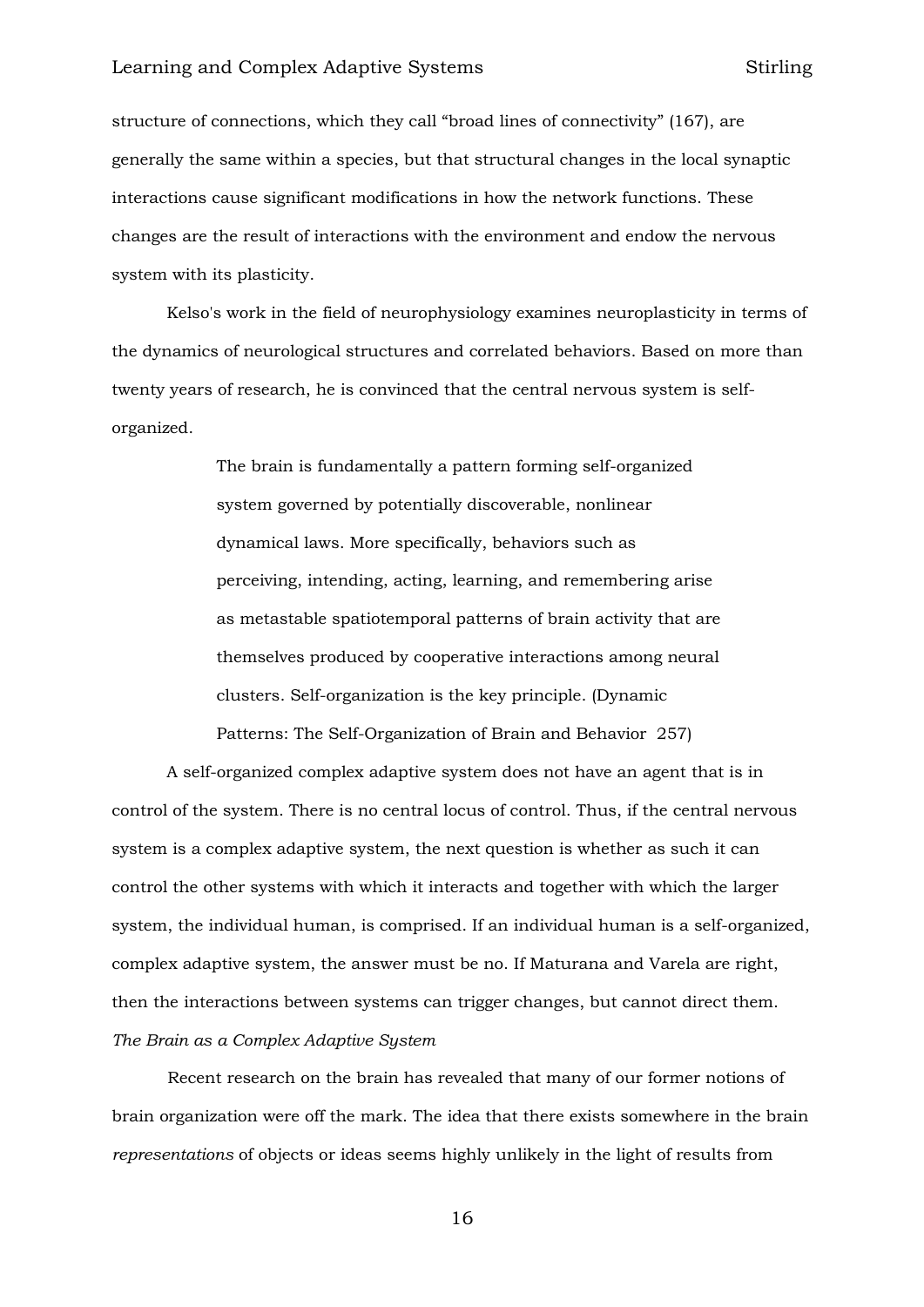researchers like Kelso, Fingelkurts and Fingelkurts, Varela, and many others. Their research suggests that the brain is a self-organized complex adaptive system and that the great plasticity and flexibility of the brain's functioning is due in large part to its characteristics of metastability and multivariability (Kello, et.al.; Fingelkurts and Fingelkurts). This suggests that it is the interconnectivity of neurons that is important. This interconnectivity supports processes that allow for rapid, flexible, efficient functioning.

At the same time, in spite of the enormous number of neurons in the brain, "full neuron-neuron interconnectedness would lead to brains the size of a bathtub" (Fingelkurts and Fingelkurts 5). The problem is solved by scaling, by increasing the number of synapses per neuron and the number of possible structures to which any particular structure may connect (Fingelkurts and Fingelkurts 5-6). These many possible combinations of brain states result in a high degree of multivariability.

In spite of this great flexibility, the performance of the system is constrained by specialization within particular cortical areas and by the functional connectivity within the system (Fingelkurts and Fingelkurts 8). These constraints result in what is termed metastability (Kello, Beltz and Holden; Fingelkurts; Varela, Lachaux and Rodriguez; J. A. Kelso; Wallenstein and J.A. Scott Kelso).

The model of brain functioning that is being constructed by these researchers proposes a view of the brain and neurological system as a hierarchical, multivariable network of neuronal assemblies, transiently linked, that interacts locally and globally within metastable constraints (Varela, Lachaux and Rodriguez 229). Essential to this view is the importance of the *process* of interactions, in contrast to other models that emphasize brain structure.

According to this view, the metastability of brain states is achieved by phase synchrony of brain signals. Before the synchronization occurs, however, there is an instability that leads to a phase transition; then the signals synchronize and metastability is achieved. Remember that the metastable state is not locked in; rather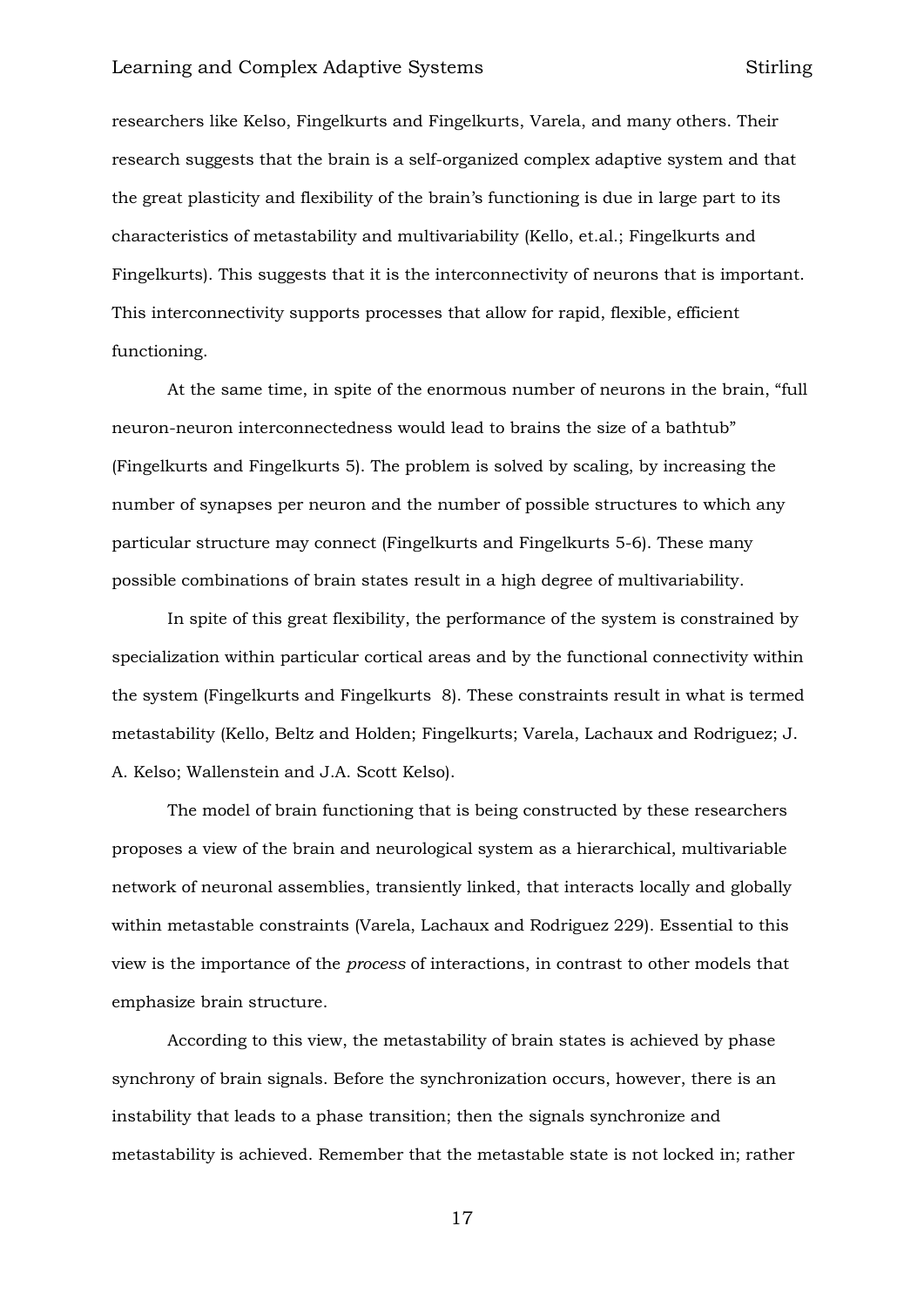it is transient, but more stable (that is, more likely to occur), than other possible states. Kelso hypothesizes that phase transitions serve as switches between metastable brain states (Kelso, Instabilities and Phase Transitions in Human Brain and Behavior 2).

Arguing for the central nervous system as a complex system, Kelso has shown that there are coordination pattern dynamics that are intrinsically more stable than others. By intrinsic Kelso does not mean innate, but he means "capacities that exist at the time a new task is to be learned" (Kelso, Dynamic Patterns: The Self-Organization of Brain and Behavior 163).

> The initial state of the organism never corresponds to a disordered random network, but is already ordered to some degree. Thus, it is very likely that learning involves the passage from one organized state of the system to another, rather than from disorder to order. (Dynamic Patterns: The Self-Organization of Brain and Behavior 163)

Thus, if this is correct, phase transitions in the brain function slightly differently than those in non-living systems.

In one of Kelso's experiments, participants were asked to cycle the index fingers of their right and left hands in response to cues from two visual metronomes, one for each hand (Kelso, Dynamic Patterns: The Self-Organization of Brain and Behavior 164- 170). Typically, in-phase cycling (cycling the fingers synchronously) and 180 degree antiphase cycling (regular alternating cycles) constitute basins of attraction for this kind of coordination. This means that these patterns tend to be intrinsically stable. Kelso's earlier studies demonstrated this by showing that when individuals were asked to produce cycles other than these, errors tended to occur in the direction of either inphase or antiphase cycles, with in-phase cycling being the more stable of the two patterns. This is typical of what are called basins of attraction (Kauffman 78, 83, 102, 110; Kelso, Dynamic Patterns: The Self-Organization of Brain and Behavior : The Self-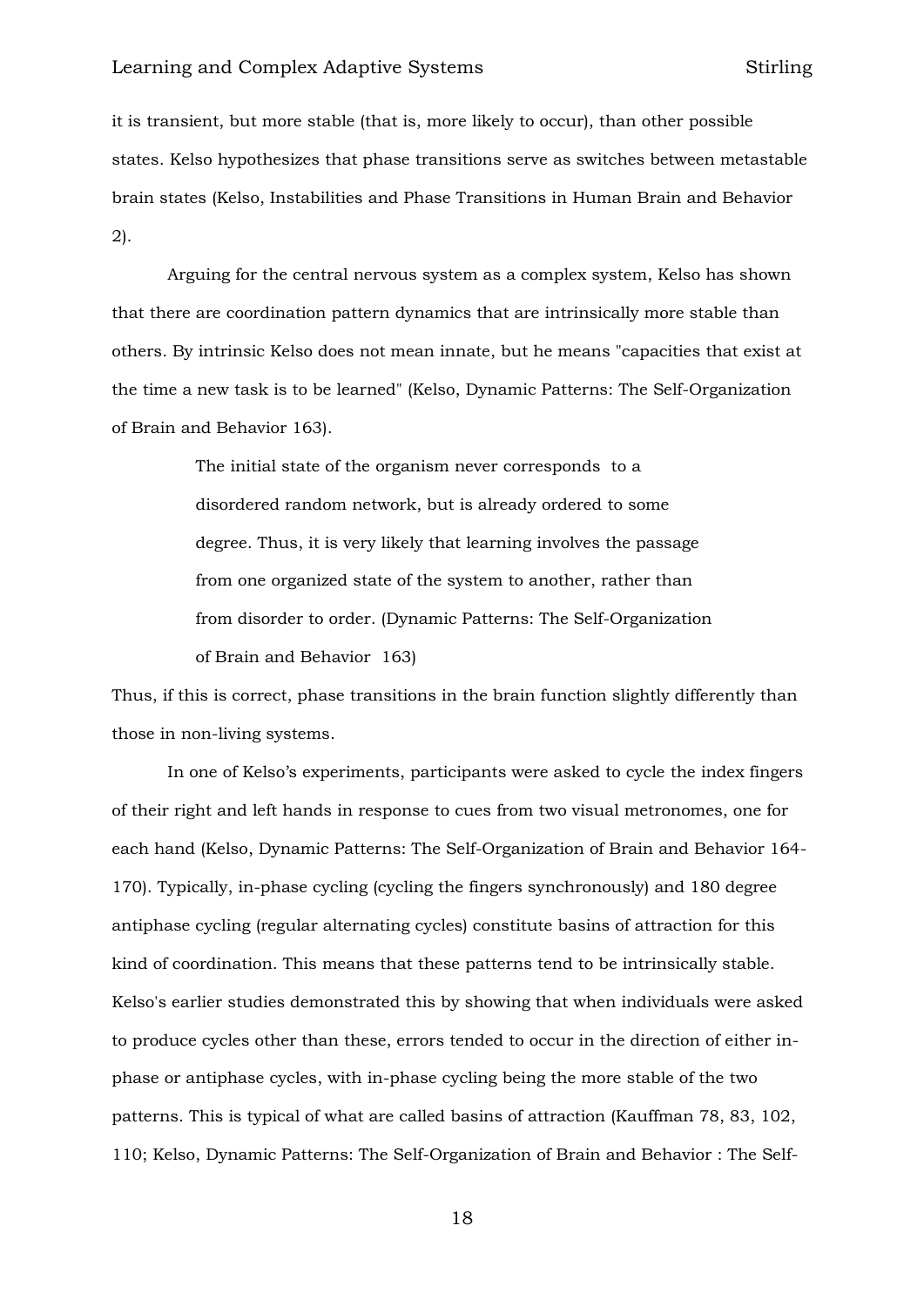Organization of Brain and Behavior 54, 56, 150, 168, 171)– that is, they tend to attract nearby behaviors in a way analogous to the flow of water in a watershed. One can imagine this like a landscape. Imagine that in the landscape there are two low areas. One of these represents in-phase cycling of the fingers, the other, antiphase cycling. In the case of rain on a landscape, the water in the areas around the low points naturally flows down toward them. In the case of cycling fingers, Kelso found that before learning new patterns, when people tried to cycle their fingers slightly out of phase in comparison with one of these two basins of attraction, they tended to slip into one of these more intrinsic patterns.

Wallenstein's group (of which Kelso was a part) conducted a similar experiment and observed that, during the syncopated phase of learning, on approaching the phase transition, both the observed behavioral pattern and the brain signals began to destabilize and fluctuate before finally settling into synchrony (633). This disequilibrium before a phase transition seems to be characteristic (Kelso, Instabilities and Phase Transitions in Human Brain and Behavior 2)—a context we will consider further later in this paper. A significant aspect of this study is that there was a correlation between observed learning behavior and the recorded brain signals, indicating that the same non-linear dynamic processes may operate at different levels of observation (634).

For Kelso's study, the attractor layout for each participant was determined before, during and after the experiment and these results were compared (Kelso, Dynamic Patterns: The Self-Organization of Brain and Behavior 170-171). The task of each participant was to learn a cycling pattern of 90 degrees—one that is not typically an intrinsically stable pattern. What were the results? Kelso and his group found that

The entire attractor layout changes with learning, not simply the coordination pattern being learned. …That is, with learning, the relative phase of 90 degrees also becomes attractive for neighboring conditions….Required phasings of less than 90 degrees are overshot,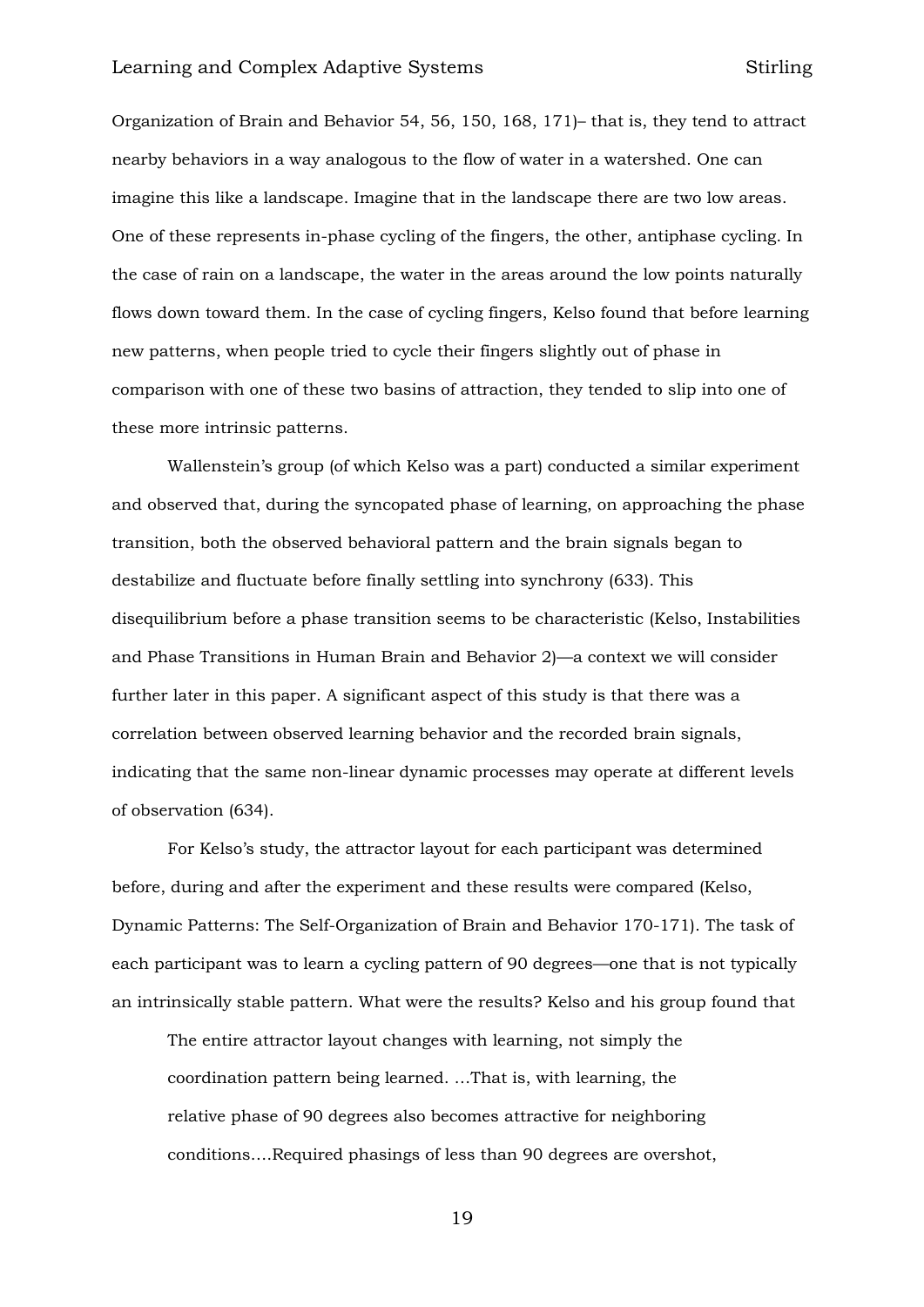whereas those of greater than 90 degrees are undershot. (Dynamic

Patterns: The Self-Organization of Brain and Behavior 171)

As a result of the creation of this new basin of attraction, the neighboring basins (for zero and 180 degrees) necessarily altered such that they became shallower.

In Kelso's study, individuals were seen to come to a learning task with intrinsic or pre-existing tendencies which could be mapped to show basins of attraction for dynamically stable coordination patterns. Through the process of learning a new pattern, the topology of the learner's landscape of changed in such a way that not only was a new basin of attraction created, but the pre-existing basins of attraction also altered—in other words, the entire system changed in response to the learned pattern. *If the Brain is Not in Control, What Is?*

The basic problem with the question: If the brain is not in control, what is? is that it assumes that some discrete entity must be in control. As the discussion of complex adaptive systems demonstrates, the problem lies in this assumption. To really grasp the implications of what complex science asserts requires one to relinquish the assumption.

Part of the problem harks back to the point made earlier in reference to Maturana and Varela about logical accounting. Most discussions of learning are held from the point of view of an observer. In the case of human learning, this observer's point of view requires special consideration, which will be given in due course. For the time being however, the point must be made that from within the system, there is no need for an agent of control. The system organizes itself. In the case of an individual human, layer upon layer of systems organize themselves. Furthermore, each system is dynamic—learning, changing, adapting—continually searching for excellent solutions to problems as they are encountered. To use Maturana and Varela's expression, each human as a complex adaptive system is busy "bringing forth a world" (26).

Individual identity may be said to be composed of myriad complex adaptive systems which rely on one another for their existence and persistence. Learning is a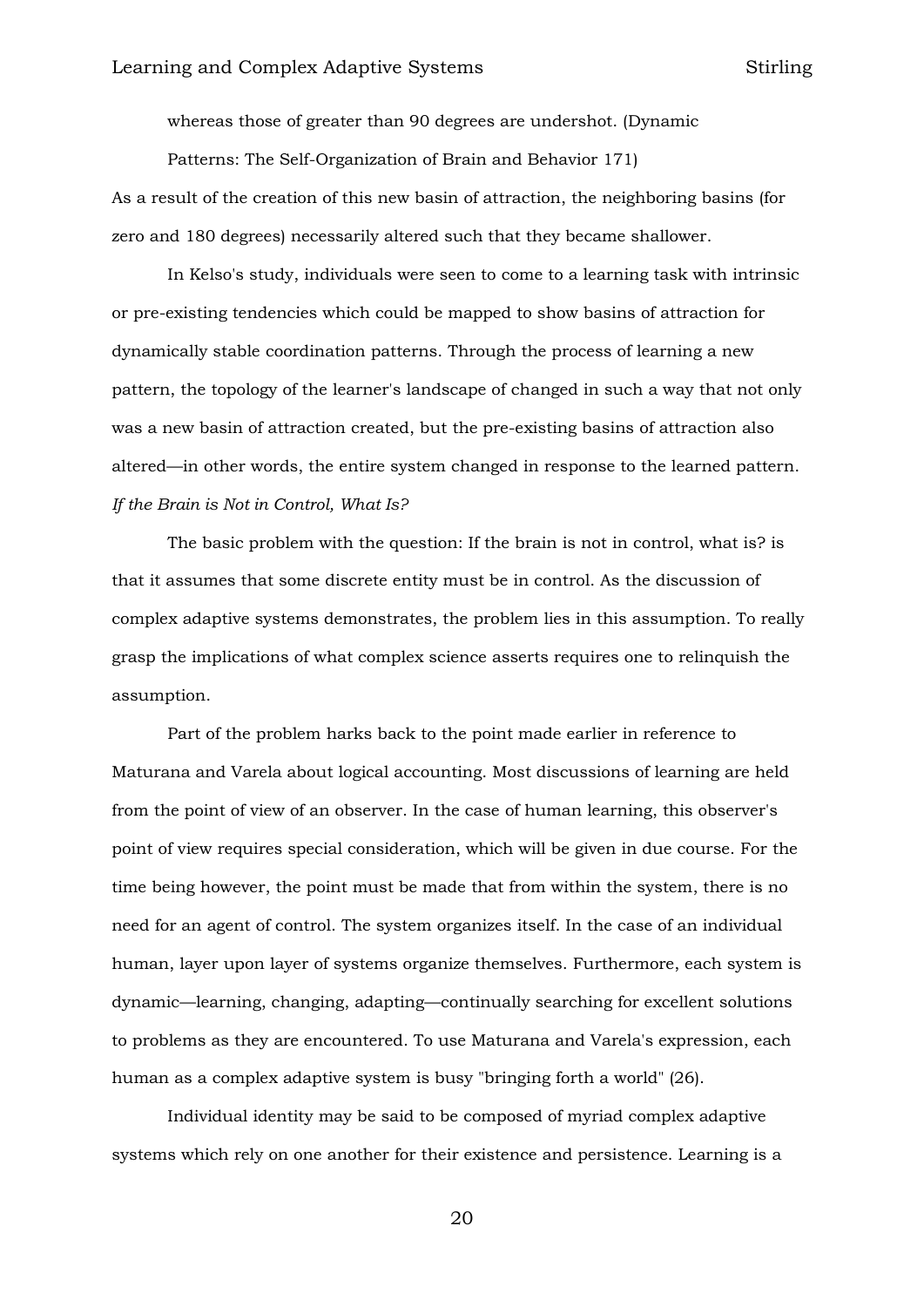component of all the complex adaptive systems which constitute a human individual, and the persistent identity which results from learning at all these levels is a product of more than the sum of these living systems. The author suggests that one cannot discuss human learning as separate from human identity. Kelso explains this beautifully in terms of synergetics (Kelso, Dynamic Patterns: The Self-Organization of Brain and Behavior  $9^3$ . He says that in self-organizing systems there exists a kind of circular causality which is the result of the relationship between the cooperation of the individual agents in the system and the feedback the system receives from its environment. Far from being a linear cause-and-effect type of relationship, however, in complex systems there are so many interconnected variables that a simple, linear approach to understanding is woefully inadequate. Kelso further explains that in these complex systems "there is no reference state with which feedback can be compared and no place where comparison operations are performed. …Hence,... the questions of who sets the reference value, who programs the computer, who programs the programmer, and so on do not even arise" (Kelso, Dynamic Patterns: The Self-Organization of Brain and Behavior 9).

Varela, et. al. also favor a view of neural dynamics that involves reciprocal information exchange rather than a stimulus-response model. They argue that the brain integrates both endogenous activity (such as attention, preparation, and so on) and sensory information in the phase synchrony that results in large-scale integration (230).

To view learning as a dynamic of the complex adaptive systems which comprise an individual human requires a shift of perspective. One has to relinquish the notion of the outside agent that controls the system in favor of an understanding of the immensely intricate dynamics of interrelations between and within systems from which no agent can be extricated. Every agent is necessarily a part of the system at some

-

<sup>3</sup> For more on Synergetics, see H. Haken's *Synergetics: An Introduction*; *Advanced Synergetics*; and *Information and Self-Organization*, all published by Springer.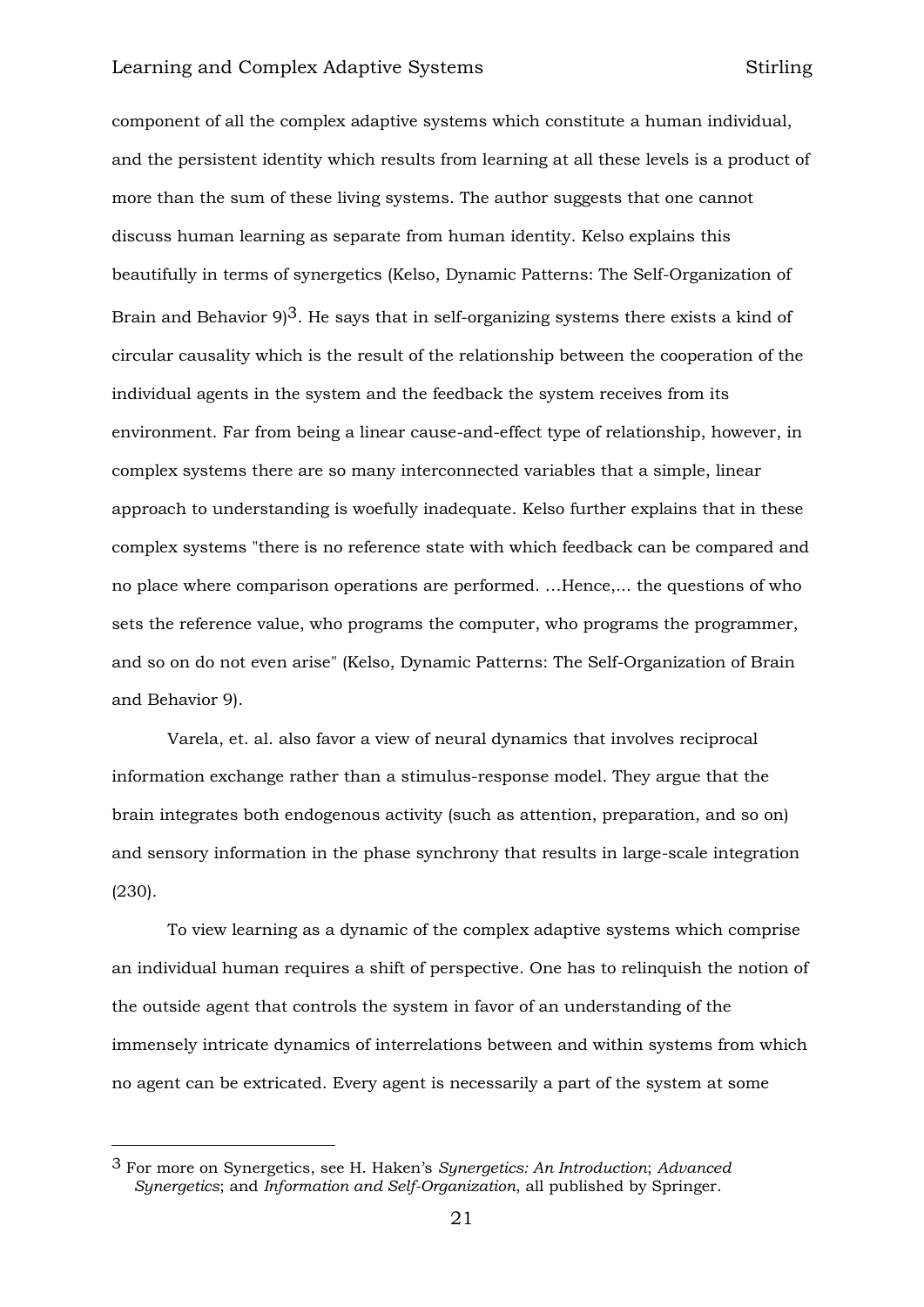level. This is as true of conscious identity of oneself as it is of any other apparent observer.

The metaphor of the mind as a computer that controls the machine of the body does not hold up to scientific scrutiny. This is a crucial point when it comes to understanding the relationship of the nervous system to individual identity and a discussion of human learning. If Kelso is right, this challenges some of our assumptions about who we are as humans, how we learn, and how best to educate ourselves and our children.

#### *Enactive Consciousness*

Consciousness cannot be considered as separate from the complex systems of which it is a part, even though the conscious self believes itself to be separate and in charge. Consciousness, and more specifically the expression of consciousness as intention, is of undeniable importance in learning, however, as we shall see. But if our model holds true, the expression of intention is only one element of communication between and within the complex systems that are a human individual.

Thompson and Varela have proposed an approach to the neuroscience of consciousness called enactive cognitive science (418). This approach is grounded in nonlinear dynamical systems theory, research into brain processes involving largescale integration mediated by synchrony, and the earlier work of Maturana and Varela. Their proposal offers an alternative to the "neural correlates of consciousness" approach that seeks to identify a representational system that under specific circumstances will result in the conscious awareness of content (Thompson and Varela 418). They argue that the representational approach is one-way, while a dynamical systems view favors consciousness as an emergent process that is the result of "reciprocal relationships between neural events and conscious activity" (Thompson and Varela 418). A conception of the "brain, body and environment [as] mutually embedded systems" results in a view of consciousness that involves "emergence as upward causation" and "global organism-environment processes, which in turn affect (via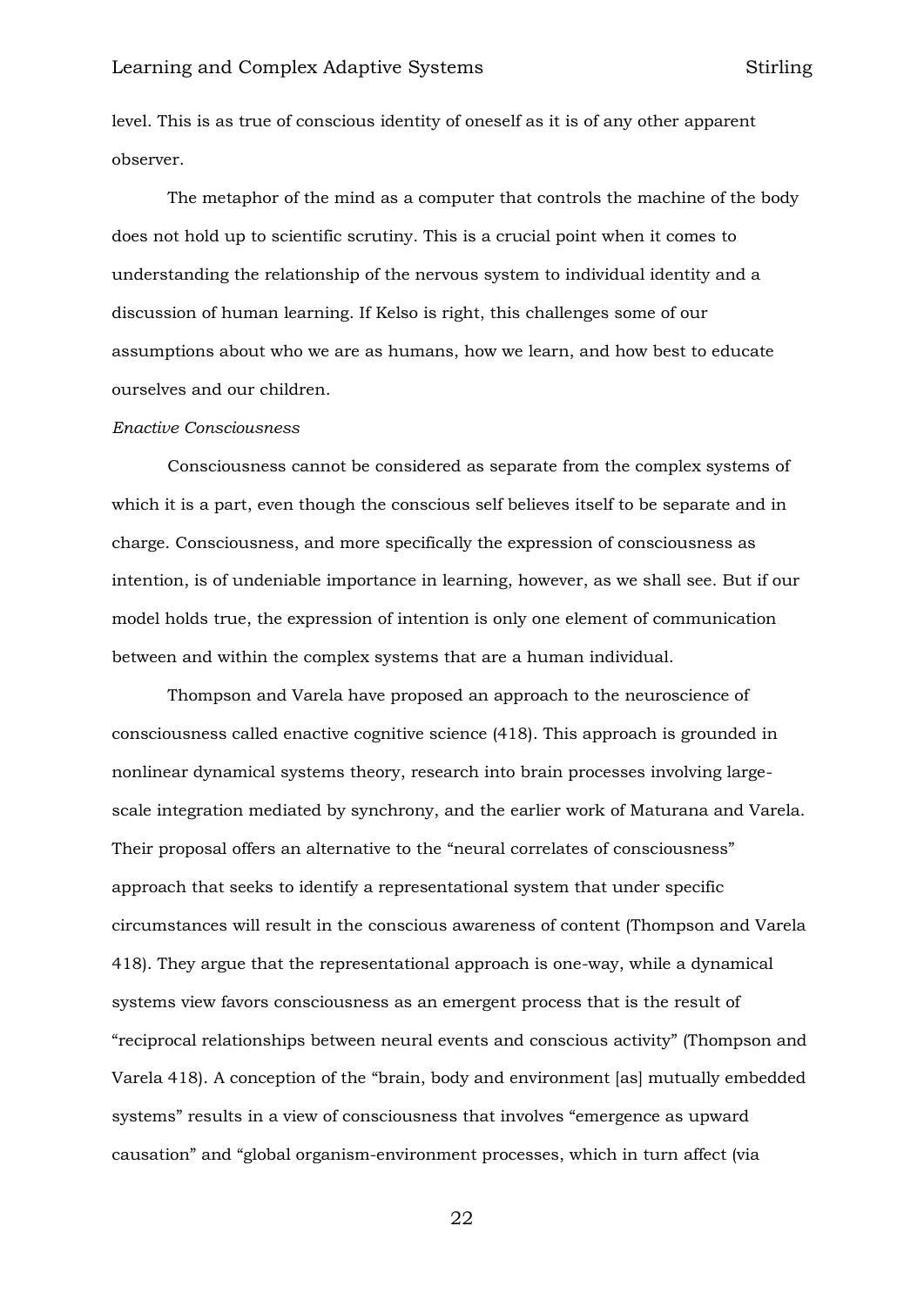downward causation) their constituent elements" (Thompson and Varela 424). According to this view, consciousness is an integral part of a continuous stream of interactions that are co-creative in the sense of exchanging, adjusting and adapting to information.

#### *Intention and the Attractor Layout*

Next, let us consider what is meant by the term intention. There may be a tendency to revert to the idea of the brain as the controller of the system where intention is concerned. However, the view of a programmer, be it the brain or a "genetic program," is called into serious question in light of research on complex adaptive systems and studies of the genome itself. Not only is the genome far too condensed to contain a blueprint for all the behaviors of a living system, but there is evidence that it is also not fixed, but that various components are "transposable" (Kelso, Dynamic Patterns: The Self-Organization of Brain and Behavior 140). One result of the view of biological unities being driven by "programs" of one sort or another is the prevalence of a belief in goal-directedness in biology (Kelso, Dynamic Patterns: The Self-Organization of Brain and Behavior 138-141).Kelso takes a different point of view, however, and demonstrates through research findings the viability of his approach.

Rather than playing the role of a program sending instructions, intentionality is viewed as an integral part of the overall orchestration of the organism. Formally, an intention is conceived as specific information acting on the dynamics, attracting the system toward the intended pattern. This means that intentions are an intrinsic aspect of the pattern dynamics, stabilizing or destabilizing the organization that is already there. (Kelso, Dynamic Patterns: The Self-Organization of Brain and Behavior 141)

So, what can it mean to say that intentions are intrinsic to the pattern dynamics of a system? What it means is that intentions are not outside forces acting on the nervous system, but instead are parametric influences contained within and constrained by the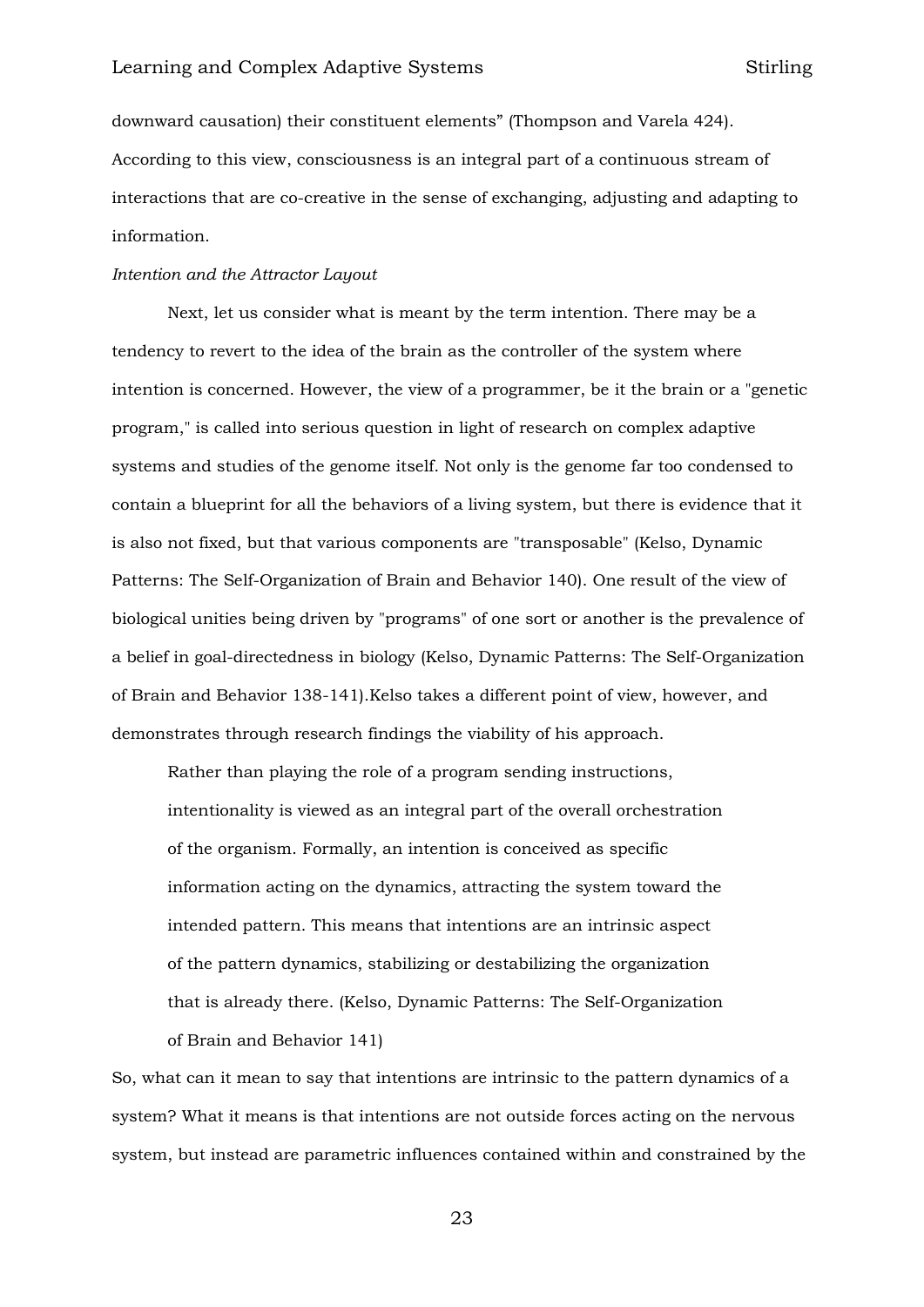nervous system itself. Maturana and Varela (135-137) explain this well when they insist that we keep our logical accounting in order. They point out that what seems to observers to be an influence from outside the system, or an internalizing of such an influence, is logically the result of structural coupling. Because of a tendency to view systems as being controlled by centralized forces rather than being self-organized, the understanding of this requires a conceptual shift. Without such a shift, it is difficult to conceive of intention (which in this discussion is a function of consciousness) as arising from within the central nervous system. It is tempting to attribute intention and other aspects of consciousness to some outside force. "But as we know," Maturana and Varela point out, "to make this description would undermine our logical accounting: as though something useful to us for communication between observers were an operational element of the nervous system" (172).

An important strength of Kelso's approach is that he does keep his logical accounting in order, that is, he defines intention and its effects in terms of one and the same system. In this way he avoids some of the pitfalls of other approaches to studies of the effects of intention. There are logical inconsistencies inherent in, for example, defining intention as a qualitative psychological function, considered as a force outside the central nervous system, and then measuring the effects of intention (often defined in terms of goal-directed behavior) using an experimentally quantitative system. As Kelso also points out, such a mixed approach also avoids the question of to what extent an organism's existing organization constrains its intentions (Kelso, Dynamic Patterns: The Self-Organization of Brain and Behavior 146). But for the possible educational implications, it is vital to know how an individual's abilities are constrained and how to expand each learner's capabilities. In Kelso's experiments, intention is expressed with regard to a particular motor movement, for example, the cycling of fingers as described previously.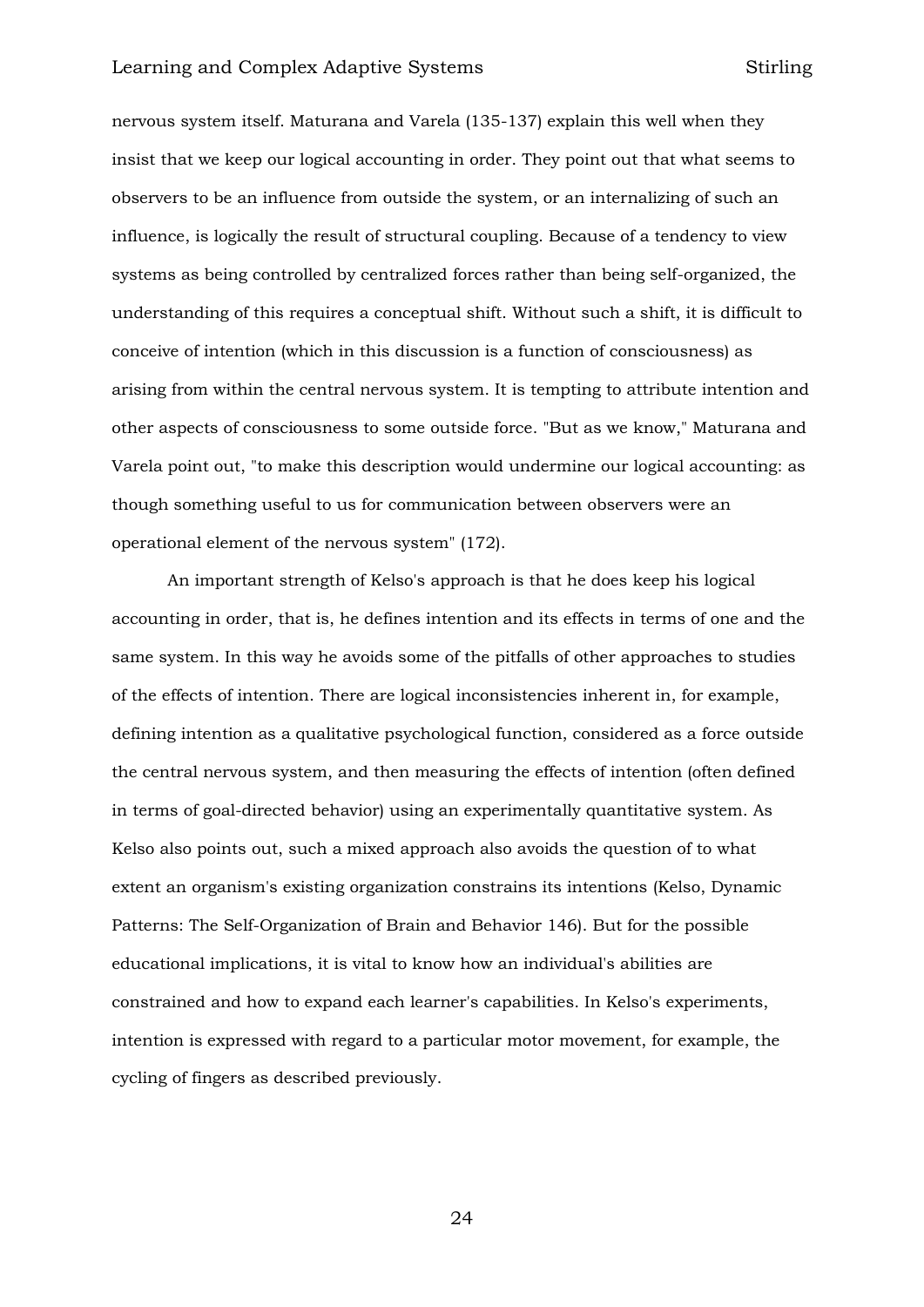## Part 2: The Learning Landscape

#### *Introduction to the Learning Landscape*

There are always multiple layers in a landscape. That's why revisiting a landscape is never boring. Every time we return, we see it in a different light. We normally see an intermingling of different aspects of multiple sub-landscapes when we appreciate the beauty of the whole. (Visser)

Visser writes about the "learning landscape" as a way of visualizing the external contexts within which learning takes place. Kelso maps the interior learning landscape. The concept of the learning landscape fits nicely with the research on complexity and learning, as well as providing a visual metaphor for the next portion of this discussion.

The previous discussion of complex adaptive systems and brain functioning lends itself to a view of learning as an active, evolving process rather than as a product. In addition, it suggests that the learning process is a nonlinear one. Simple ideas of cause and effect cannot adequately describe the learning process. The ever-changing nature of the learning process makes a definition of learning in terms of products unworkable. The very best one can hope for by naming products is a snapshot of a moment, recognizing that, like all snapshots, the moment it describes is irretrievably transformed by time. Thus, the snapshot can never provide a definitive description.

Not only does this perspective require one to view learning as a process which is inextricable from the system of which it is a part, it requires a recognition of each human as a unique entity within whom there is an irreducible and irreproducible context in which learning is taking place. The context is irreproducible in any other human, as well as in that same human at a different moment in time. Learning is not the process of capturing a moment, but a process integral to creating the moment. This is an important distinction, and one which merits consideration in any discussion of the design of formal learning environments.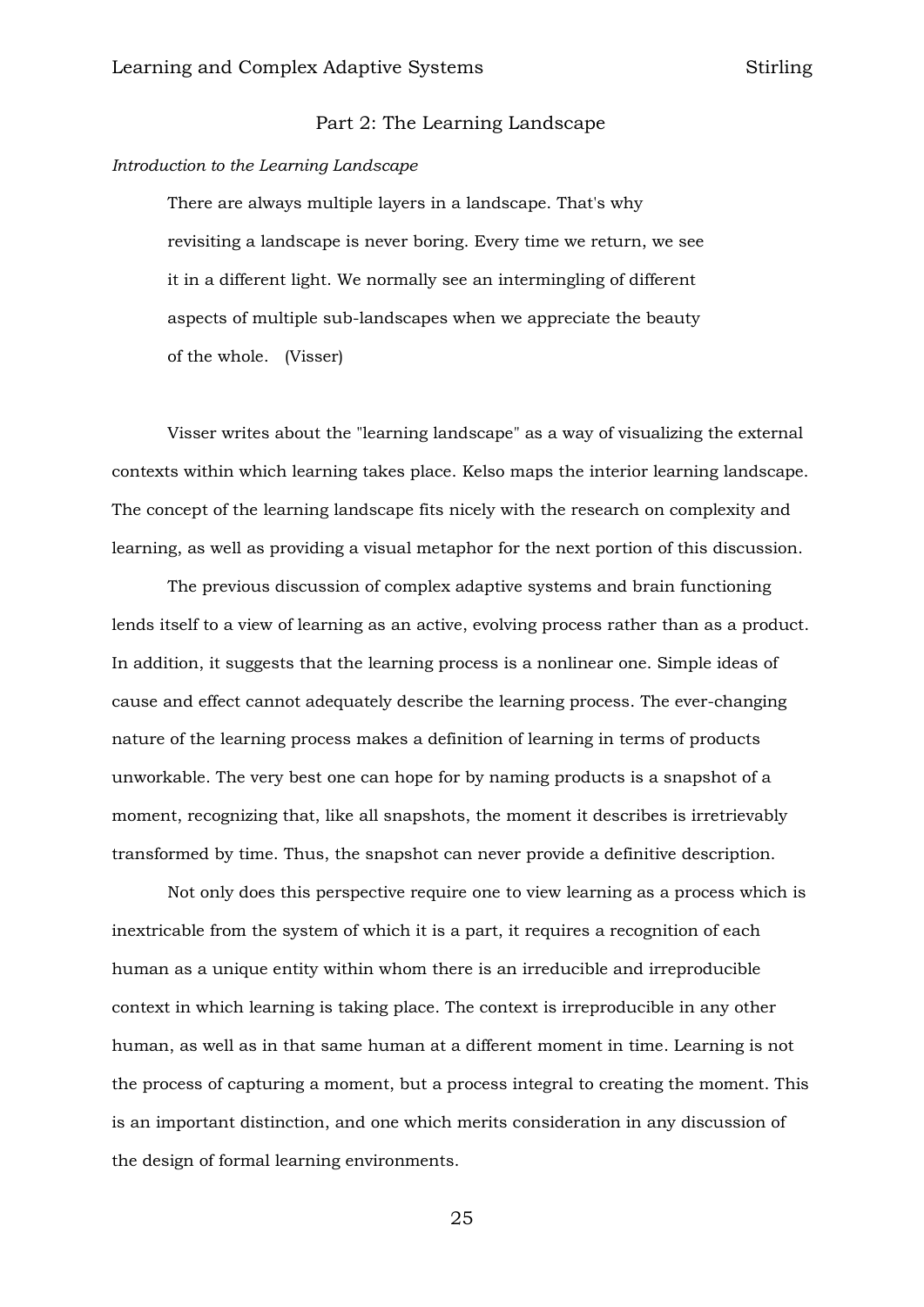#### *Biologue*

The idea of continuous dialogue fits well with what has been discussed about complex adaptive systems as well as autopoietic unities. In an attempt to capture an even more dynamic notion—an image of many, many dialogues occurring simultaneously, at many levels of living interactions, a new term is proposed: *biologue*.

Biologue encompasses the concept of interactions and transformations occurring simultaneously at all levels (in this case, the term levels denoting differences of scale and organization) of complex biosystems. In fact, as a starting point, biologue may be described in precisely these terms. *Biologue is the continual interaction and transformation occurring at all levels of a complex biosystem.*

Learning itself can be seen in terms of this biologue. One possibility is to describe learning as the biologue of a self-organizing complex biosystem through which transformation the system creates itself. Seen in this way, every agent of a complex biological system is in a continual process of transformation that is essential to the existence of the system. There is a sense of unceasing activity through which a world is created, after the ideas of Maturana and Varela (26). This description also conveys the relevance of context, both physical and temporal, within which learning takes place. And finally, inherent in this perspective is the underlying notion of the unique history of the system, as the future of the system is created within the context of its physical and temporal present, the present constructed from the system's physical and temporal past.

## *Curiosity and Learning*

While learning as a process may be fairly easy for the reader to go along with, learning as a nonlinear process may be a bit more difficult. Learning as a linear activity is deeply embedded in our language and philosophies.

For example, Shulman says "learning is basically an interplay of two challenging processes---getting knowledge that is inside to move out, and getting knowledge that is outside to move in" (?). Shulman further explains "these two processes—the inside-out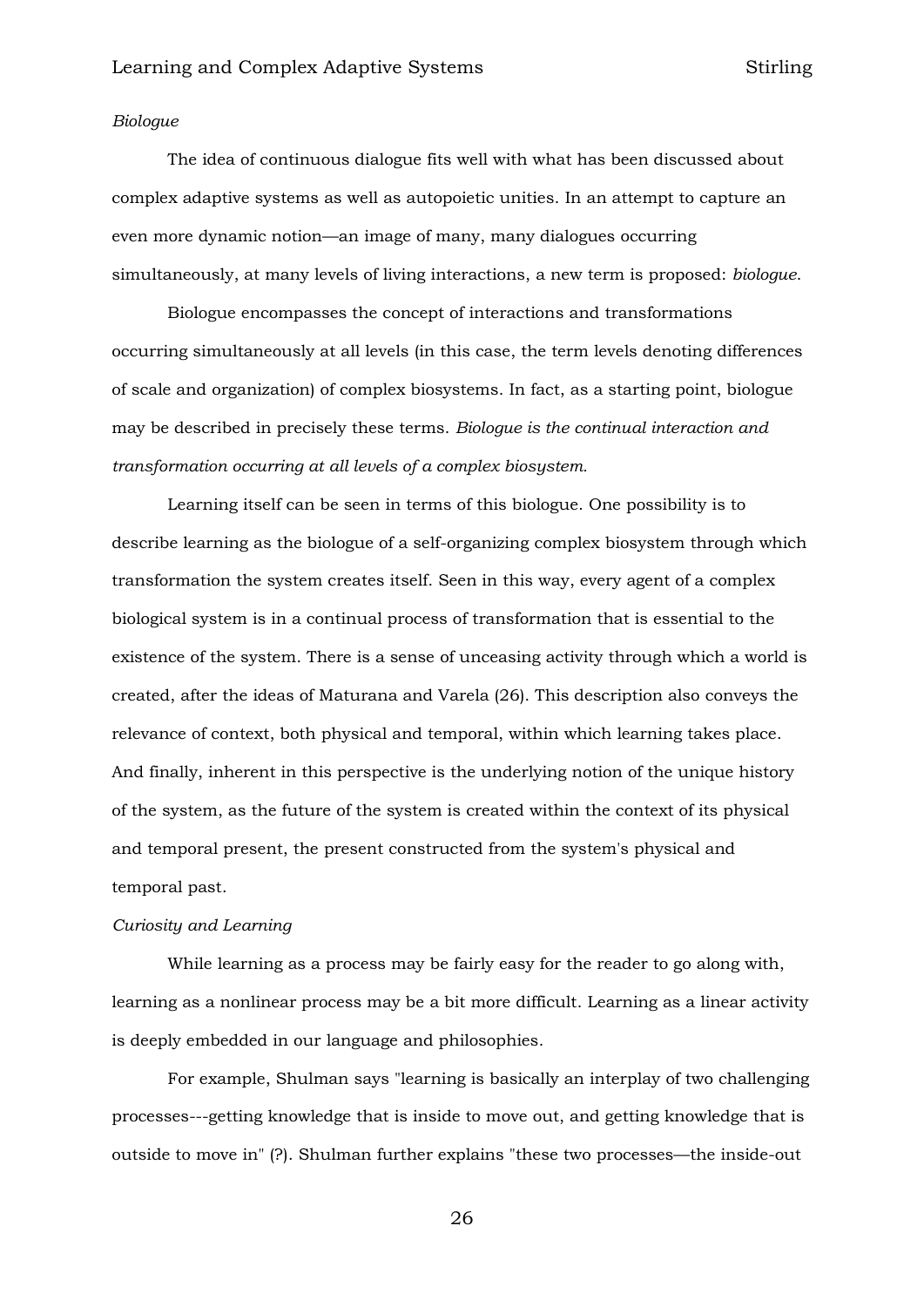and the outside-in movements of knowledge—alternate almost endlessly" (?). From the point of view of complex systems, this linear alternation grossly oversimplifies the learning process. Here the view is of knowledge as a noun, a static representation in the mind, and the process of learning is seen as an attempt to move discrete units of knowledge back and forth between the learner and…what? or whom?

To use the word *knowledge* in reference to learning is to conjure an image that belies the intricate dynamics of which current brain research suggests knowledge is comprised. Maybe it is time to reconsider our conception of that word, maybe even replace it with a new concept, the verb: *knowing*—to signify the verb *know* in the present progressive tense. It is a simple change that conveys a dramatic change of perspective.

Visser, whose work is steeped in an understanding of complex dynamics, defines human learning as "the disposition of human beings, and of the social entities to which they pertain, to engage in continuous dialogue with the human, social, biological and physical environment, so as to generate intelligent behavior to interact constructively with change" (Visser, Integrity, Completeness and Comprehensiveness of the Learning Environment: Meeting the Basic Learning Needs of All Throughout Life 453). Thus, according to Visser, learning is more a disposition of mind than an activity—more a readiness to act than a particular action. For our discussion, Visser's definition might be productively applied to the term *curiosity* .

Visser has further suggested that this disposition "is based on openness of mind and willingness to interact, i.e. on the readiness to give and in the process receive" (Visser, The Conditions of Learning in the World of the Twenty-First Century 8-9). This captures beautifully the notion of curiosity.

If one looks simply at the idea of willingness and readiness to interact, it can be said that this definition might apply to complex systems in general. In fact, this precursor to learning, this learning potential, may be said to be fundamental to complex system dynamics.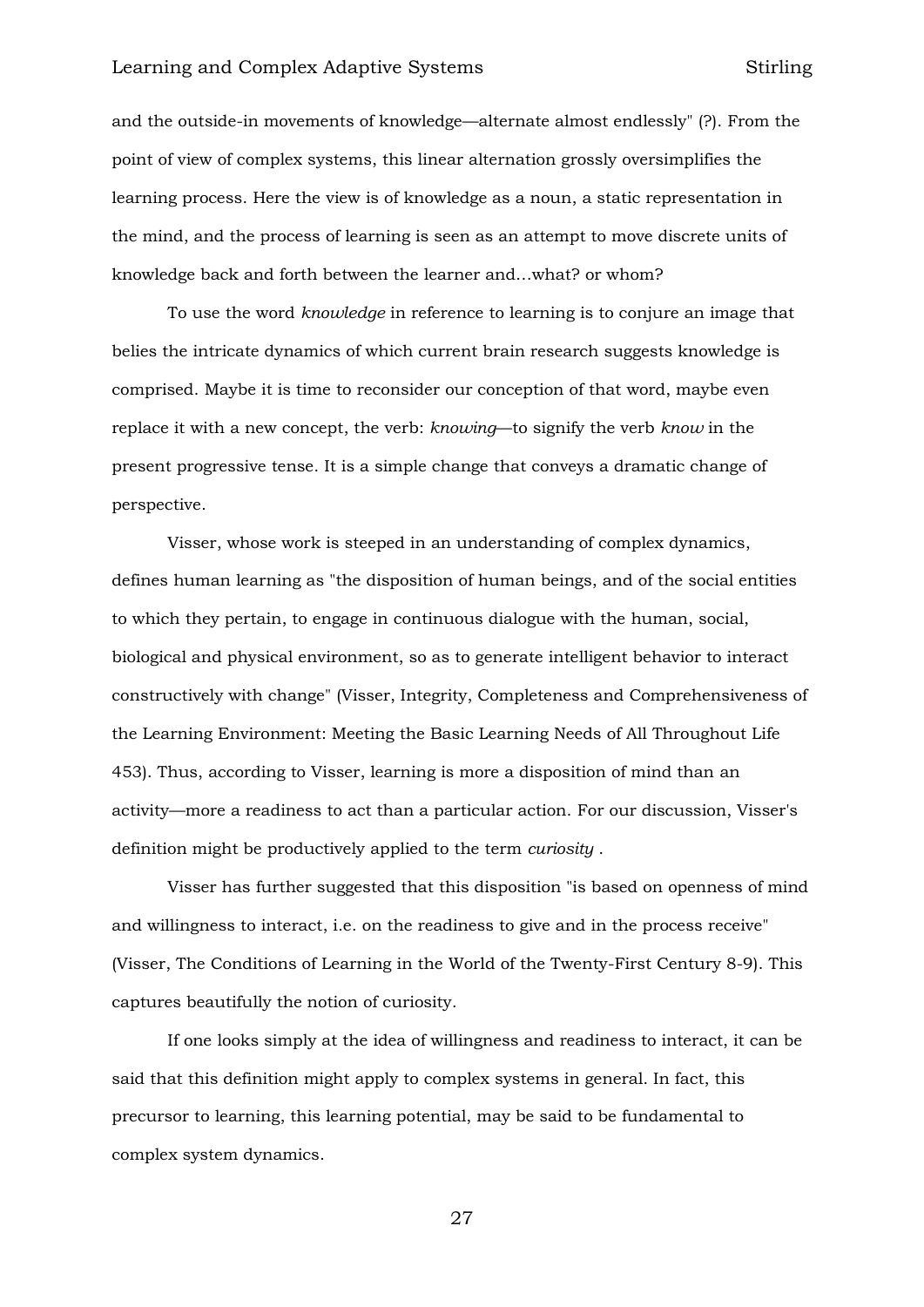This view of curiosity, like the view of learning previously discussed, may have consciousness as a component, but consciousness is not necessarily required. It is more of a biological approach to curiosity. Webster's defines curiosity as, "a desire to learn" (Guralnik 153). The desire need not be a conscious one, but rather is an innate disposition (to use Visser's term) toward learning.

The reader might question the value in viewing curiosity and learning from this biological perspective when considering the design of formal learning environments. The value lies in approaching an educational environment with the assumption that every participant is naturally predisposed toward learning and in fact, is learning all the time. To design with this assumption in mind is to see the designer's (and the teacher's) role as more of a facilitator than as one who is to impart knowledge packets that must somehow be "gotten into" the learner. When we encourage an innate disposition to learn, we are activating a biological imperative.

Even if one can accept that every participant is learning, there may be a discrepancy between the learning taking place and the learning intended by the teacher, curriculum designer, parents, facilitator or society. The focus in the educational system is often on what is not being learned, rather than what is being learned. The situation is further complicated by the fact that even learners themselves often cannot identify, are often not even aware of, vast tracts of their own learning landscapes.

Then, what is the point of talking about curiosity and learning without consciousness? First of all, simply assuming that everyone is learning all the time might move the focus within the educational system from lack to abundance. A focus on the abundance of learning might generate a more encouraging environment for all concerned. Secondly, the admission that no one can possibly fathom the entire learning landscape and its continual transformation might stimulate questions about how learning is or should be assessed. Thirdly, and possibly most importantly, such an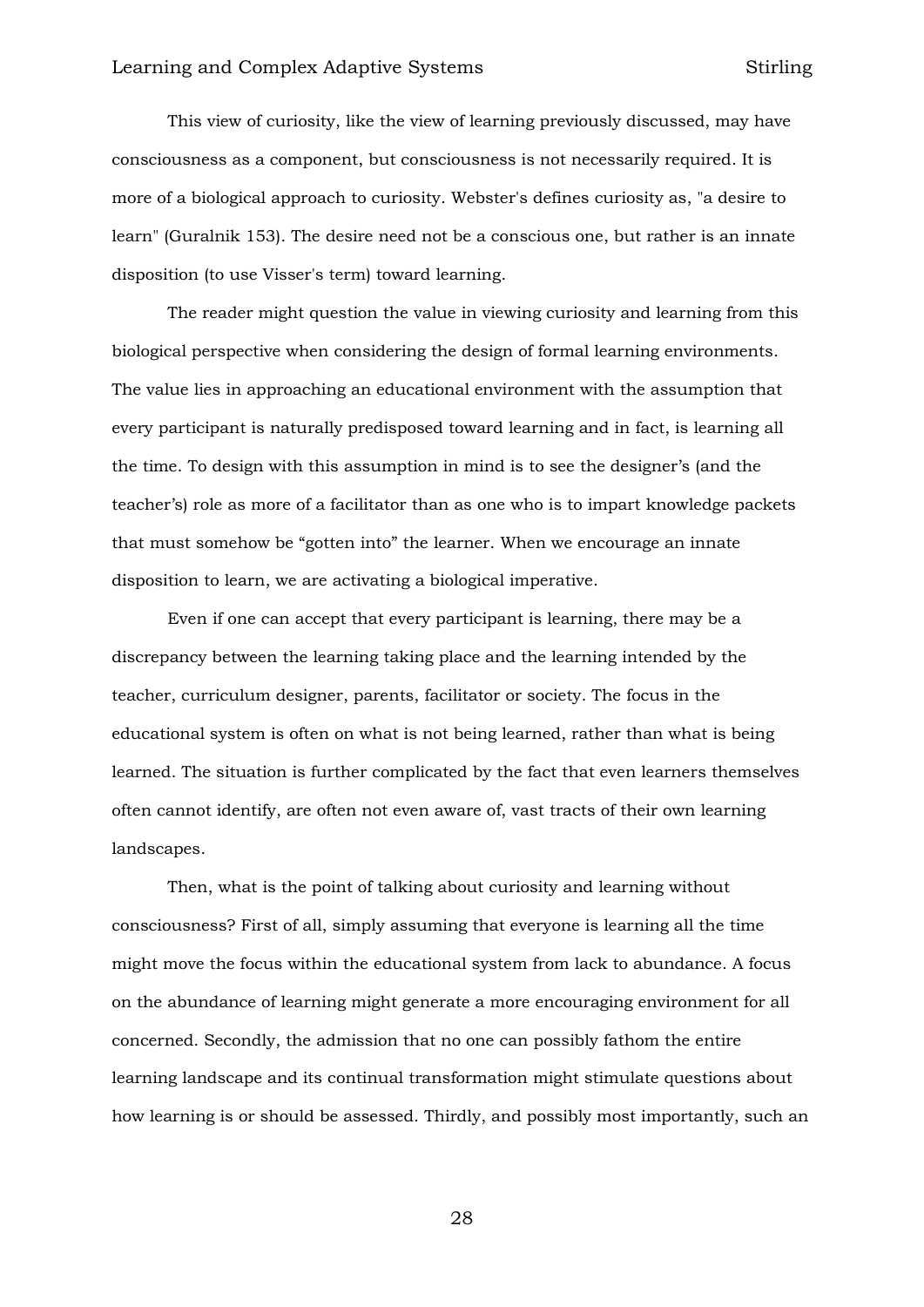approach might encourage greater mindfulness regarding how and what manifestations of learning are valued.

#### *Consciousness and Learning*

This paper has argued for a view of learning as a process that is fundamental to living and inseparable from it. Now the focus is going to move from this general understanding toward some aspects of learning that are of particular concern to those involved in formal learning environments. The first of these topics is the role of consciousness in learning.

A theory of consciousness is well beyond the scope of this paper. It will not be necessary here to determine the origin or nature of consciousness, or to define consciousness in specific terms. A simple definition (taken from Webster's New World Dictionary) of consciousness as "awareness" will suffice (Guralnik 132-133). This conventional use of the term consciousness will be entirely adequate for the discussion to follow.

From the discussion so far it could be said that if a complex adaptive system exists, then it is engaged in biologues in which learning is taking place. Similarly, if learning is not taking place then the system ceases to exist. Therefore, it is safe to assume that in every living human, learning is continuously taking place. If an individual human is a complex adaptive system comprised of many other complex adaptive systems, it can also be said that biologues are going on simultaneously at many different scales.

For the sake of discussion, I'd like to suggest a somewhat arbitrary division of these many biologues into three categories with regard to consciousness: 1) those of which one is unaware, 2) those of which one has the potential to be aware, and 3) those of which one is aware. The first category—biologues of which one is never aware under ordinary circumstances—would include those taking place at the cellular level, for example. With the possible exception of certain laboratory situations, a human individual is entirely unaware of the firing of neurons in the central nervous system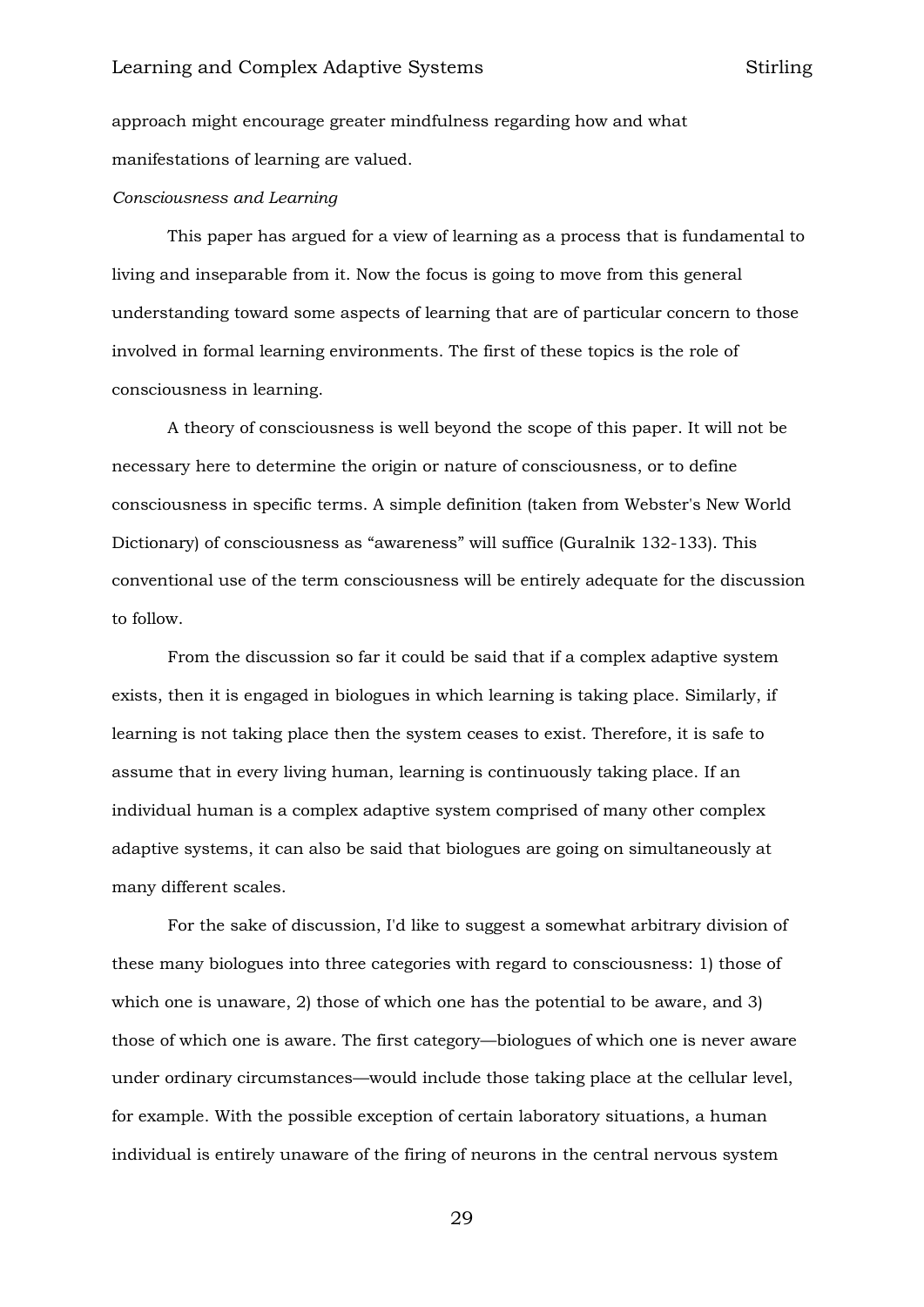and the exchange of gases involved in respiration. If one can accept that these cellular systems are indeed complex adaptive systems, then learning at this level is certainly taking place. While such learning is of great importance to the survival of an individual, it is not generally considered a subject of consciousness. This is not to say that consciousness cannot affect these processes, only that the processes themselves, at a cellular level, are not subject to conscious awareness. For ease of discussion, this level of learning will be referred to as nonconscious learning.

Research also suggests that unconscious learning is taking place during the myriad interactions with one's social and physical environments as one goes about the business of daily living. For example, one may feel uncomfortable in meeting a particular person for the first time, and without realizing it, step back a pace or two from that person. This bias may likely be the result of unconscious learning.

Unconscious learning and responses also have great value for survival. For example, a friend once described a situation in which she was waiting at the curb for a bus. She was reading while she waited, her conscious attention focused on the book. Suddenly she realized that she had jumped back as a car had come up over the curb in the place where she had been standing a moment before. Her body responded to the threat before the danger had had a chance to register in her consciousness. She only realized what had happened after the event. LeDoux discusses the fact that reactions such as this bypass the cortex, thus they are not subject to conscious interpretation while they are occurring (163). This bypass buys the human the tiny bit of extra time that may mean the difference between life and death. Unconscious learning is a powerful force in the human experience and the implications for formal learning environments are intriguing. We will explore this idea further in the next section.

The second category—biologues of which one has the potential to be aware might include activities of the systems mentioned above, but occurring on a larger scale. For example, breathing is an activity of the respiratory system of which one is generally unaware. However, it is easy to raise breathing to the level of awareness, and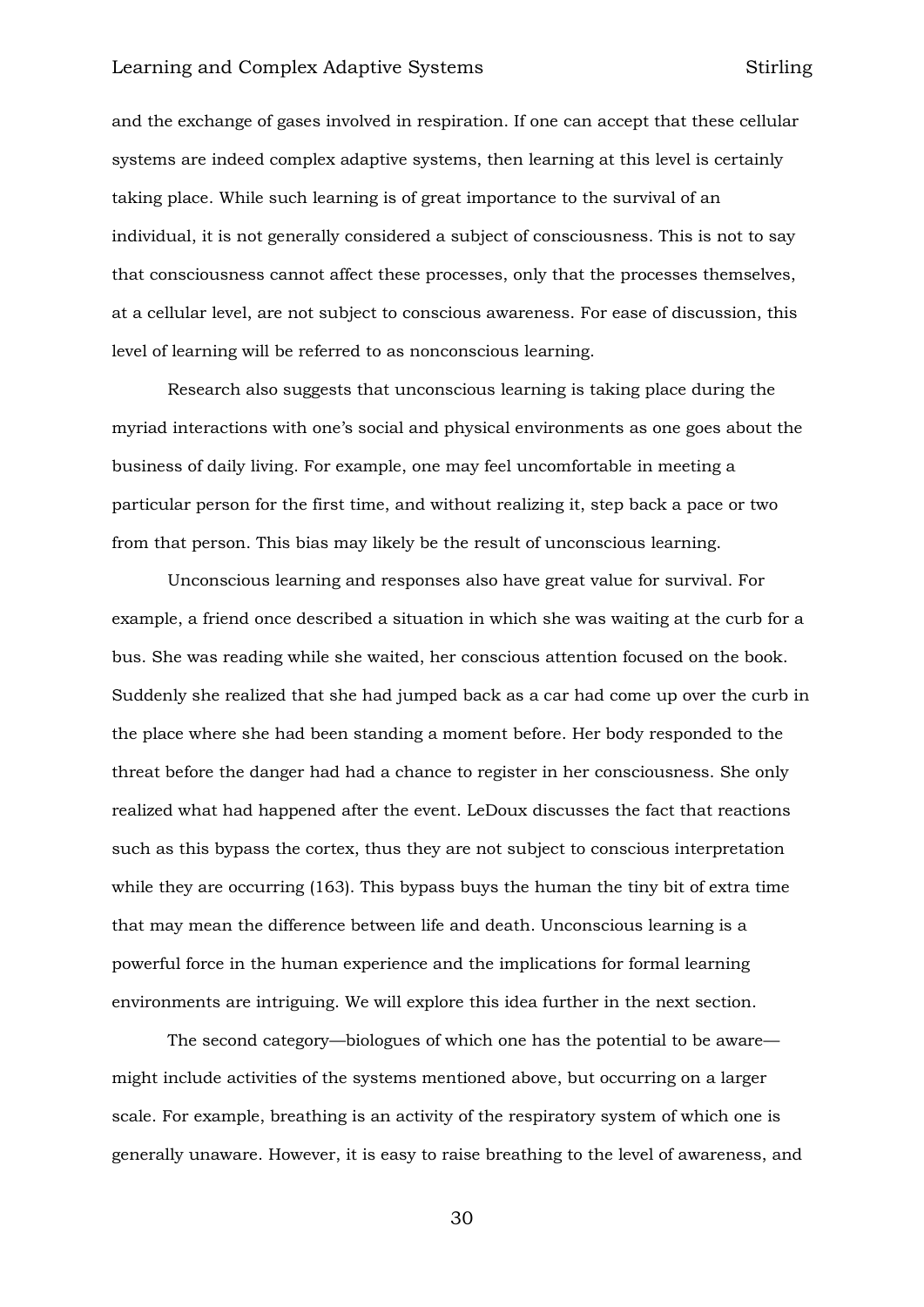even to change breathing patterns through intention. Other types of biologues in this category might include habitual or routine interactions, skills one has learned and at which one is proficient, concepts which are well understood, and conscious beliefs. During these types of biologues, adjustments and adaptations may be taking place without one's active focus or awareness. For example, it is a common experience to have driven a route traversed many times before with no conscious recollection of the journey.

The third proposed category includes biologues of which one is aware, such as whatever thoughts are being attended to and focused interactions with elements of one's internal and/or external environment which are not routine or habitual. It will be clear to the reader that there is not specific division between categories two and three of this description, as activities in category two have the potential to move into category three, and activities in category three may pass into category two.

The main point of this discussion of learning and different degrees of consciousness is to illustrate the fact that, while schooling focuses almost entirely on conscious learning, conscious learning constitutes only a small fraction of all the learning taking place in an individual at any particular moment. At the same time, the learning going on at all levels, conscious, potentially conscious, and nonconscious, comprises the entire individual context in which new learning is taking place. This raises the question of whether one can take into account a learning landscape the totality of which is unknowable.

This paper argues that the impossibility of knowing the totality of the learning landscape is not as important as understanding that such a vast, ever-changing landscape exists. In addition, research into cognitive processes is revealing parts of the learning landscape which have previously been entirely hidden from view. Our decisions about how to design and implement structured learning environments can benefit from these new perspectives.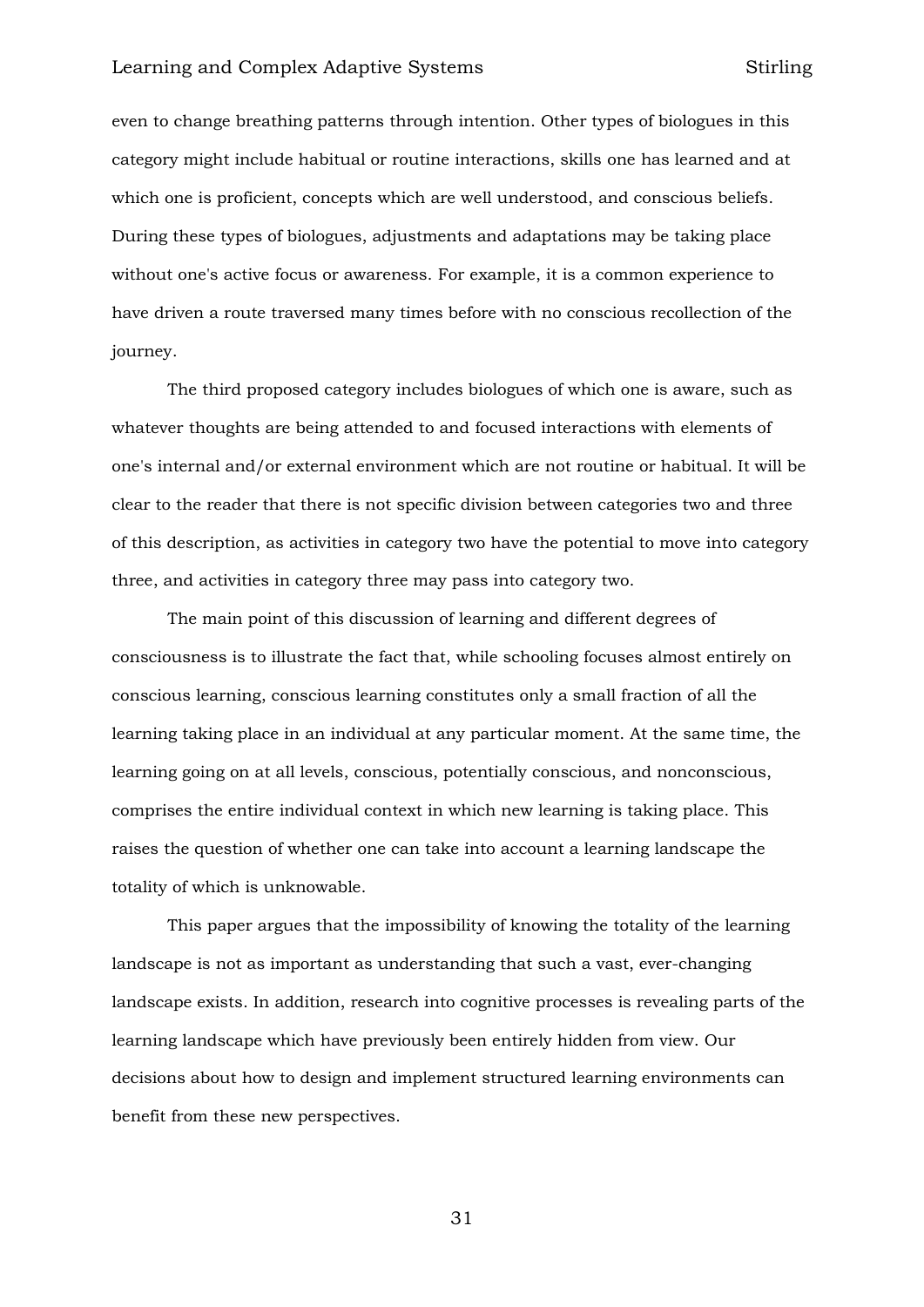Furthermore, this perspective suggests questions about the strict focus on conscious learning in formal learning environments. As Dewey said, " Children doubtless go to school to learn, but it has yet to be proved that learning occurs most adequately when it is made a separate conscious business" (Dewey, Democracy and Education)

#### *Unconscious Learning*

While the main focus in structured learning environments has typically been on conscious learning, unconscious learning might also be put to good use in the classroom. In fact, ignoring the major influence of unconscious learning may have a detrimental effect on the conscious learning that is taking place.

In contrast to the three levels of awareness suggested above, researchers in cognitive psychology have developed several dual-processing theories of cognition (Kaufman445-447; Kahneman 19-30). Although they do not agree on the particulars, in general these theories posit Type 1 processes, which are fast and typically occur beyond the reach of conscious awareness, and Type 2 processes, which are slower and more deliberative, and which are the domain of the conscious mind. Type 1 processes, Kaufman writes, "are heavily influenced by context, biology, and past experience; and aid humans in mapping and assimilating newly acquired stimuli into preexisting knowledge structures" (445). These Type 1 processes are continuously working, sometimes to our benefit, and sometimes to our detriment. They are expert at finding patterns and, in the absence of multiple instances to draw conclusions from, will generalize from a single experience (Hill, Lewicki and Czyzewska 385). This explains, to a certain extent, how we can express biases that are in direct conflict with our consciously held beliefs (Hill, Lewicki and Czyzewska 386; Kahneman 79-88).

But the speed of Type 1 processes and their accurancy without the intervention of Type 2 consciousness makes it possible to learn highly complex information that might otherwise be unavailable. In many experiments, Lewicki and his colleagues have demonstrated the efficiency of nonconscious learning and the inability of the conscious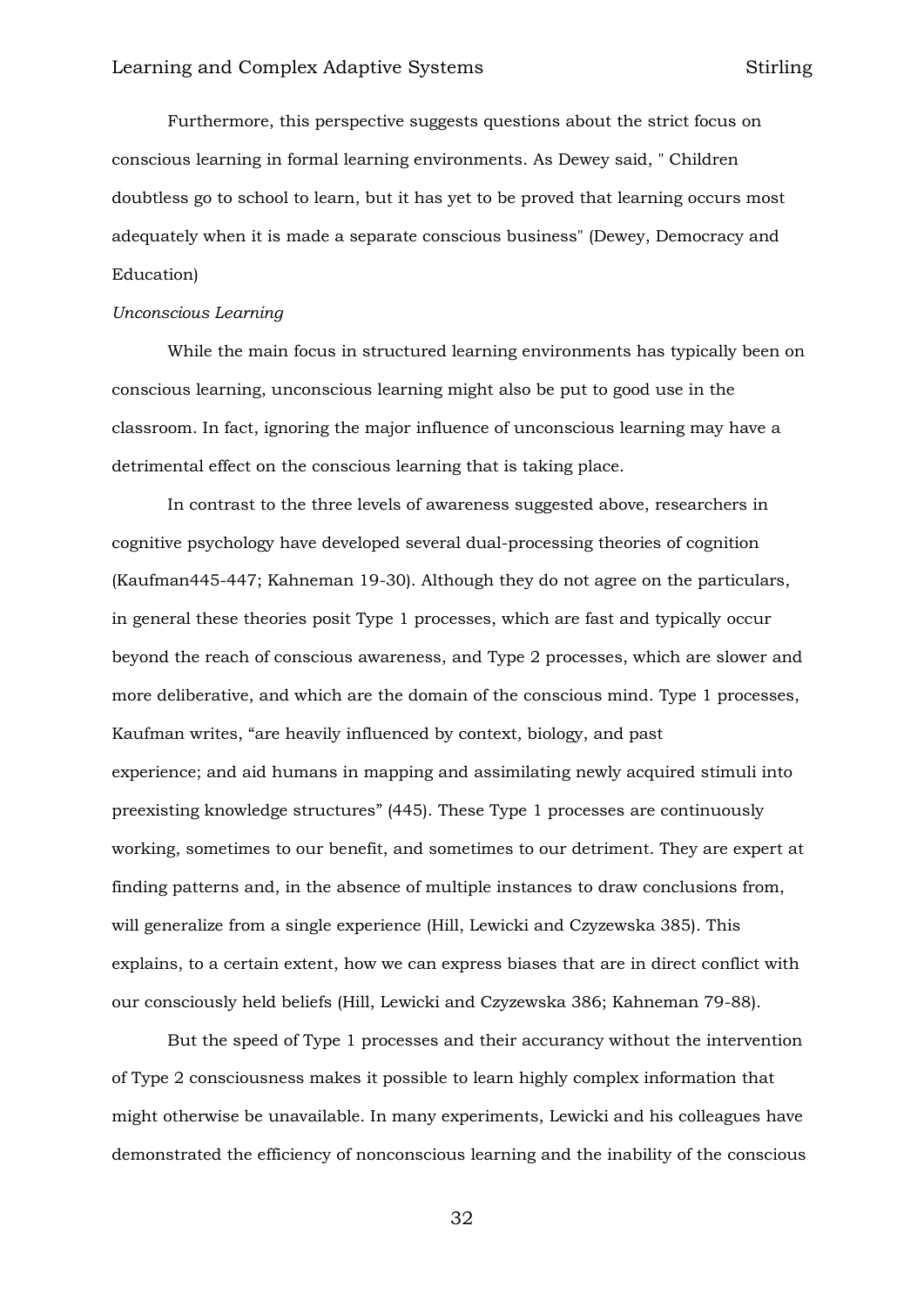mind to identify or articulate the learning that has occurred (Lewicki, Hill and Czyzewska 797-798). The conscious mind, however, benefits from the learning that has taken place at the unconscious level.

Although Lewicki's research suggests that conscious beliefs and goals do not seem to influence Type 1 processes (800-801), some researchers believe that Type 1 processes may be affected by nonconscious goals (Eitam, Hassin and Schul 261, 266). Eitam, Hassin, and Schul conducted two experiments, each designed to detect any difference in implicit learning between two groups of subjects. In one experiment, the implicit learning task was a simulation of a sugar factory. In the other experiment, the implicit learning task was a serial reaction time task involving reacting to the location of a disappearing and reappearing circle on a computer screen. The participants in each experiment were primed with a seemingly unrelated task: completing a word search puzzle. One group in each of the two experiments was given a word search puzzle that included motivational terms such as *excellence*, *aspiration*, and *win*. The second group in each experiment was given a word search puzzle with motivational neutral terms such as *carpet*, *hat*, and *topaz*. While the participants did not differ in their explicit motivation or explicit knowledge after completing the implicit learning task, there was a significant difference in performance between the two groups (Eitam, Hassin and Schul 265-266). The word search puzzles were not directly related to the implicit learning tasks, but they had a measurable effect on learning. The implications for even the most seemingly insignificant aspects of the learning environment are profound.

#### *Disequilibrium*

The reader may recall a reference earlier in this paper to the fact that complex adaptive systems continually move between order and disorder, never settling in one state or the other. This very movement, or disequilibrium, engenders the flexibility necessary for the system's ongoing participation in the dance of co-creation. Gell-Mann considers the process of thinking a complex adaptive system. To view thinking in this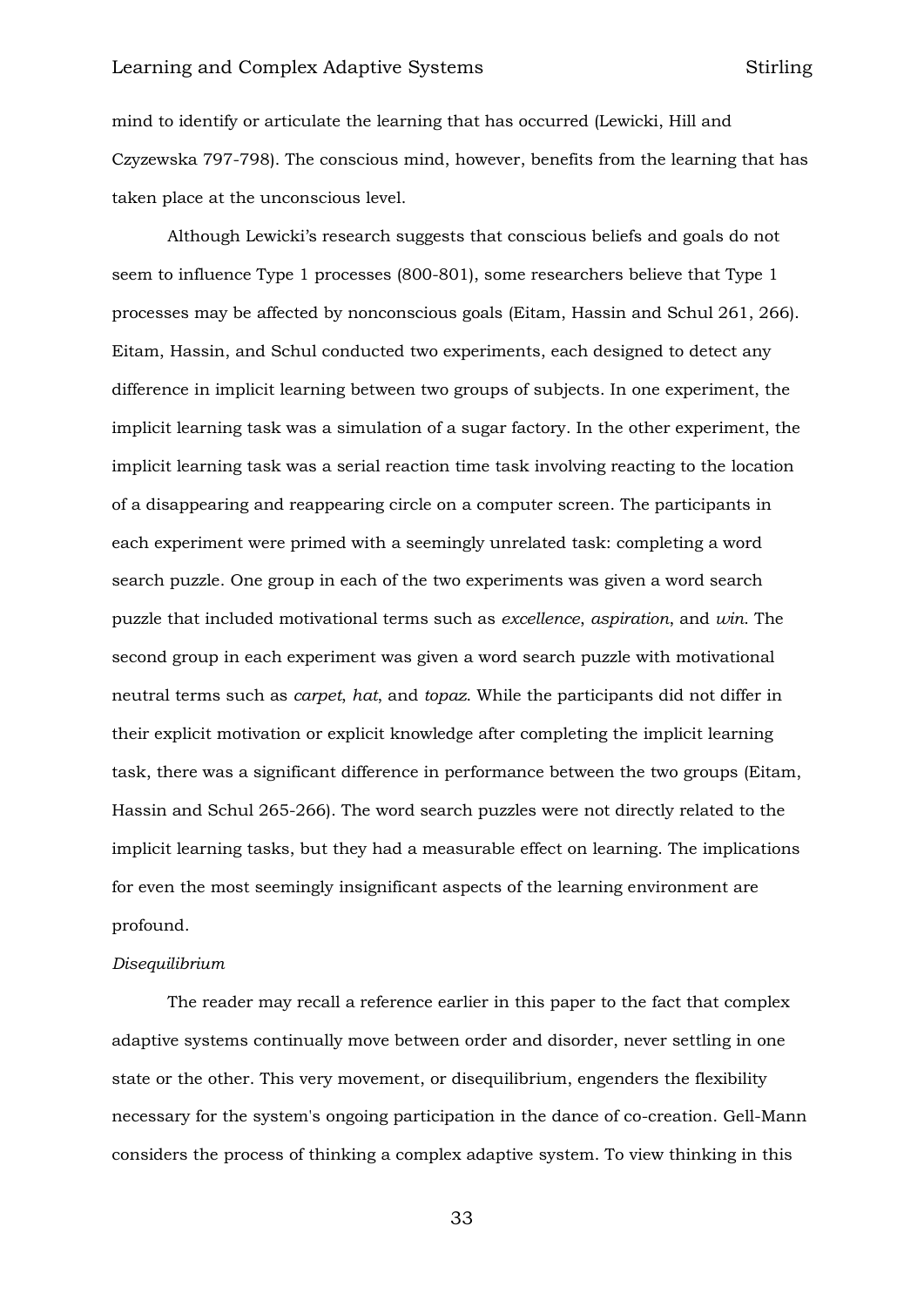way, to acknowledge the continual disequilibrium and its concurrent creative potential, is to invite questions about the place of such potential in formal learning environments.

A complex adaptive system does not exist in a state of total disorder; such a system is a chaotic one. Instead, there is always a certain degree of order present—

some order, but not enough to lock the system into stasis. If the existing, dynamic order of thinking in an individual is an integral part of the context within which thinking takes place, then it stands to reason that the disequilibrium of each individual's thinking within each one's unique, dynamic learning landscape may be the most vital component to consider when designing formal learning environments. As we have seen previously, just before phase synchronization occurs in the brain, disequilibrium becomes pronounced. In the experiments we have discussed, there was a slowing of response time just before phase synchrony of the new skill took place. This might mean that a genuine change in the learning landscape of an individual may be preceded by some sort of confusion, awkwardness, or uncertainty. In learning a simple motor skill, this period is quite brief. Does this same process occur over a longer period for more complex tasks or skill acquisition? Do we allow for this in our classrooms? Is there time available for this kind of transition to take place?

#### *Inquiry and the Search for Excellent Solutions*

At this point, let us revisit a crucial feature of complex adaptive systems: the search for excellent solutions. The reader may recall that the theory maintains that complex adaptive systems engage in the search for excellent solutions to whatever problems are encountered. Without specifying what those problems might be, the implication is that they are co-transformations that require adjustment in order for the system to survive. These excellent solutions result in maximum fitness for the system. Maintaining maximum fitness allows the system to persist, and more than that, to thrive. How can a view of thinking as a complex adaptive system and the search for excellent solutions inform formal learning environments?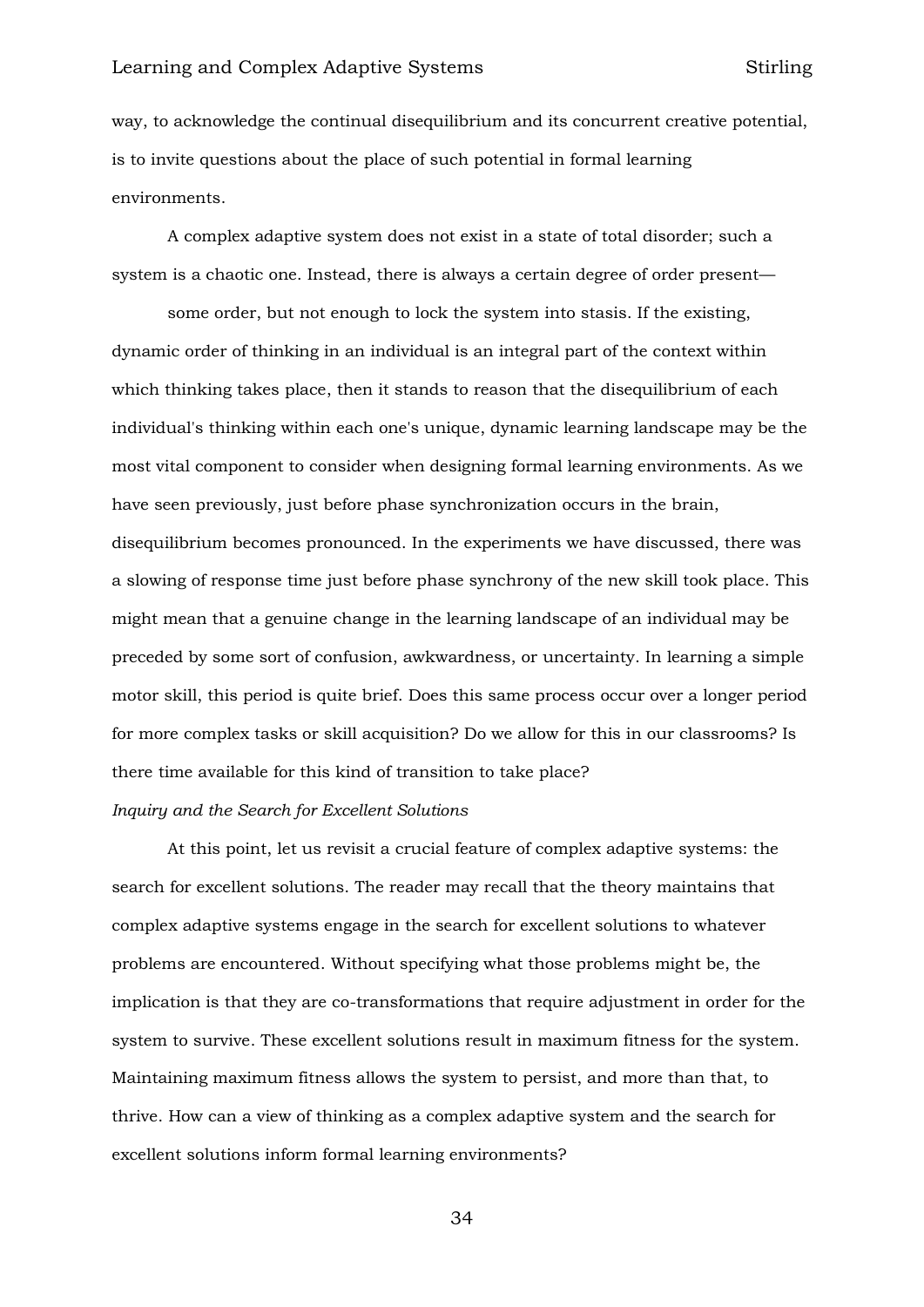In complex adaptive systems, finding a single best solution is impractical, maybe even impossible, due to the constraints of time and the vastness (with respect to the searching agent) of the landscape within which the search takes place. As was previously mentioned, Holland and Kauffman have shown that, rather than search for a single best solution, the ability to adapt to an ever-transforming landscape requires finding one or more excellent solutions to the presenting problem. The assumption is that any number of excellent solutions may be discovered.

Contrary to this view of the possibility of many excellent solutions for a presenting problem, often formal learning environments are organized around the assumption that there are single best solutions to well-known problems, and that these best solutions, in most cases, have already been discovered. Building on this assumption, the role of the teacher is often seen as to provide students with this best solution information, referred to in this system as "knowledge." In turn, students are evaluated on their ability to demonstrate understanding of such knowledge in the form of "right" answers.

There are several significant consequences of this approach. One is that any answer that is not considered the right one, is considered wrong. This dichotomy contradicts what we know of the history of human thinking. Nowhere is this more evident than in the flow of scientific inquiry. If, for example, the theory of the earth as the center of the universe had been accepted as the single "right" one, then most of the ways we communicate about the cosmos via modern science would not have been developed. Piaget expressed this idea in a 1968 lecture on his theory of genetic epistemology.

> Scientific knowledge is in perpetual evolution; it finds itself changed from one day to the next. As a result, we cannot say that on the one hand there is the history of knowledge, and on the other its current state today, as if its current state were somehow definitive or even stable. The current state of knowledge is a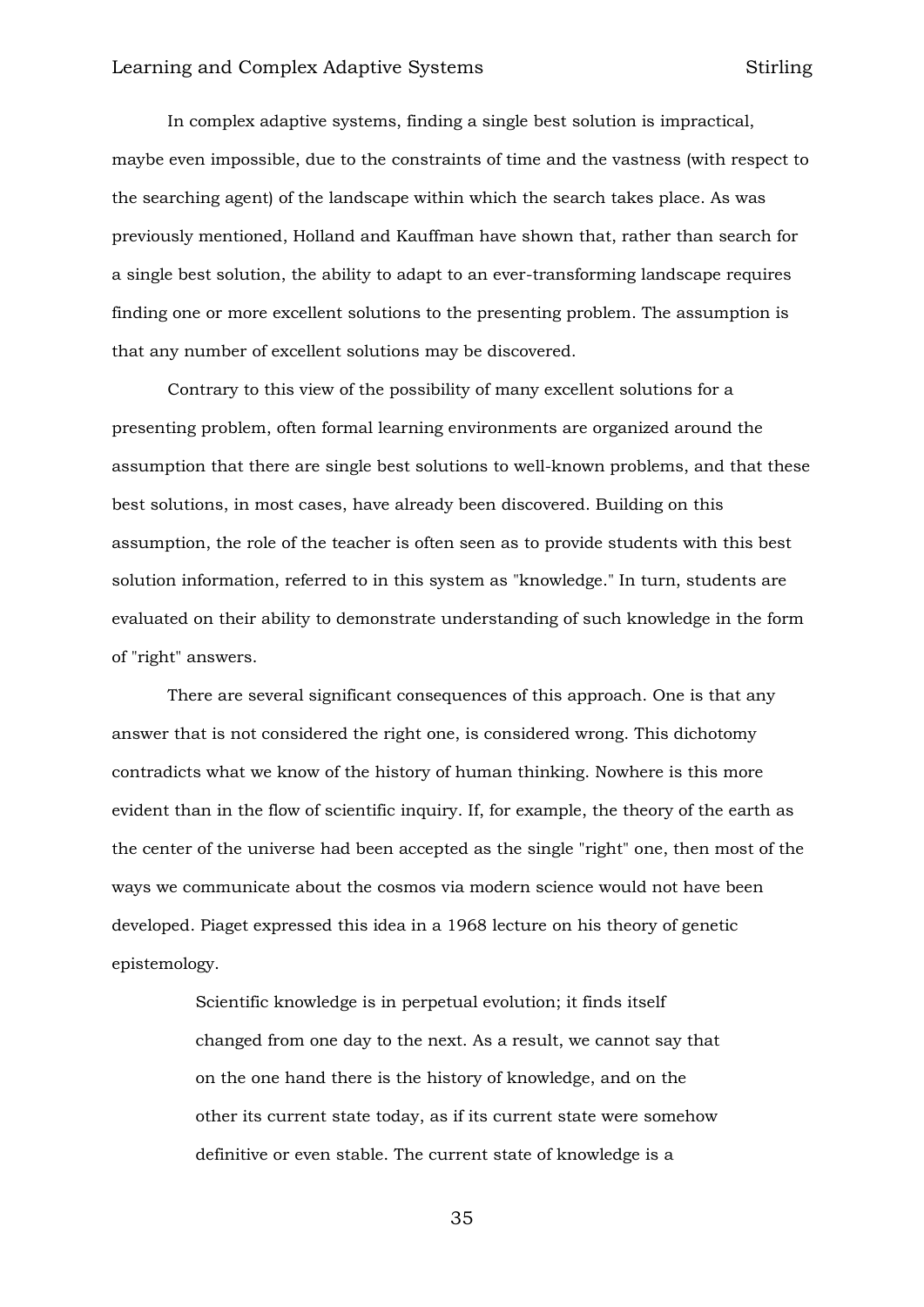moment in history, changing just as rapidly as the state of knowledge in the past has ever changed and, in many instances, more rapidly. Scientific thought, then, is not momentary; it is not a static instance; it is a process. More specifically, it is a process of continual construction and reorganisation.

Finding the single right answer spells the end of thinking. Since an important component (some might argue the most important component) of schooling is to engage students' thinking, it can be seen that the single right answer approach contradicts this aim. One might argue that the idea of the earth as the center of the universe was always wrong, but that people just didn't realize it until the real right answer the earth as simply one of several planets that orbit the sun—was discovered. I would counter by saying that in itself is evidence enough for us to question the assumptions we believe to be true.

Dewey considered the problem of insisting that students get the right answer, as well. He wrote that it was "impossible…to exaggerate the hold that this attitude has upon teaching in the schools" (Dewey, Intelligence in the Modern World 689). He said that one reason for the prevalence of the right answer approach was a misunderstanding of the alternatives, with many educators believing that without the resolution provided by such answers, students minds would be left in confusion. In response to this attitude, Dewey commented, "The real alternative to settling questions is not mental confusion, but the development of a spirit of curiosity that will keep the student in an attitude of inquiry and of search for new light" (Dewey, Intelligence in the Modern World 689).

Another drawback of the single best answer approach is that it defines the student's task as to find the answer rather than to think about the problem. The focus is shifted from the process to the goal. This subtle shift is critical in instilling a pattern of thinking I have often encountered in the secondary classroom. Since the goal is seen by students as to get the right answer rather than to think about a particular problem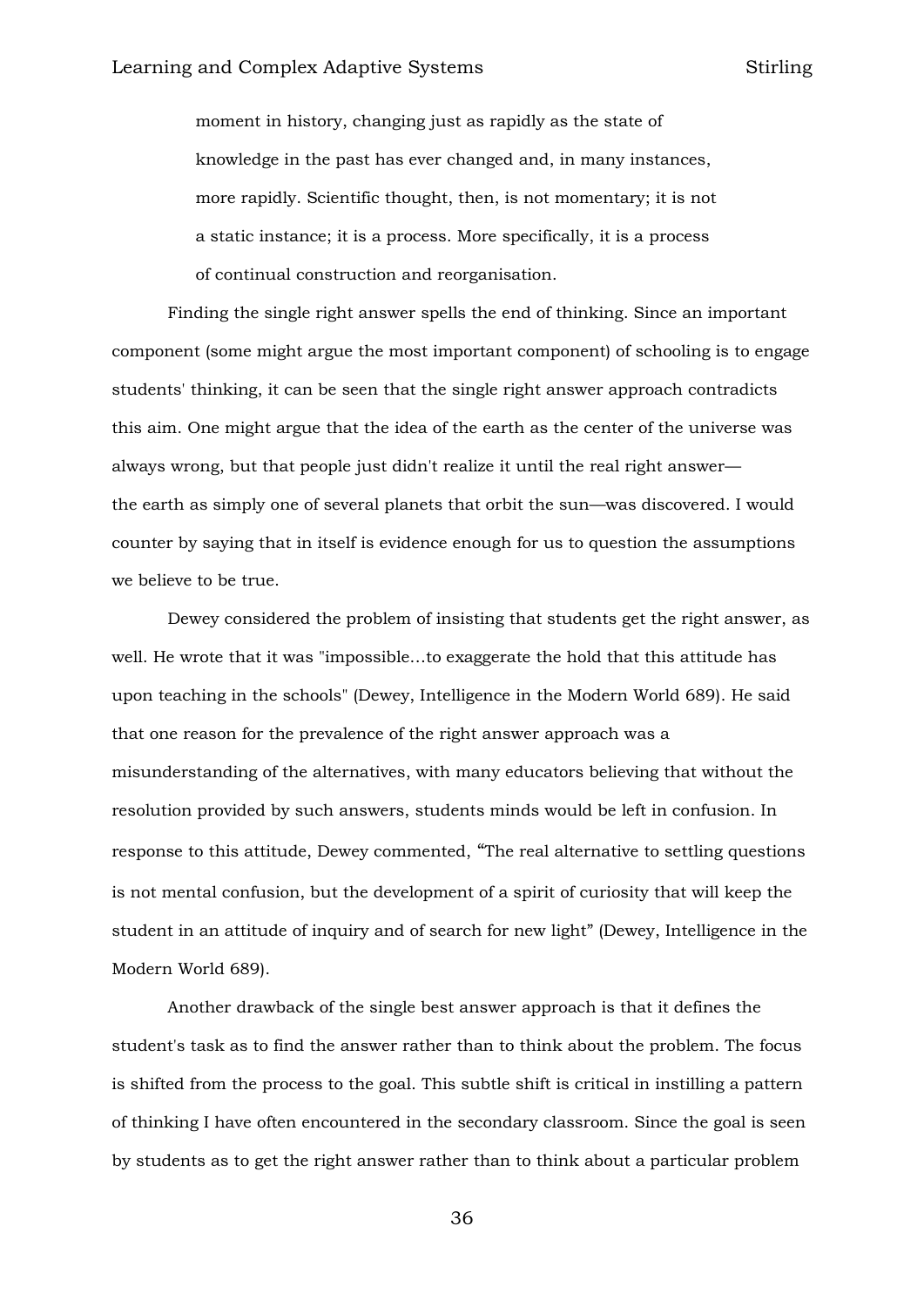or situation, students tend to develop the skills they need in order to accomplish the goal. If the student has been able to figure out how the teacher thinks, getting the prescribed answer (in the prescribed way) may be easy. If not, and if that is the only way that is deemed acceptable, a student may rely on other skills to find the answer. These might involve copying the answer from the student who has figured it out, copying from the Internet, or stealing the answer key. The problem then expands from the original, seemingly simple question of right and wrong answers to the more complex question of ethically right and wrong actions. On several occasions I have been told in sincerity by students that these alternative methods of achieving the goal of the right answer were not wrong if one didn't get caught at them. Apparently to these students, since the only thing that really "counts" is the right answer and the final grade, the means of achieving it is of secondary importance.<sup>4</sup>

So, what kind of approach in formal learning environments can support the search for excellent solutions? One possibility is that of guided inquiry. This is inquiry motivated by student-generated questions. The quality of questions generated by students varies widely, however, and it is one role of the teacher to guide students in formulating good questions. This is not to suggest that the teacher must have one right question in mind, which the students are required to guess. Rather, the teacher can encourage each student to evaluate his own questions until he can discern which of them are worth pursuing. There can be no right or wrong questions, only some that might lead to productive exploration and others that are unlikely to produce valuable experiences. There is an element of subjectivity involved, and the student's own intuition must be respected. By providing guidance within the context of the student's own interest and intuition, a teacher may encourage the confidence required to maintain rigorous inquiry.

-

<sup>4</sup> See Brooks and Brooks, page 67.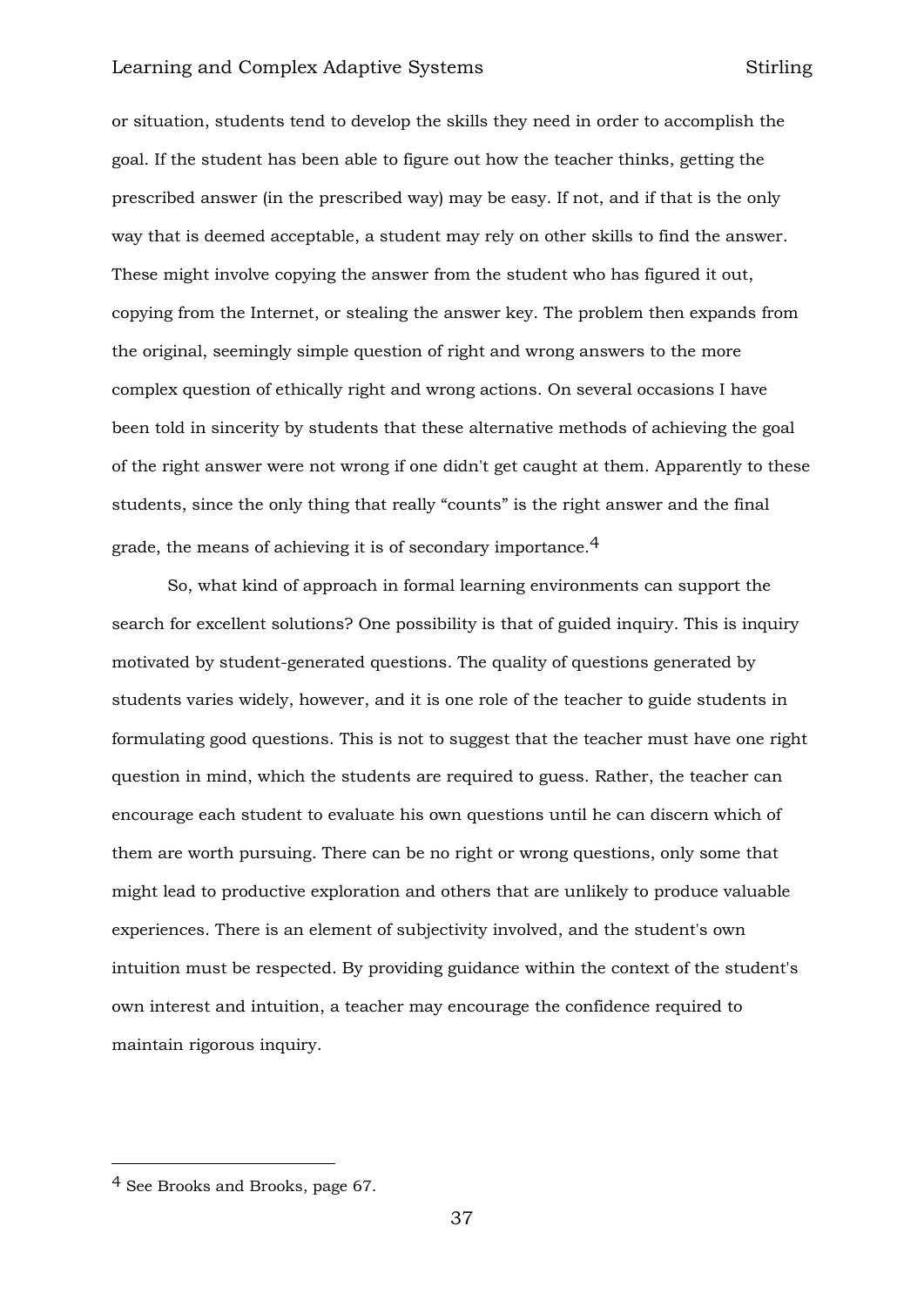What constitutes a good question is not, as one might suppose, the likelihood that pursuit of the answers will produce a correct result. On the contrary, a good question is one that stimulates productive inquiry regardless of the end result.

> "Good questions" are … good because they engage our minds in complex processes of analysis - uncovering unstated assumptions, and searching for evidence that will lead us to logical, reasonable conclusions. (Barell 80)

Those reasonable conclusions may or may not produce a correct answer. The process of reasoning is what is most important. The purpose of formulating good questions, then, is to encourage thinking. Dewey points out that "the first stage of contact with any new material, at whatever age of maturity, must inevitably be of the trial and error sort" (Dewey, Democracy and Education). Of necessity, there is a certain amount of trial and error involved in thinking, particularly when a topic is first encountered. A recognition and accommodation of this trial and error phase of inquiry can aid in the search for excellent solutions.

Generating ideas and pursuing possible avenues of thought is time-consuming. The thinker makes false starts and wrong turns, encounters blind alleys, collapses in a heap, reconsiders, and starts again. It is all part of the search. This may seem to be a waste of time, particularly when the teacher or textbook is perfectly capable of providing a "right" answer without all the bother. However, there may be no quicker way to stymie student interest and motivation than to present material as if all the answers have already been found and the student's job is simply to memorize them. It is crucial to allow students to take the time they need to make their own discoveries. Providing the opportunity for students to discover answers for themselves also encourages them to develop invaluable thinking skills, which can make learning more interesting and effective.

Dewey, whose writing of 1916 seems almost to predict the current study of complex adaptive systems and Maturana and Varela's work in biology, advocates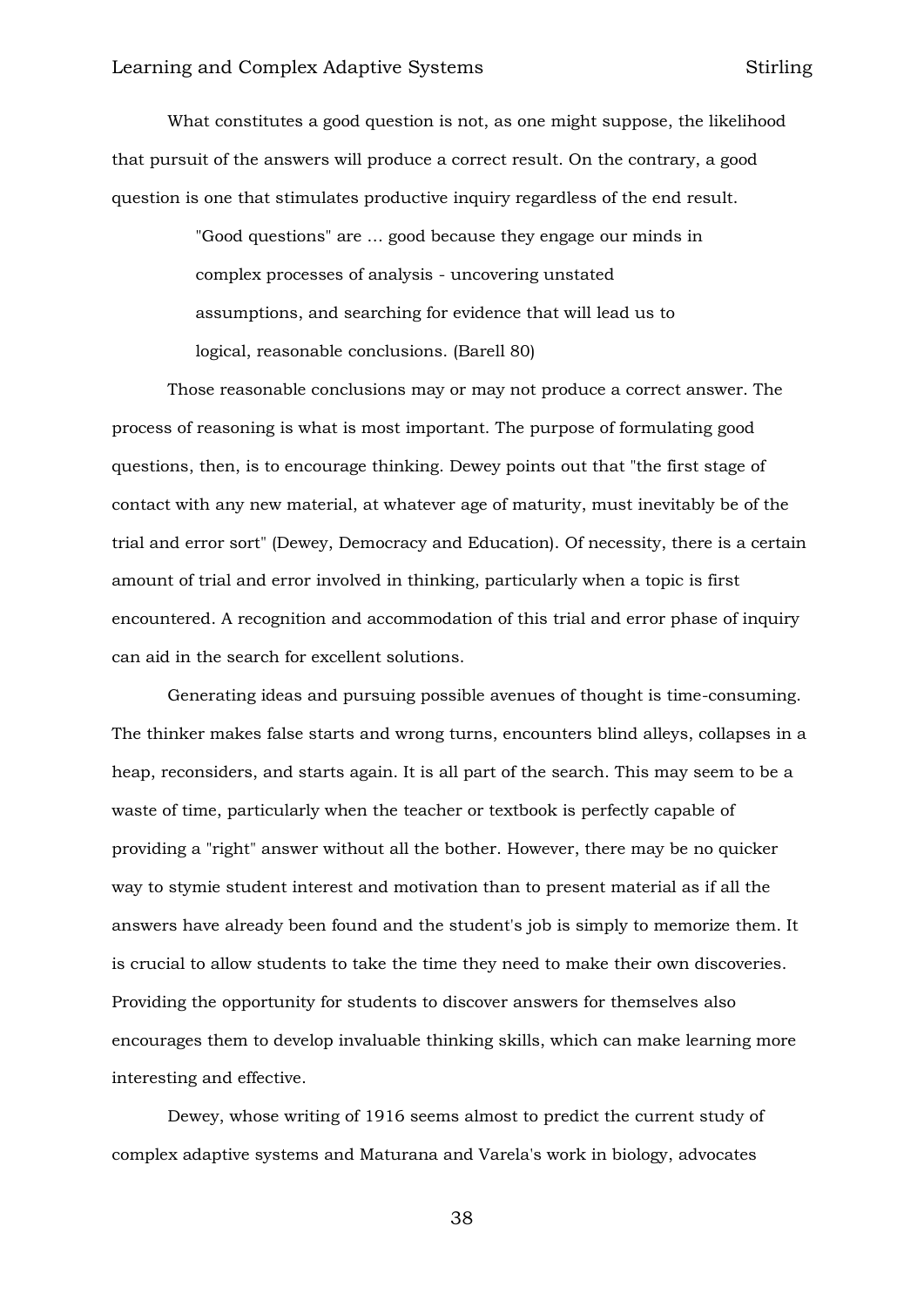designing learning environments that encourage inquiry and exploration. This quote reminds one of Maturana and Varela's concept of structural coupling:

> A response is not just a re-action, a protest, as it were, against being disturbed; it is, as the word indicates, an answer. It meets the stimulus, and corresponds with it. There is an adaptation of the stimulus and response to each other. A light is the stimulus to the eye to see something, and the business of the eye is to see. If the eyes are open and there is light, seeing occurs; the stimulus is but a condition of the fulfillment of the proper function of the organ, not an outside interruption. To some extent, then, all direction or control is a guiding of activity to its own end; it is an assistance in doing fully what some organ is already tending to do. (Dewey, Democracy and Education)

The concept of structural coupling can inform the way teachers help guide thinkers in formal learning environments. With a view of thinking as a complex adaptive system within which curiosity, the potential for learning, is innate and learning itself proceeds continuously, the teacher can be seen as one who facilitates these processes rather than one who instigates them. Moreover, everyone involved in the formal learning environment can be seen as a co-creator in transforming individual learning landscapes.

#### *Correct and True*

Thinking about a problem is necessarily personal as it occurs in the unique personal contexts mentioned in previous sections. The thinker is engaged in a learning activity, discovering and making connections. Finding an answer, on the other hand, is seen as a process in which the individual learner has no voice. The answer has already been discovered, the single best solution has already been worked out by someone else, and the student's job is merely to memorize, reiterate, or duplicate it. This approach distances the student from the problem and lessens the possibility that the process of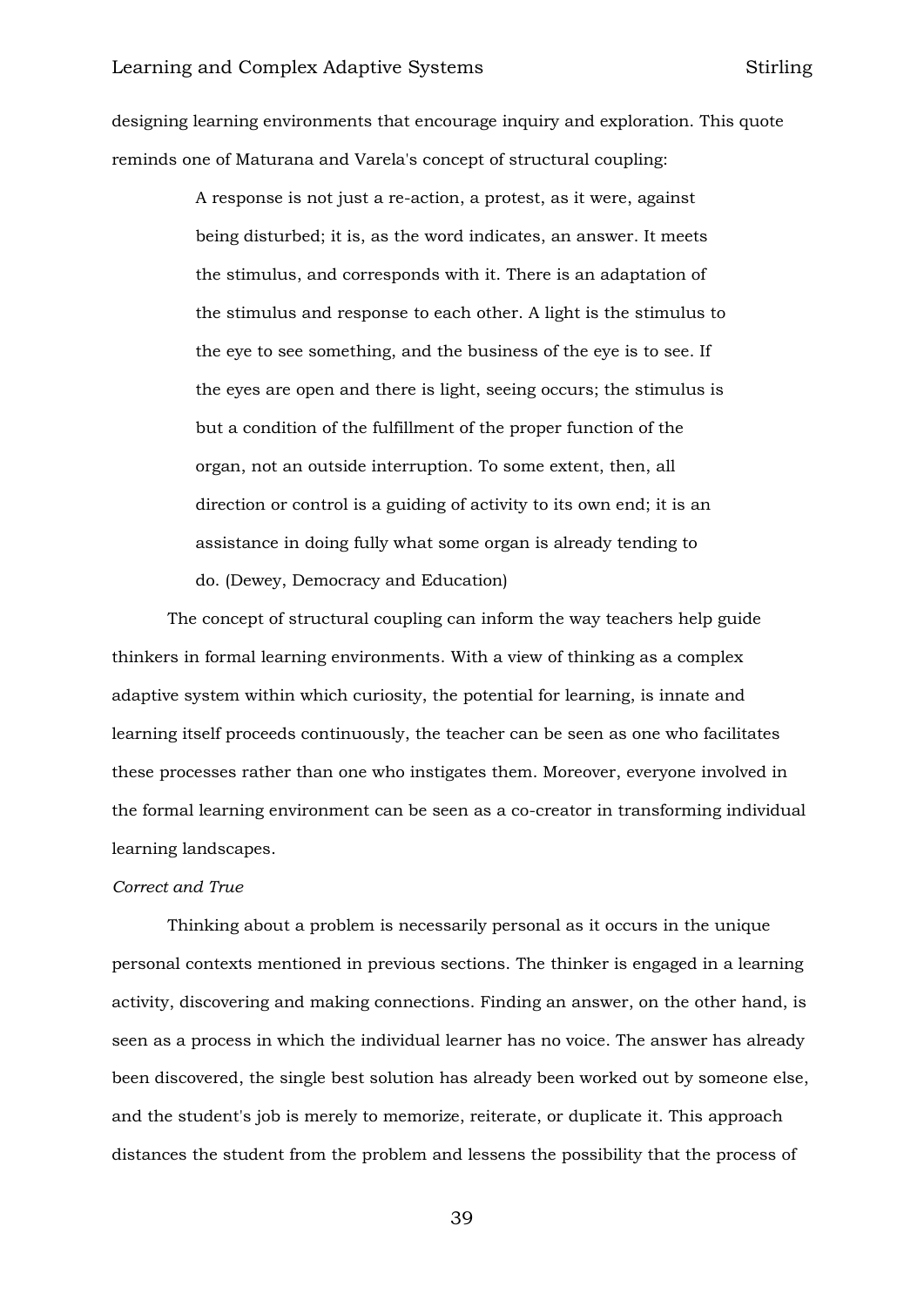finding a solution will be incorporated into the student's conscious learning landscape, or that she will be able to find the prescribed solution at all. As Paley observed of her work with 3-year-olds, "Tempting as it may be to set the record straight [regarding whether or not a particular student's mother has a birthday, for example], I have discovered that I can't seem to teach the children that which they don't already know" (Duckworth 158). What is true for a learner is that which has been incorporated into the learner's individual learning landscape. Thus, what is deemed correct may simply not be true in a particular learner's case.

Duckworth offers plenty of examples that illustrate this point. Her work, strongly grounded in that of Piaget, has led her to an approach to teaching that encourages students, no matter their ages, to become aware of their own ways of thinking and transforming conscious experience. This approach is student-centered and requires that the teacher stay attentive and actively engaged in the students' own reasoning processes. One important way the teacher stays engaged is by asking openended questions that offer opportunities for the students to examine and test their own ideas. Here Duckworth describes the process.

> Instead of explaining to the students, then, I ask them to explain what they think and why. I find the following results. First, in trying to make their thoughts clear for other people, students achieve greater clarity for themselves….Second, the students themselves determine what it is they want to understand….Third, people come to depend on themselves: They are the judges of what they know and believe. They know why they believe it, what questions they still have about it, their degree of uncertainty about it, what they want to know about it next, how it relates to what other people think. Any other "explanation" they encounter must establish its place within what they know. Fourth, students recognize the powerful experience of having their ideas taken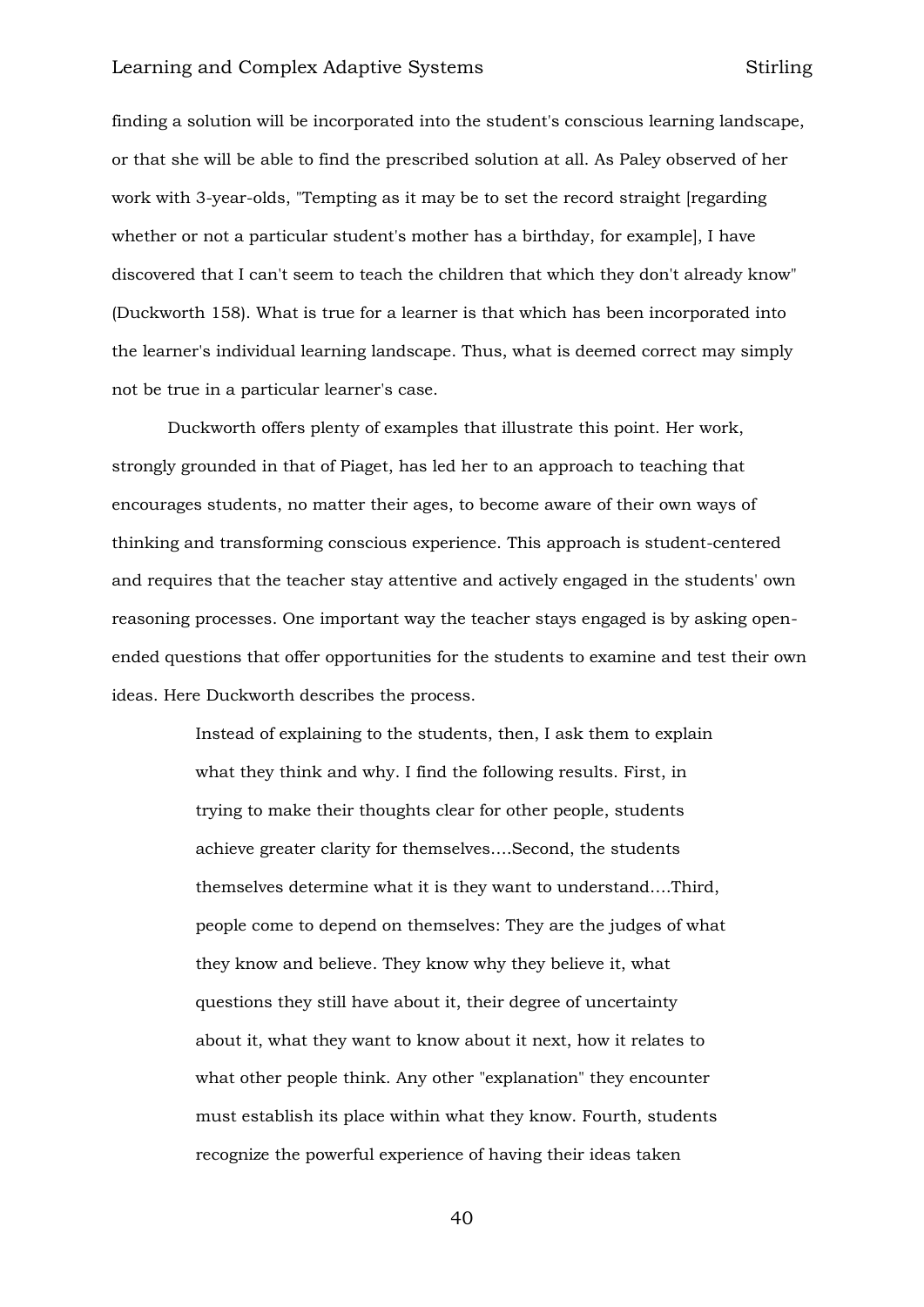seriously, rather than simply screened for correspondence to what the teacher wanted [sic]. Fifth, students learn an enormous amount from each other….Finally, learners come to recognize knowledge as a human construction, since they have constructed their own knowledge and they know that they have. (158-159)

The gifts of such an approach are apparent. Not only do Duckworth's students take an active role in their learning, driven by innate curiosity and guided by their own reasoning processes, but they also develop metacognitive skills. This metacognition can serve them in learning situations throughout their lives, as it is the key to learning how to learn.

#### *Practice! Practice! Practice!*

There is an old joke in the U.S. that goes like this:

A tourist is walking down the street in New York and he stops someone to ask for directions. *"How do you get to Carnegie Hall?"* he asks. The respondent answers, *"Practice! Practice! Practice!"*

Carnegie Hall is a concert performance venue. For many artists, the chance to perform there represents the epitome of a career.

In addition the opportunity to explore for excellent solutions, the research suggests that learning at the conscious human level also requires time for practice and mastery. In Kelso's simple experiment with the cycling fingers, participants were not immediately able to perform the activity out of phase with the nearby basins of attraction. The change to the learning landscape required work and practice.

To many readers, this point may seem obvious. But the emphasis on testing and the requirements that more and more content be covered per term have resulted in less time for exploration and mastery in the typical classroom.

In addition to more time for practice, we need to provide a variety of options for practicing, including verbal, kinesthetic, and visual.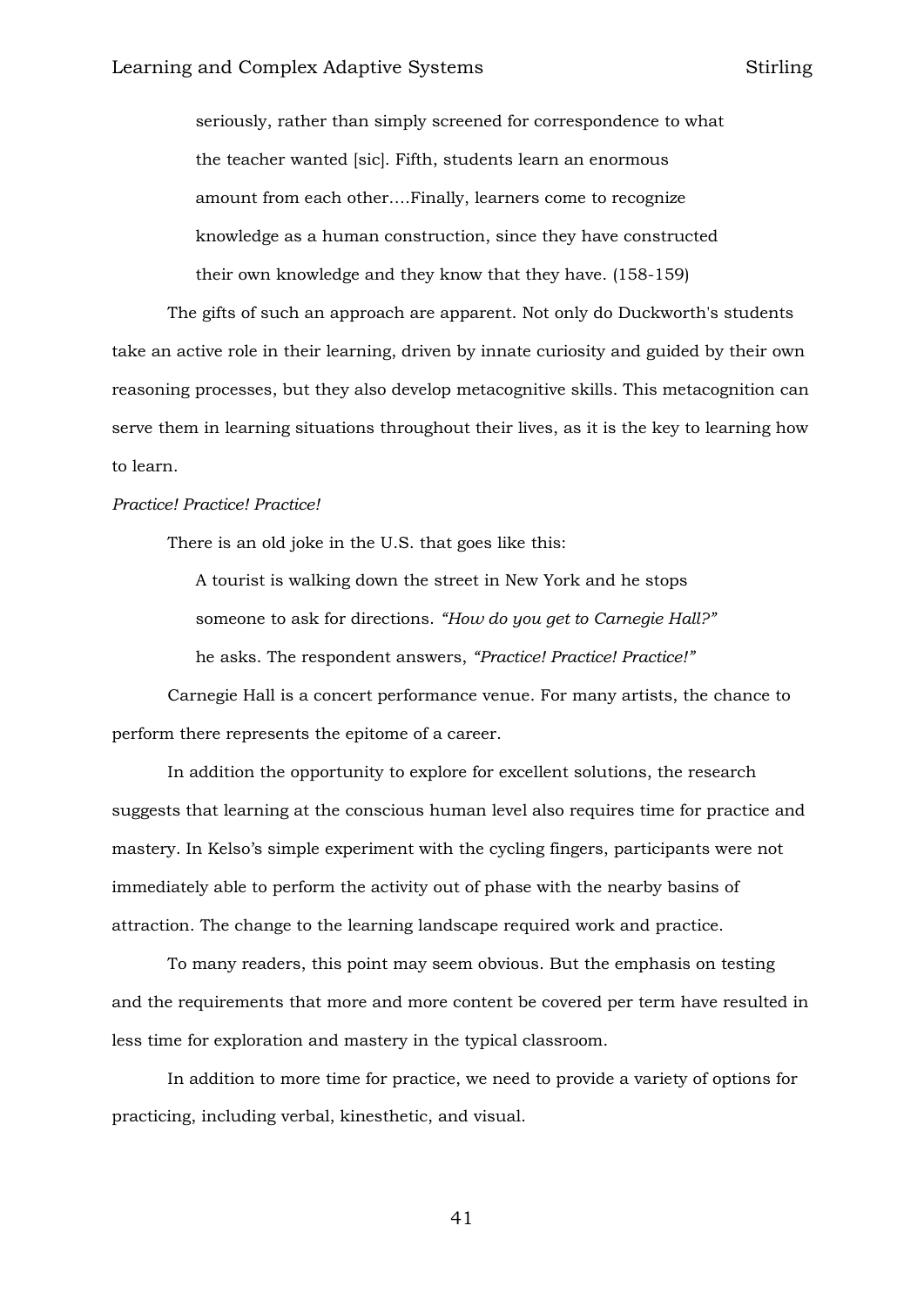#### *In Defense of Reinventing the Wheel*

A common expression in English cautions one against "reinventing the wheel" the implication being that rediscovering what has already been discovered by someone else is a waste of time. This may be one of the underlying beliefs of our current educational system. Seen from that perspective, the logic of encouraging students to achieve right answers makes sense. Such an approach theoretically avoids wasting time by giving students the knowledge of what has gone before. Presented in this way, knowledge is static, unchanging, correct.

However, if a human being is a complex adaptive system, and if learning is a dynamic of that system through which transformation occurs as a result of the experience of co-creating the world, then such an approach is, in fact, an utter waste of time. Seen from this point of view, the wheel must be invented again and again, by each one in his or her own way.

In this contradiction is the essence of a major struggle in educational practice. In an effort not to waste time and to demonstrate the "results" on which funding and public support depend, formal educational practice is designed to fill students' minds with data that can be measured and graded. This practice depersonalizes the educational experience, creates an environment in which students compete with one another for their places on the bell curve (Hartwell) and values getting "the right answer" over personal vision and the co-creation of meaning. Simultaneously, educators, parents and students themselves bemoan the lack of student engagement, low levels of critical thinking ability and high disillusionment with a system in which students are often seen as unable or unwilling to learn. We as a learning society can't have it both ways. We can choose either to set up flexible learning environments in which learners can take the time they need to create personal understanding or we can continue with the present system, thereby giving up the benefits of such an approach.

> Why is it, in spite of the fact that teaching by pouring in, learning by a passive absorption, are universally condemned, that they are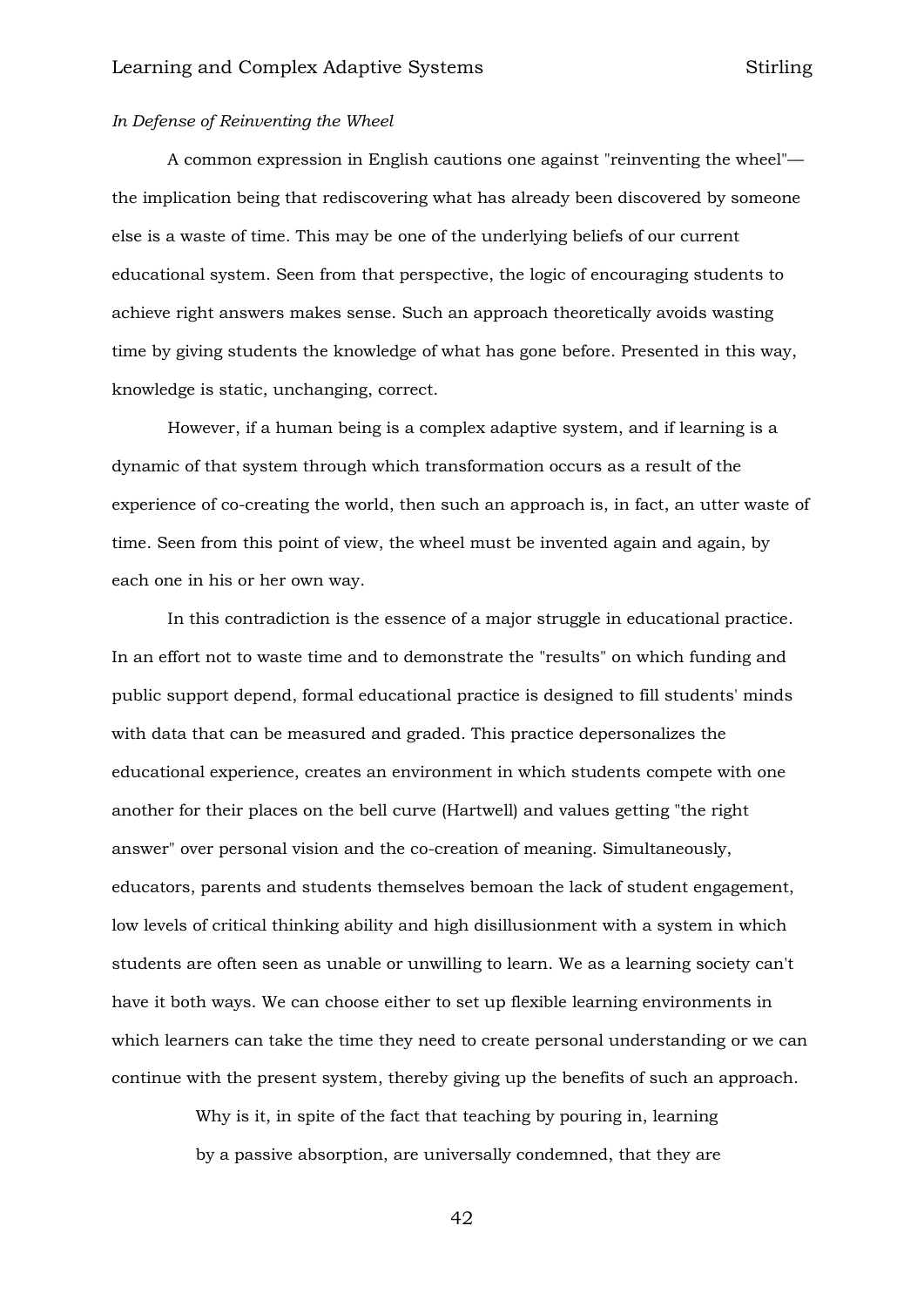still so entrenched in practice? That education is not an affair of "telling" and being told, but an active and constructive process, is a principle almost as generally violated in practice as conceded in theory. Is not this deplorable situation due to the fact that the doctrine is itself merely told? It is preached; it is lectured; it is written about. But its enactment into practice requires that the school environment be equipped with agencies for doing, with tools and physical materials, to an extent rarely attained. It requires that methods of instruction and administration be modified to allow and to secure direct and continuous occupations with things. Not that the use of language as an educational resource should lessen; but that its use should be more vital and fruitful by having its normal connection with shared activities. (Dewey, Democracy and Education)

Dewey's words ring as true today as they must have in 1916.

Another possibility is that everyone involved can actively engage in a search for excellent solutions to the dilemma of our present system. It seems likely that we are capable of generating many excellent solutions, and their efficacy in the changing learning landscape will surely change as well. Complex adaptive systems exist in an ever-changing state somewhere between order and chaos. They simply cannot exist in a rigidly ordered state, nor can they self-organize in a state of chaotic disorder. Maybe one secret of successful educational reform lies in the understanding and application of this idea. Instead of searching for the single best approach to education, our system might benefit from an acceptance, even a celebration of its transformational nature, that is, the necessity of its continual transformation and its ability to simultaneously transform its participants.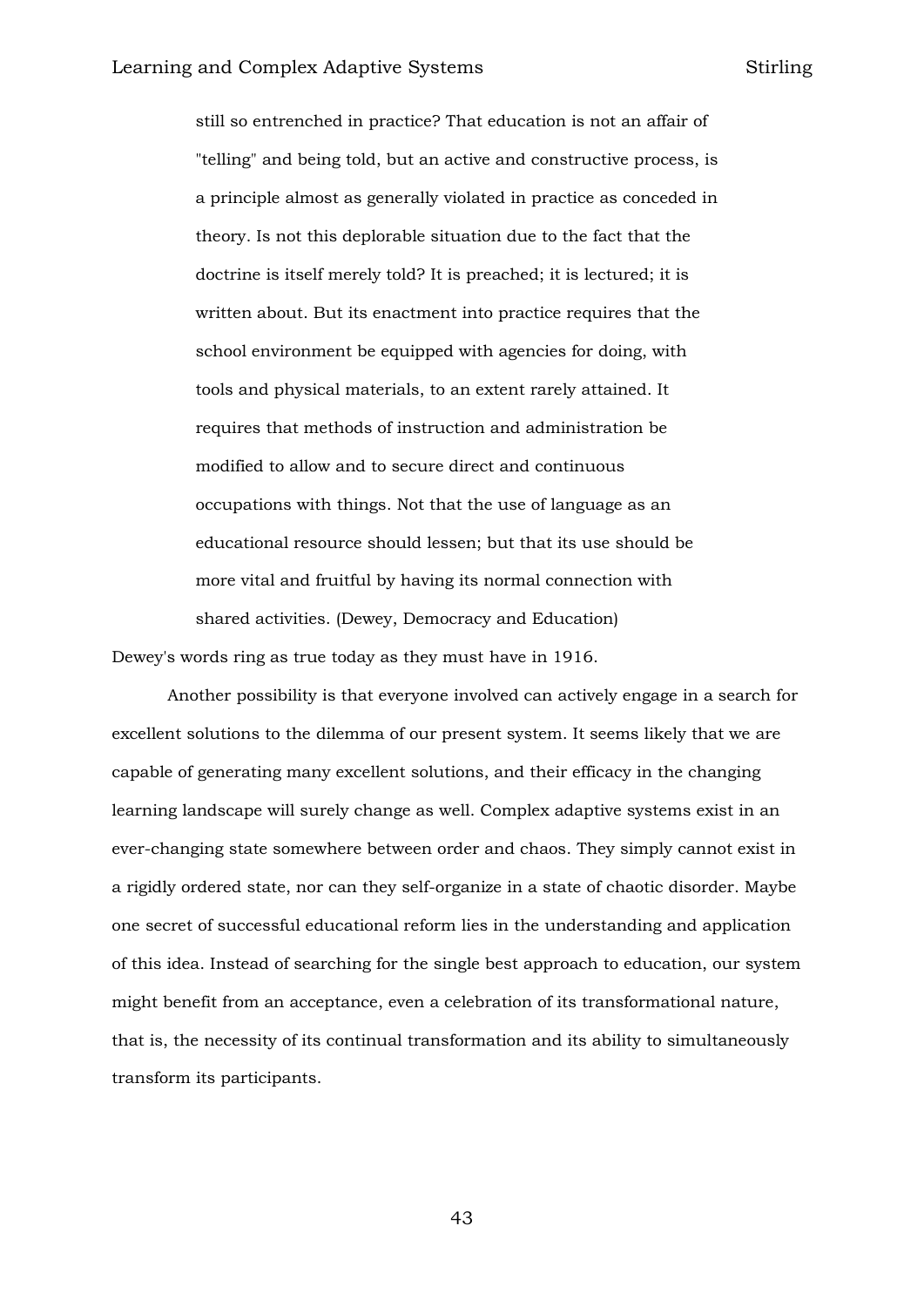## *Summary and Questions*

The study of complex adaptive systems suggests that beauty and organization may, under certain conditions, arise spontaneously as a result of the actions of many agents acting locally and without a specific leader. Such study generates an image of systems at many scales which are involved in continuous transformation, dynamic and vibrant. In such systems, the synergistic whole is, indeed, greater than the sum of its parts and inseparable from them. Viewed through a biological lens and brought into focus by the work of Maturana and Varela, this continuous transformation within and among nested and aggregate complex adaptive systems may be conceived of as the process of co-creating the world; each agent is a co-producer of a future fashioned out of myriad possibilities. In complex adaptive systems, flexibility is the key to success.

When these ideas are applied to thinking, many opportunities arise for reflection about how learning systems can be designed to best support human learning. The search for excellent solutions to the challenges of our current formal educational system might begin with questions as a point of departure. These might stimulate discussion, but might also encourage experimentation, which could generate more questions, and so on.

The point is not to find an answer, or even several answers. The underlying reality of complex adaptive systems is that they are always in a state of transformation. As such, successful solutions must themselves be flexible and subject to transformation. The challenge of such an adventure beckons those who dream of a world in which the joy of learning is the focus of formal learning environments not entertainment, but the sweaty, difficult, exasperating, exhilarating process of bringing forth a world.

Here are some questions the reader might wish to consider. It is hoped the reader will have many more.

*The Type 1 processes are unconscious, fast and efficient, capable of analyzing patterns too complex for the conscious mind to grasp, and continuously active. These*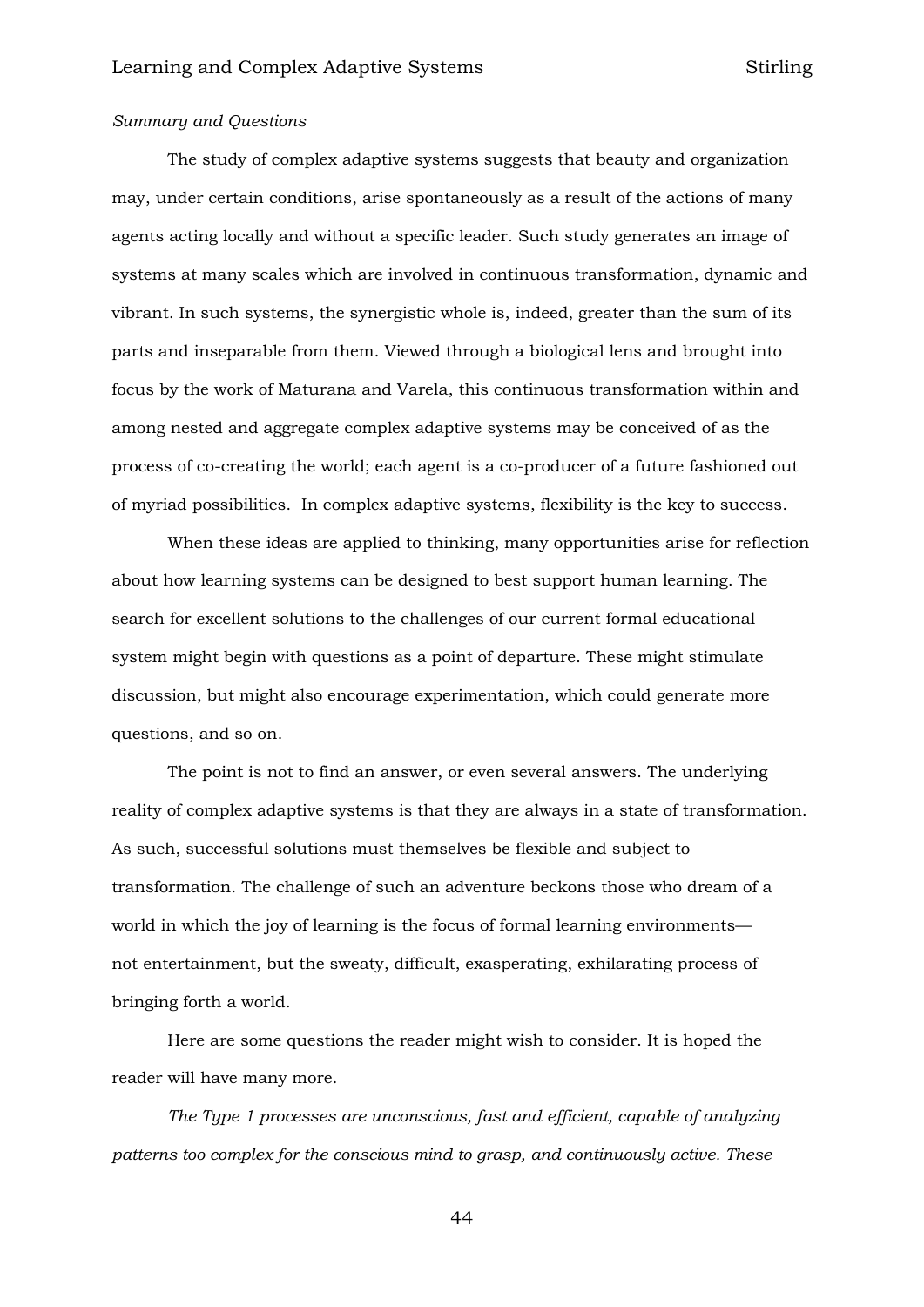*processes are not available to the conscious mind, but they inform conscious learning. Is there a way to construct formal learning environments that support unconscious learning? Are there elements in our current designs that do so? If so, what kinds of unconscious learning are being supported? Is their effect positive?*

*What are the main purposes of formal education? What kinds of educational culture best support those aims?* 

*Can the emerging understanding of complex adaptive systems and brain function productively inform formal educational design and practice? If so, how? If not, why not?*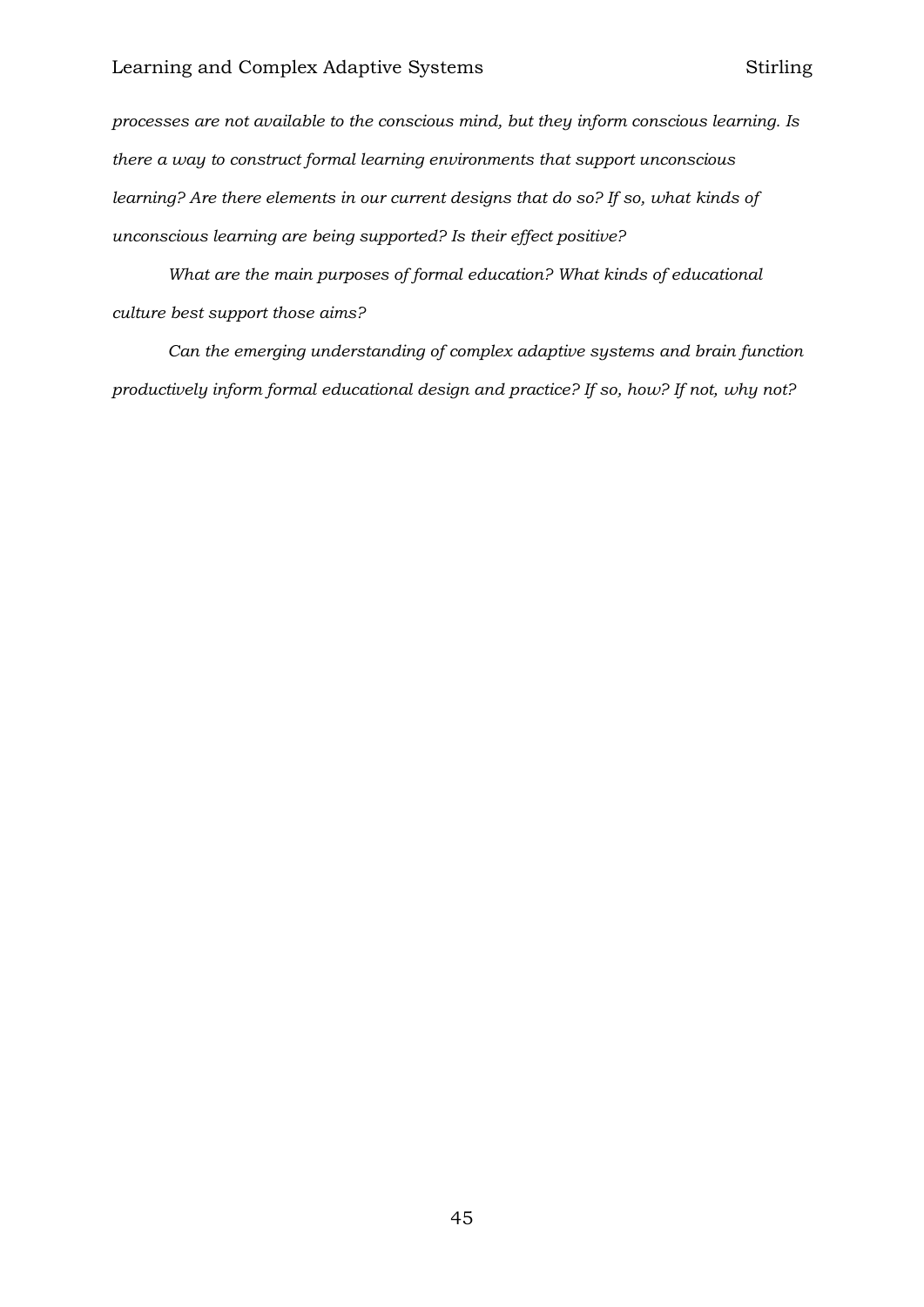#### Works Cited

Barabási, Albert-László. Linked. Cambridge: Perseus, 2002.

- Barell, John. Developing More Curious Minds. Alexandria: ASCD, 2003.
- Brooks, Jacqueline G. and Martin G. Brooks. The Case for Constructivist Classrooms. Alexandria: ASCD, 1993.
- "Complex." Webster's New World Dictionary of the English Language. New York: Warner, 1979.
- "Consciousness." Webster's New World Dictionary of the English Language. New York: Warner, 1979.
- "Curiosity." Webster's New World Dictionary of the English Language. New York: Warner, 1979.
- Dewey, John. "Democracy and Education." 1919. http://www.ilt.columbia.edu/publications/dewey.html.
- —. Intelligence in the Modern World. New York: Random House, 1939.
- Duckworth, Eleanor. The Having of Wonderful Ideas. 2nd Edition. New York: Teachers College Press, 1996.
- Eitam, Baruch, Ran R. Hassin and Yaacov Schul. "Nonconscious Goal Pursuit in Novel Environments: The Case of Implicit Learning." Psychological Science 19.3 (2008): 261-267.
- Fingelkurts, Andrew A. and Alexander A. Fingelkurts. "Making Complexity Simpler: Multivariability and Metastability in the Brain." (n.d.).
- Gell-Mann, Murray "Regularities and Randomness: Evolving Schematat in Science and The Arts." Art and Complexity. Ed. J. Casti & A. Karlqvist. New York: Elsevier, 2003. 47-58.
- Gleick, James. Chaos. New York: Penguin, 1987.
- Hall, Edward T. Beyond Culture. New York: Doubleday, 1976.
- Hartwell, Ash. "The End of Planning: Notes on Public Policy and Educational Plans." Vimukt Shiksha Special Issue (2001).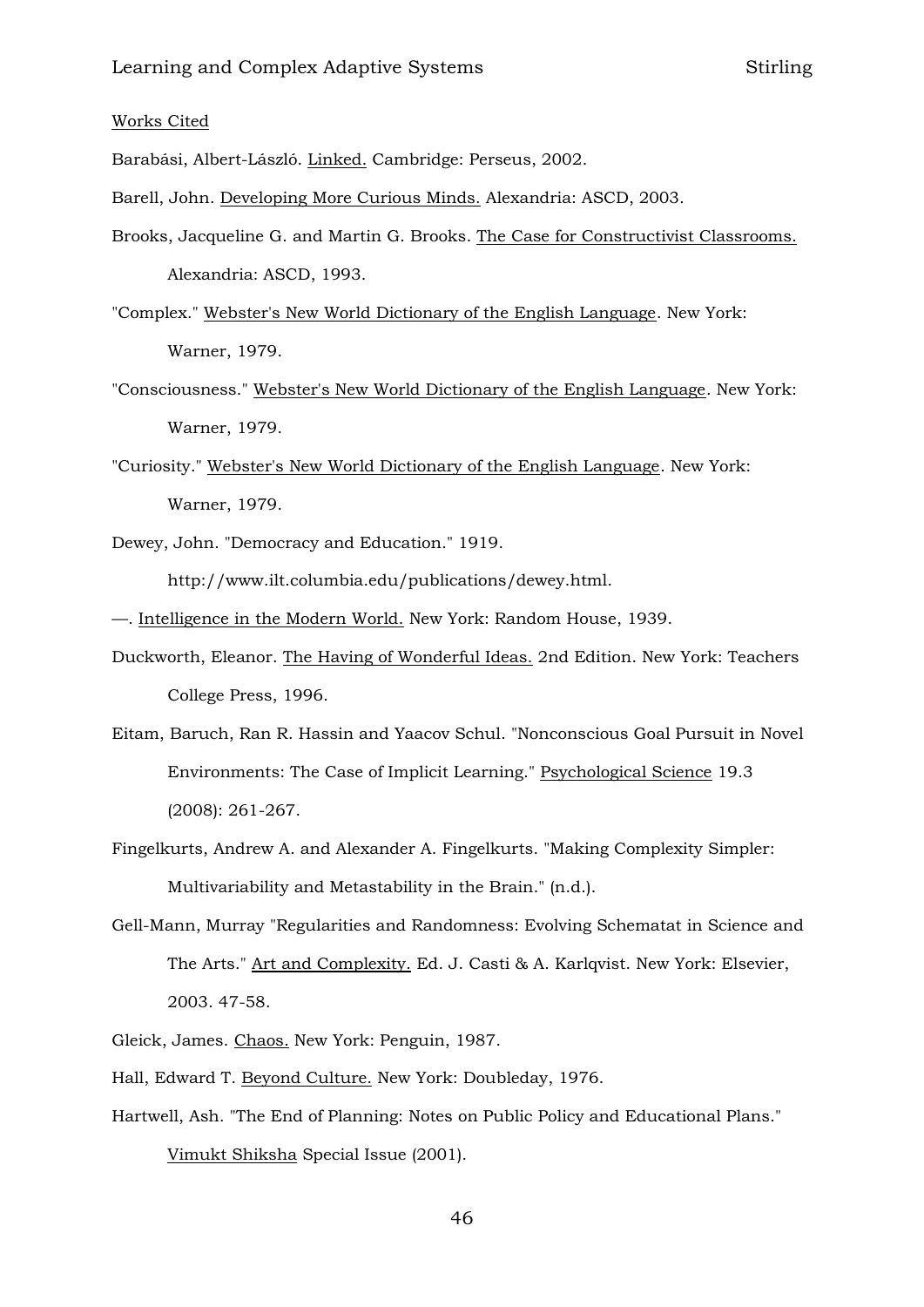- Hill, Thomas, et al. "Self-Perpetuating Development of Encoding Biases in Person Perception." Journal of Personality and Social Psychology 57.3 (1989): 373-387.
- Holland, John H. Hidden Order: How Adaptation Builds Complexity. Cambridge, MA: Perseus, 1995.
- Johnson, Steven. Emergence: The Connected Lives of Ants, Brains, Cities, and Software. New York: Scribner, 2001.
- Kahneman, Daniel. Thinking, Fast and Slow. New York: Farrar, Straus and Giroux, 2011.
- Kauffman, Steven. At Home in the Universe. New York: Oxford, 1995.
- Kello, Christopher T., et al. "The Emergent Coordination of Cognitive Function." Journal of Experimental Psychology: General 136.4 (2007): 551-568.
- Kelso, J. A. Scott. Dynamic Patterns: The Self-Organization of Brain and Behavior. Cambridge, MA: MIT Press, 1995.
- —. "Instabilities and Phase Transitions in Human Brain and Behavior." 11 March 2010. 28 September 2012 <www.frontiersin.org>.
- LeDoux, Joseph. The Emotional Brain. London: Weidenfeld & Nicolson, 1998.
- Lewicki, Pawel, Thomas Hill and Maria Czyzewska. "Nonconscious Acquisition of Information." American Psychologist 47.6 (1992): 796-801.
- Lewis, Marc D. "The Promise of Dynamic Systems Approaches for an Integrated Account of Human Development." Child Development 71.1 (2000): 36-43.
- Luisi, Pier Luigi. "Autopoiesis: A Review and Reappraisal." Naturwissenschaften 90 (2003): 49-59.
- Maturana, Humberto R. and Francisco J. Varela. The Tree of Knowledge: The Biological Roots of Human Understanding. Trans. Robert Paolucci. Revised Edition. Boston: Shambala, 1998.
- Piaget, Jean. Genetic Epistemology. Trans. E. Duckworth. New York: Columbia University Press, 1968.

Schulman, Lee S. "Taking Learning Seriously." Change 31.4 (1999): 10-17.